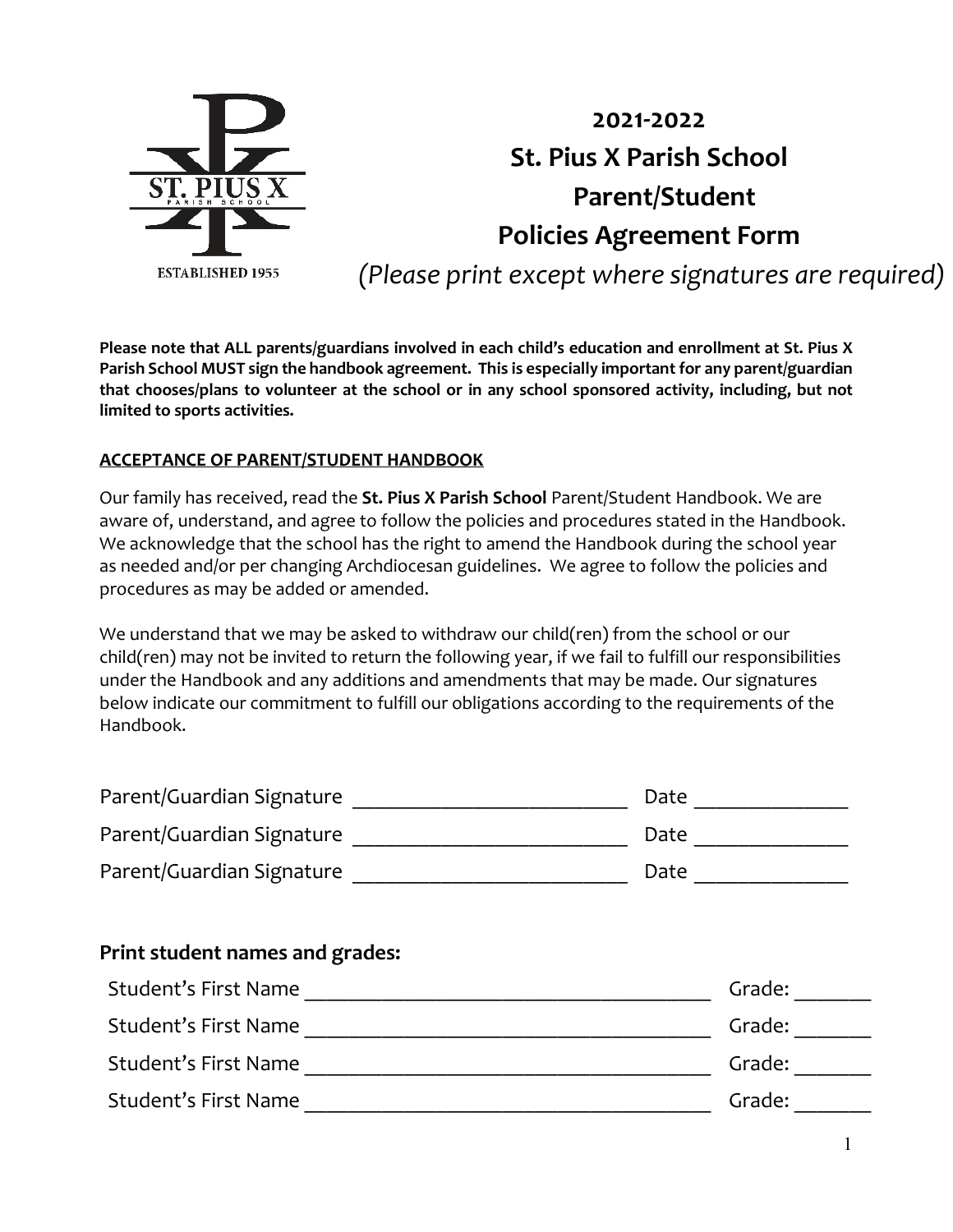# Please return this signed form promptly to the School Office. This form will be placed in the students' permanent files.

|                | <b>SECTION</b>                           | <b>PAGE</b>    |  |
|----------------|------------------------------------------|----------------|--|
|                |                                          | #              |  |
|                |                                          |                |  |
|                | <b>Parent Acknowledgement</b>            | $\mathbf{1}$   |  |
|                | <b>Table of Contents</b>                 | $\overline{2}$ |  |
|                | <b>General Information</b>               |                |  |
|                | School Philosophy                        | 4              |  |
|                | <b>Statement of Mission</b>              | 4              |  |
| $\blacksquare$ | <b>SLEs</b>                              | 4              |  |
| ٠              | History of the School                    | 5              |  |
| $\blacksquare$ | Code of Christian Conduct                | 5              |  |
|                | Consultative Parent                      | 6              |  |
|                | Organizations                            |                |  |
| ٠              | <b>School Staff</b>                      |                |  |
|                | <b>Admissions, Tuition &amp; Fees</b>    |                |  |
|                | <b>Guidelines for Admission</b>          | 8              |  |
| $\blacksquare$ | Immunizations & Health Records           | 8              |  |
| ٠              | Non-Discrimination Policy                | 8              |  |
| ٠              | Tuition Program, Fees & Fundraising      | 9              |  |
| ٠              | Non Parish Fee & Parish Envelope Support | 10             |  |
| ٠              | <b>Financial Agreement</b>               | 10             |  |
| ٠              | <b>Tuition Assistance</b>                | 11             |  |
| ٠              | <b>Graduation Fees</b>                   | 12             |  |
|                | Parent Hours & Involvement               | 12             |  |
|                | <b>Book Replacement Fees</b>             | 13             |  |
| ٠              | Day Care Program                         | 13             |  |
|                | <b>School Policies &amp; Procedures</b>  |                |  |
|                | Zero Tolerance Policy                    | 15             |  |
|                | Safe Environment Training                | 15             |  |
|                | Guidelines for Interacting with Minors   | 15             |  |
|                | <b>Complaint Review Process</b>          | 17             |  |
|                | <b>Inclusion Procedures</b>              | 17             |  |
| ٠              | Absence, Tardiness, & Truancy            | 18             |  |
| ٠              | Communication: home & school             |                |  |
| ٠              | <b>Arrival Procedures</b>                | 19             |  |
|                | Daily School Schedule                    | 20             |  |
| ٠              | Snack & Lunch                            | 21             |  |
|                |                                          | 21             |  |
|                | <b>Dismissal Procedures</b>              | 21             |  |
|                | Bicycles & Skateboards                   | 22             |  |
|                | Lost & Found                             | 22             |  |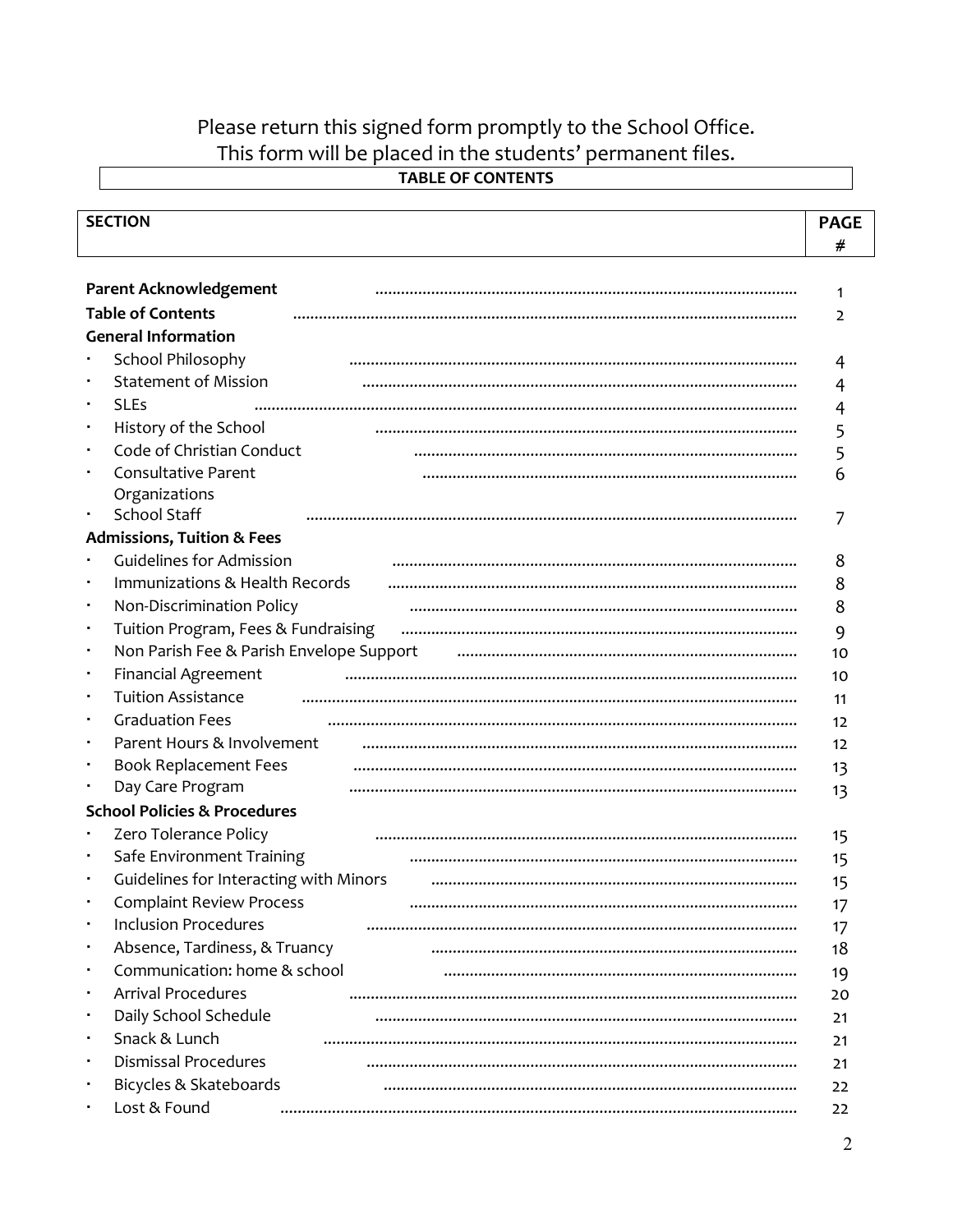|   | <b>Emergency Cards</b>                                                                                                                                                                                                                                                                                                                                                                                        | 22          |
|---|---------------------------------------------------------------------------------------------------------------------------------------------------------------------------------------------------------------------------------------------------------------------------------------------------------------------------------------------------------------------------------------------------------------|-------------|
|   | Medications                                                                                                                                                                                                                                                                                                                                                                                                   | 22          |
|   | Security & Emergency Procedures                                                                                                                                                                                                                                                                                                                                                                               | 23          |
|   | Campus Visitation                                                                                                                                                                                                                                                                                                                                                                                             | 24          |
|   | <b>Custody Policy</b>                                                                                                                                                                                                                                                                                                                                                                                         | 25          |
|   | <b>SECTION</b>                                                                                                                                                                                                                                                                                                                                                                                                | <b>PAGE</b> |
|   |                                                                                                                                                                                                                                                                                                                                                                                                               | #           |
|   | Removal of Students from school during school hours <b>manual contract of Students from school during school hours</b>                                                                                                                                                                                                                                                                                        | 25          |
|   | Interview & Removal by Police Officers                                                                                                                                                                                                                                                                                                                                                                        | 26          |
|   | <b>Work Permits</b>                                                                                                                                                                                                                                                                                                                                                                                           | 27          |
|   | Privacy & Access to Records                                                                                                                                                                                                                                                                                                                                                                                   | 28          |
|   | <b>Transfer of Records</b>                                                                                                                                                                                                                                                                                                                                                                                    | 29          |
| ٠ | Health                                                                                                                                                                                                                                                                                                                                                                                                        | 30          |
|   | Student Insurance                                                                                                                                                                                                                                                                                                                                                                                             | 31          |
|   | <b>Catholic Identity</b>                                                                                                                                                                                                                                                                                                                                                                                      |             |
|   | Common Principals of Faith Fasch Material Communications and Common Principals of Faith                                                                                                                                                                                                                                                                                                                       | 32          |
|   | Sacramental Preparation                                                                                                                                                                                                                                                                                                                                                                                       | 32          |
|   | $\begin{minipage}{0.5\textwidth} \begin{tabular}{ l l l } \hline \textbf{0.01} & \textbf{0.01} & \textbf{0.01} & \textbf{0.01} & \textbf{0.01} & \textbf{0.01} & \textbf{0.01} & \textbf{0.01} & \textbf{0.01} & \textbf{0.01} & \textbf{0.01} & \textbf{0.01} & \textbf{0.01} & \textbf{0.01} & \textbf{0.01} & \textbf{0.01} & \textbf{0.01} & \textbf{0.01} & \textbf{0.01}$<br><b>Religion Curriculum</b> | 33          |
|   | <b>Academics &amp; Co-Curricular Activities</b>                                                                                                                                                                                                                                                                                                                                                               |             |
|   | Academic Program & Curriculum (and the manufacture of the control of the candemic Program & Curriculum                                                                                                                                                                                                                                                                                                        | 35          |
|   | <b>Testing</b>                                                                                                                                                                                                                                                                                                                                                                                                | 35          |
|   | Work Habits & Homework                                                                                                                                                                                                                                                                                                                                                                                        | 35          |
|   | <b>Grading Policy</b>                                                                                                                                                                                                                                                                                                                                                                                         | 36          |
|   |                                                                                                                                                                                                                                                                                                                                                                                                               | 37          |
|   | Tutoring                                                                                                                                                                                                                                                                                                                                                                                                      | 37          |
|   | <b>Retention Policy</b>                                                                                                                                                                                                                                                                                                                                                                                       | 37          |
| ٠ | <b>Field Trips</b>                                                                                                                                                                                                                                                                                                                                                                                            | 38          |
|   | Summer Enrichment Program <b>continuum continuum continuum continuum continuum continuum continuum continuum continuum</b>                                                                                                                                                                                                                                                                                    | 38          |
|   | Co-Curricular Activities                                                                                                                                                                                                                                                                                                                                                                                      | 38          |
|   | Archdiocesan Acceptable Use Policy & Responsibility Policy for Electronic Communications                                                                                                                                                                                                                                                                                                                      | 39          |
|   | Electronic Devices & Cell Phone Policy                                                                                                                                                                                                                                                                                                                                                                        | 43          |
|   | School Telephone Policy                                                                                                                                                                                                                                                                                                                                                                                       | 44          |
|   | Counseling Policy                                                                                                                                                                                                                                                                                                                                                                                             | 44          |
|   | Permission for Publication of Photos                                                                                                                                                                                                                                                                                                                                                                          | 44          |
|   | Research Projects & Rights of Parents                                                                                                                                                                                                                                                                                                                                                                         | 44          |
|   | <b>Discipline</b>                                                                                                                                                                                                                                                                                                                                                                                             |             |
|   | School & Classroom Policies for All Students                                                                                                                                                                                                                                                                                                                                                                  | 46          |
|   | Kindergarten - $2^{nd}$ Grade Discipline                                                                                                                                                                                                                                                                                                                                                                      |             |
|   | 3rd & 4 <sup>th</sup> Grade Discipline                                                                                                                                                                                                                                                                                                                                                                        | 47          |
|   | 5 <sup>th</sup> -8 <sup>th</sup> Grade Discipline                                                                                                                                                                                                                                                                                                                                                             | 47          |
|   | Eighth Grade Incentives & Rewards                                                                                                                                                                                                                                                                                                                                                                             | 47<br>48    |
|   | Discipline Consequences (all grades)                                                                                                                                                                                                                                                                                                                                                                          |             |
|   | Severe Clauses                                                                                                                                                                                                                                                                                                                                                                                                | 48          |
|   | Harassment, Bullying & Hazing Policy                                                                                                                                                                                                                                                                                                                                                                          | 50          |
|   | <b>Student Threats</b>                                                                                                                                                                                                                                                                                                                                                                                        | 52          |
|   |                                                                                                                                                                                                                                                                                                                                                                                                               | 53          |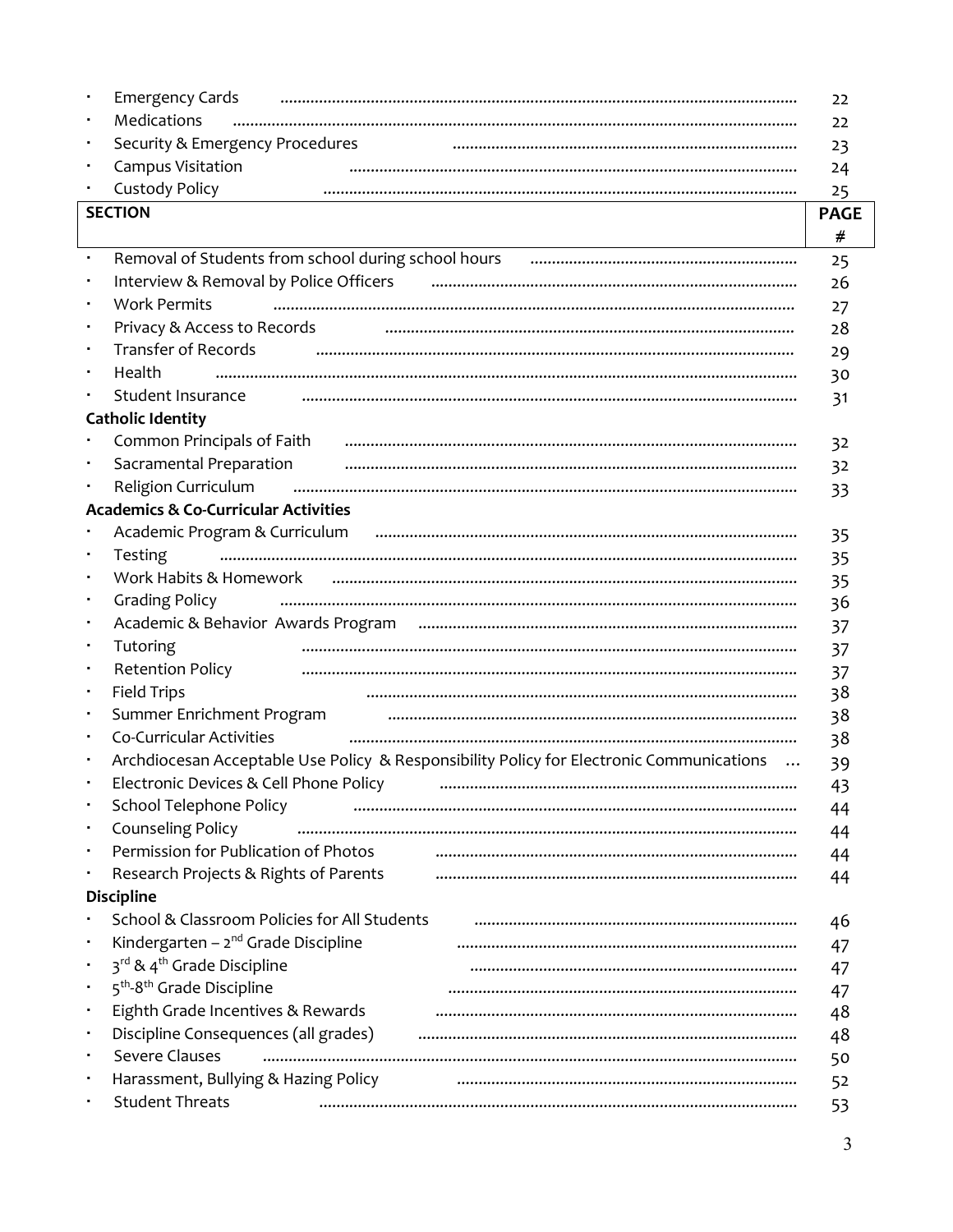| $\mathbf{r} = \mathbf{r}$ . | <b>School Searches</b>             |                                                                           | 53. |
|-----------------------------|------------------------------------|---------------------------------------------------------------------------|-----|
| $\sim$                      | Student Sexual Conduct & Pregnancy |                                                                           | 54  |
|                             |                                    | Guidelines Related to Possession & Use of Alcohol & Controlled Substances | 57  |
|                             | Uniform Policy & Guidelines        |                                                                           | 59  |
|                             |                                    | <b>Appendix A --</b> Code of Conduct for Student Workers/Volunteers       | 63  |

#### **GENERAL INFORMATION**

The following information is approved and mandated by the Archdiocese of Los Angeles.

### **SCHOOL PHILOSOPHY**

St. Pius X Parish School is Catholic faith community with the sole intention of providing a well– rounded education for all children with a focus on our Catholic faith values and sacramental life. The primary goal of the school is to support parents as the primary educators of their children and to support teachers as facilitators of each child's learning. We believe that education begins with the development of each child's learning and development as a whole person. Therefore, the focus of each child's education begins with uncovering specific needs for spiritual, academic, personal, social, physical, and cultural development.

# **STATEMENT OF MISSION**

# At St. Pius X School, we aim to inspire, motivate, and empower our school community through our faith, family, stewardship, and academic excellence.

# **Schoolwide Learning Expectations**

A St. Pius X Student is...

### **1. A person of FAITH who**

- a. knows and understands the teachings and traditions of the Catholic faith
- b. nurtures a personal relationship with God through prayer, liturgy, and sacraments
- c. strives to live like Christ

# **2. An ACADEMICALLY prepared student who**

- a. develops a foundation of knowledge in the core academic subjects
- b. communicates effectively through listening, speaking, reading, and writing
- c. sets positive goals and works to achieve them
- d. thinks critically and solves problems
- e. values education and connects learning to his/her daily life

# **3. A contributing member of COMMUNITY who**

- a. practices self-awareness and self-discipline
- b. serves the community: family, school, church, society
- c. cares for God's creation

### **Primary Grade Version SLEs**

A St. Pius X Student is...

- **1. A person of FAITH who**
	- a. knows the Catholic faith
	- b. prays every day and reads the Bible
	- c. tries to be like Jesus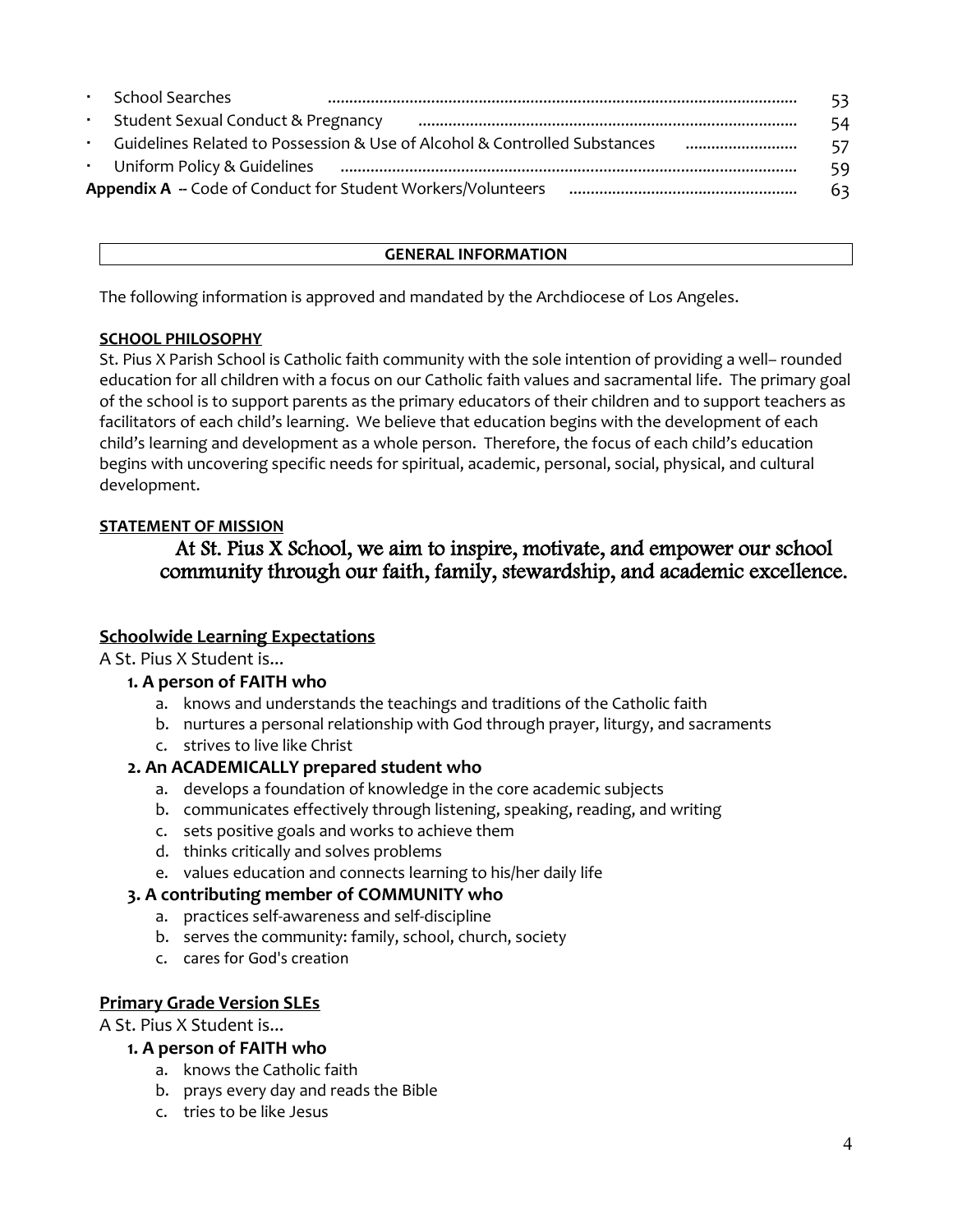## **2. An ACADEMICALLY prepared student who**

- a. learns about all subjects
- b. listens, speaks, reads, and writes
- c. works hard every day
- d. solves problems
- e. loves to learn

#### **3. A contributing member of COMMUNITY who**

- a. is aware of his/her own actions
- b. respects and helps others
- c. cares for God's creation

#### **HISTORY OF THE SCHOOL**

St. Pius X Parish Elementary School is located in Santa Fe Springs, California, situated in the southeastern part of Los Angeles County, in the San Pedro Region of the Archdiocese of Los Angeles. The school is located in a mixed suburban and industrial community. The St. Pius X Parish boundaries encompass all of Santa Fe Springs and a portion of Norwalk situated north of Imperial Highway, west of Norwalk Boulevard and east of Studebaker Road.

St. Pius X Parish School opened in September, 1955 with an enrollment of 100 first grade students. Classes began in two classrooms secured on lease from St. Marianne's School in Pico Rivera. By the fall of 1960, the school had become a double-graded program from first through eighth grade. The first graduating class received their diplomas in June of 1961. Gradually, the school narrowed down to singlegraded classes in the mid 1970's, and the last double-graded class graduated in June of 1982.

The Sisters of Mercy staffed the school until June of 1988. The first lay principal was hired in the summer of 1988, and the school has continued under the leadership of lay administration since. The school library was opened in the fall of 1982. It has become fully automated and has been staffed by a full time librarian since 1987. The librarian coordinates and monitors the school's Accelerated Reader Program and works closely with the teachers to ensure student success. In the fall of 1987 the computer lab was opened, and was later upgraded in 1999. In the winter of 2005 a wireless network and server were installed. The computer lab is continually maintained and brought up to date with necessary security measures in order to protect all students and the school's equipment.

In the fall of 1983, a half-day Kindergarten program began, and by 1990, the program became a full-day class. The Pre-School program opened in the fall of 1990. The pre-school hired a full-time director in the summer of 1998 and became a fully-licensed facility in the spring of 2000. In 1986, an Extended Daycare Program was opened for all students. Care for students is provided before school beginning at 6:30 AM and after school until 6:00 PM. The program offers both supervised study time and planned recreational activities.

St. Pius X Parish Elementary School was last fully accredited in 2012 for a six-year period by the Western Association of Schools and Colleges and the Western Catholic Education Association. The school is also a member of the National Catholic Education Association.

### **CODE OF CHRISTIAN CONDUCT COVERING, STUDENTS, GUARDIANS AND OTHER RESPONSIBLE ADULTS**

Students can best receive a quality, morally based education if students, parents/guardians, and school officials work together. Normally, these parties can resolve their differences. In some rare instances, however, the school may find it necessary, in its discretion, to require parents/guardians to [withdraw](http://handbook.la-archdiocese.org/chapter-13/section-13-4/topic-13-4-1)  [their child.](http://handbook.la-archdiocese.org/chapter-13/section-13-4/topic-13-4-1)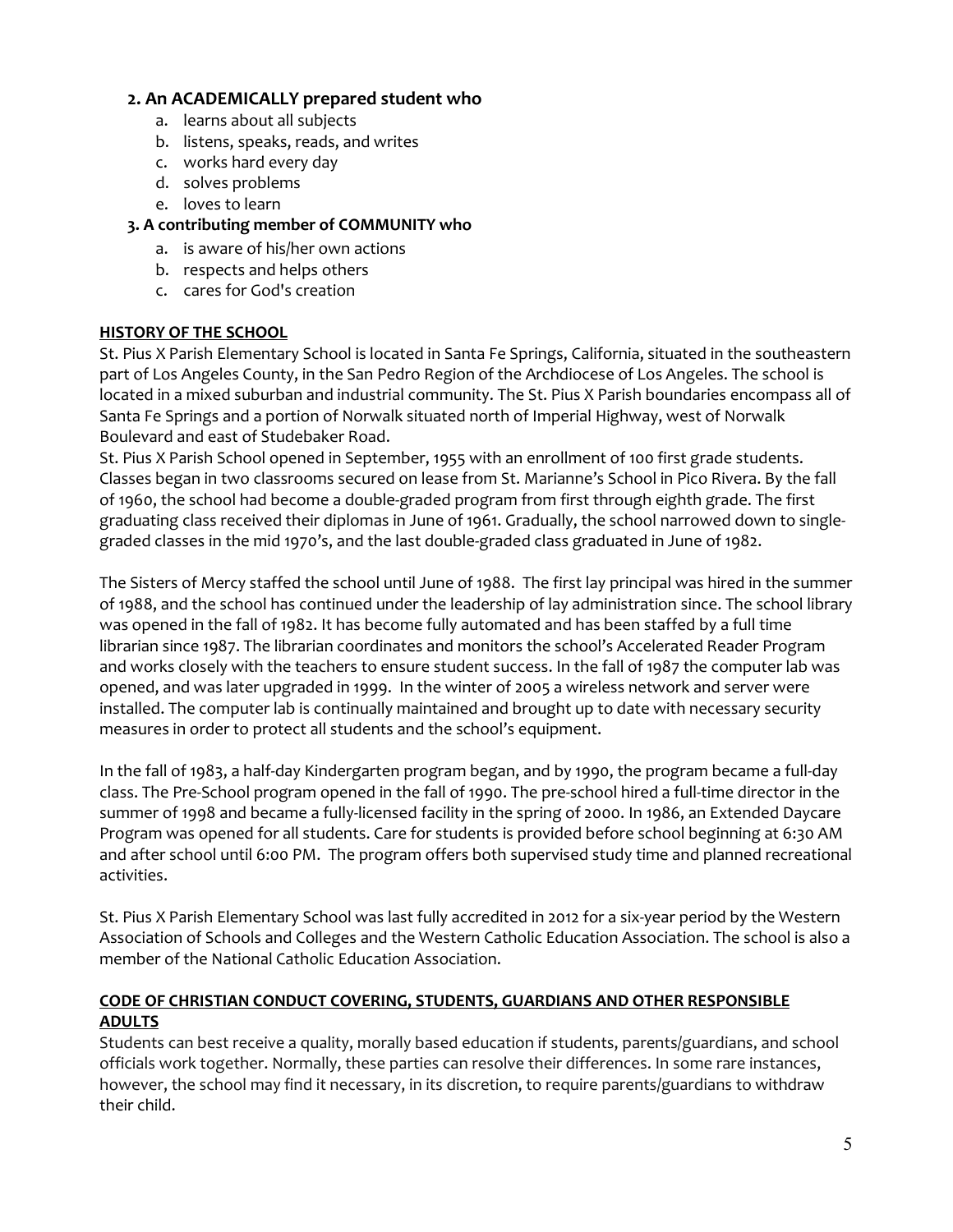As an express condition of enrollment, students and parents/guardians shall follow standards of conduct that are consistent with the Christian principles of the school, as determined by the school in its discretion. These principles include but are not limited to any policies or procedures set forth in the school's parent/student handbook.

These Christian principles include but are not limited to:

- Parents/guardians are expected to work courteously and cooperatively with the school to assist the student in meeting the academic, moral, and behavioral expectations of the school.
- Students and parents/guardians may respectfully express their concerns about the school operation and its personnel. However, they may not do so in a manner that is discourteous, scandalous, rumor driven, disruptive, threatening, hostile, or divisive.
- In a place where a school employee is required to be in the course of his or her duties, any parent/guardian or other person whose conduct materially disrupts class work or extracurricular activities or involves substantial disorder may be guilty of a misdemeanor. This statement does not apply to any otherwise lawful employee-concerted activity, including but not limited to picketing and distributing handbills.
- Any parent/guardian or other person could risk his or her child's continuation in school if he or she insults or abuses the principal or any teacher in the presence of students, parents/guardians, or other school personnel while on school premises, public sidewalks, public streets, other public ways adjacent to school premises, or at some other place if the principal or teacher is required to be there in connection with assigned school activities.

These expectations for students and parents/guardians include but are not limited to all schoolsponsored programs and events (e.g., extended care, athletics, and field trips).

The school reserves the right to determine, in its discretion, when conduct is severe enough to warrant immediate action without warning and/or without an intermediate step short of withdrawal.

### **CONSULTATIVE SCHOOL BOARD AND PARENT OR PARENT-TEACHER ORGANIZATIONS**

Every elementary school in the [Archdiocese of Los Angeles](http://handbook.la-archdiocese.org/chapter-1/section-1-1) is expected to have an established and functioning consultative school board established by parish administration in conjunction with school administration.

The [parish consultative school board](http://handbook.la-archdiocese.org/chapter-3/section-3-2/topic-3-2-3) normally assists and consults on a number of issues such as planning, policy development, financing, development, technology, public relations, buildings and grounds, alumni relations, marketing and evaluation of the board's goals, and activities of the board. The parish consultative school board works with other established groups in the school and parish community, including the [parent-teacher organization,](http://handbook.la-archdiocese.org/chapter-3/section-3-2/topic-3-2-4) the parish council, and the [Parish Finance Council](http://handbook.la-archdiocese.org/chapter-2/section-2-5/topic-2-5-2) . No more than one-third of the board membership should be the parents/guardians of currently enrolled students.

Parent organizations in elementary schools are important: they promote parent/guardian support for the school program, increase mutual understanding between the school and parents/guardians, build a sense of school community, and assist in the financial support of the school. The [Department of Catholic](http://www.lacatholicschools.org/)  [Schools](http://www.lacatholicschools.org/) encourages the formation of parent (or parent-teacher) organizations that follow the current archdiocesan policies.

### **Parent organizations:**

- Are advisory in nature
- Have no legal status apart from the school and therefore may not be separately incorporated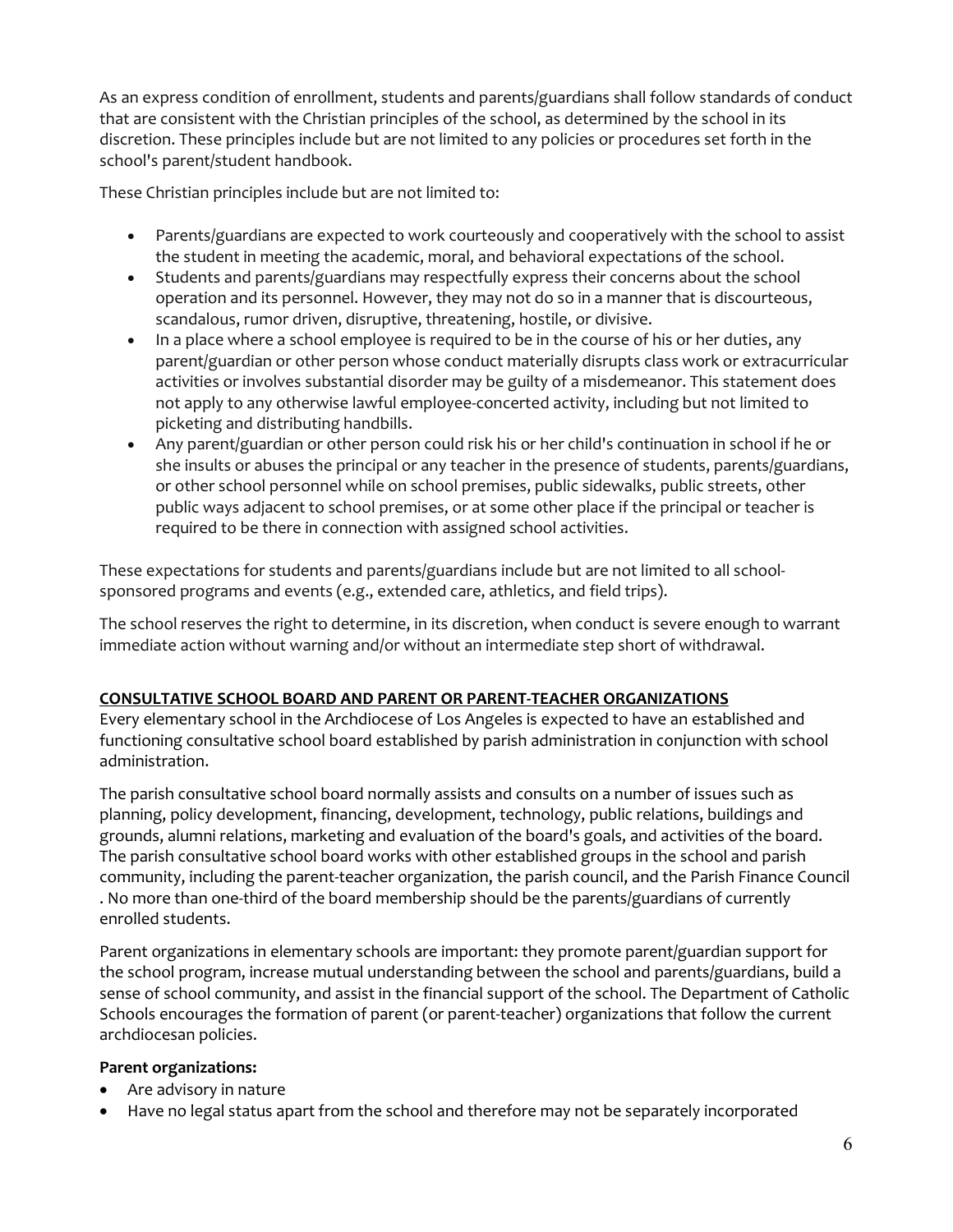- Function in accordance with a written constitution and bylaws that comply with all current provisions of archdiocesan policy that govern the structure and operation of such an organization
- Are subject to all [Department of Catholic Schools](http://www.lacatholicschools.org/) regulations and policies

#### **Membership**

The membership of the parent organization shall include the pastor of the parish or his designee, principal, parents/guardians of currently enrolled students, and religious and lay faculty (if the organization is a parent-teacher organization). The pastor and principal shall have the right to approve officers and other members of the executive committee during the nomination process. The pastor or his designee and the principal shall be ex officio members of the executive committee of the organization.

#### **2021-2022 ST. PIUS X PARISH SCHOOL ADMINISTRATION & STAFF\***

- 
- 
- Assistant Principal Mrs. Cynthia Herrera
- 
- Receptionist/Health Attendant Mrs. Jeanette Carmiol
- Preschool Director & Teacher Ms. Sara Ponce
- 
- Transitional Kindergarten (TK) Mrs. Jennifer Lacko
- 
- 
- 
- 
- 
- 
- 
- Seventh Grade Mrs. Jane Ross
- 
- P.E./Athletics
- P.E.
- 
- 

- Pastor Fr. Artur Gruszka Principal **Mrs. Heather Haigh** Office Manager **Mrs. Belinda Hall** Preschool Teacher Mrs. Karen Contreras Kindergarten Mrs. Patricia Terrones - First Grade Mrs. Elizabeth Grumbine Second Grade **Mrs. Yessica Chacon** Third Grade **Ms. Alexis Vargas** Fourth Grade **Ms. Jessenia Gomez** Fifth Grade **Mrs. Gabriela Delgado** Sixth Grade Ms. Jessica Griggs Eighth Grade **Mrs. Cynthia Herrera** Mrs. Jane Ross Mrs. Elizabeth Grumbine - Librarian Mrs. Jeanette Carmiol Daycare Supervisor **Mrs. Josefina Sepulveda** 

*\*see the school website for a current and complete list of all staff along with contact emails*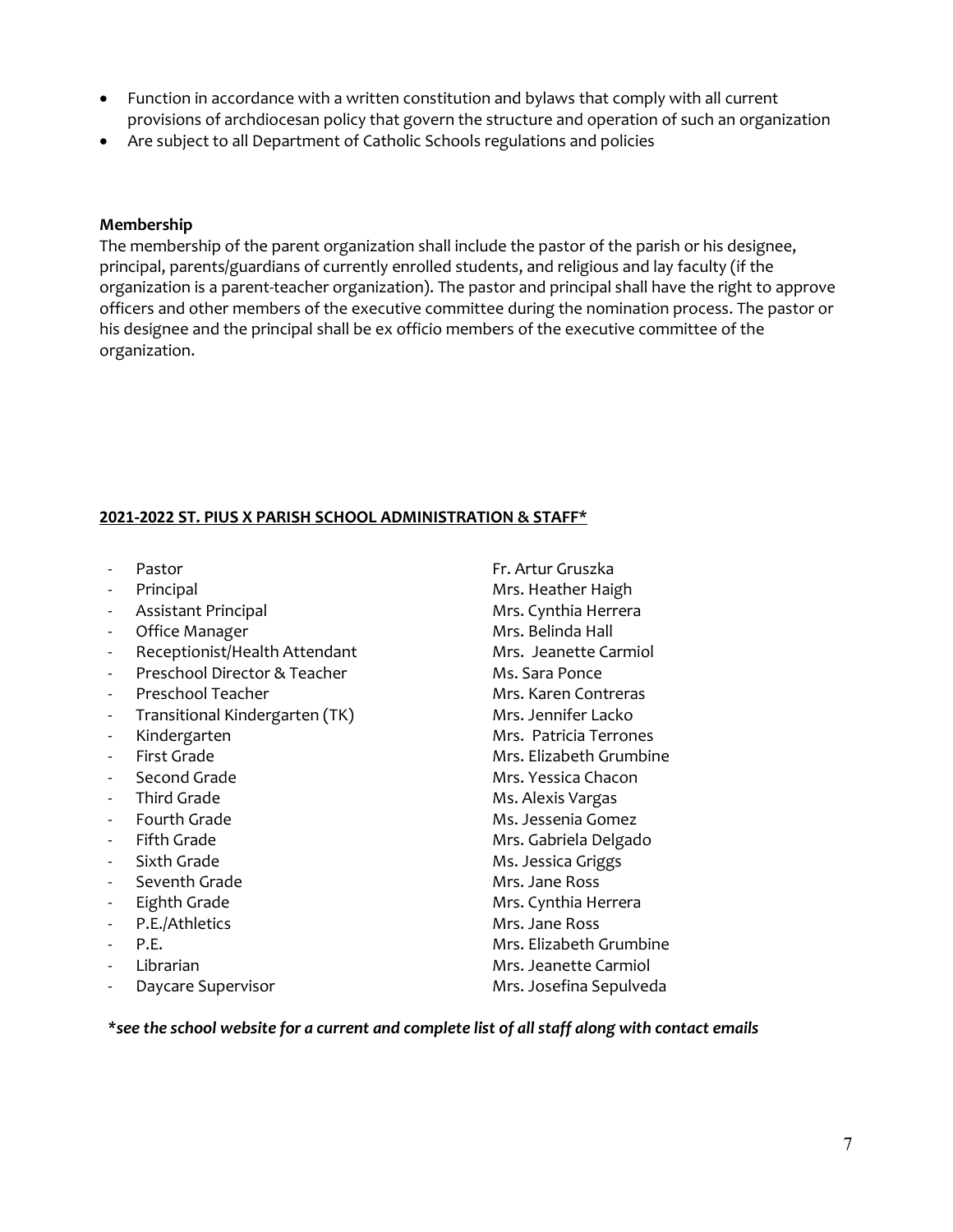### **ADMISSIONS, TUITION & FEES**

The following information is both approved and mandated by the Archdiocese of Los Angeles. For more details, updates, and current information visi[t http://handbook.la-archdiocese.org/.](http://handbook.la-archdiocese.org/)

### **GUIDELINES FOR ADMISSION TO ELEMENTARY SCHOOLS**

- Each school should establish procedures for admission and enrollment.
- Preferences shall be given to active members of the parish.
- Under archdiocesan guidelines for financial considerations, the optimum number of students per classroom is 35.
- The recommended age for transitional kindergarten students is four years of age on or before September 1.
- The recommended age for kindergarten students is five years of age on or before September 1.
- The recommended age for first grade students is six years of age on or before September 1.
- All students must comply with [current California immunization and health requirements](http://handbook.la-archdiocese.org/chapter-8/section-8-16) prior to enrollment.
- The parish school will strive to provide an accessible Catholic education to as many students as possible, both with its educational programs and financial considerations; however, the school may have insufficient resources to meet the educational and financial needs of all students.
- The pastor and principal will review students' continued eligibility for enrollment in the parish school.

# **EXAMINATIONS AND INOCULATIONS**

The [California Health and Safety Code](http://www.leginfo.ca.gov/cgi-bin/displaycode?section=hsc&group=120001-121000&file=120325-120380) requires students to provide proof of immunization for school entry and also requires schools with kindergarten or seventh grade to assess and report annually on the immunization status of students in these grades. Schools report online at Shots for School. Issued annually by the State of California, all directives regarding immunization shall be implemented.

Up-to-date information on immunization requirements can be found at **Shots for School**, the County of [Los Angeles Department of Public Health,](http://publichealth.lacounty.gov/) and the California Code of Regulations section on [immunization](http://eziz.org/assets/docs/IMM-1080.pdf)*.*

School procedures pertaining to the health of students must be communicated in writing to parents/guardians, generally in the parent/student handbook. Students, with the permission of the parents/guardians, may be subject to routine examinations in school, including hearing, vision, dental, head lice, and scoliosis.

### **All immunizations must be documented and signed by a doctor or health provider.**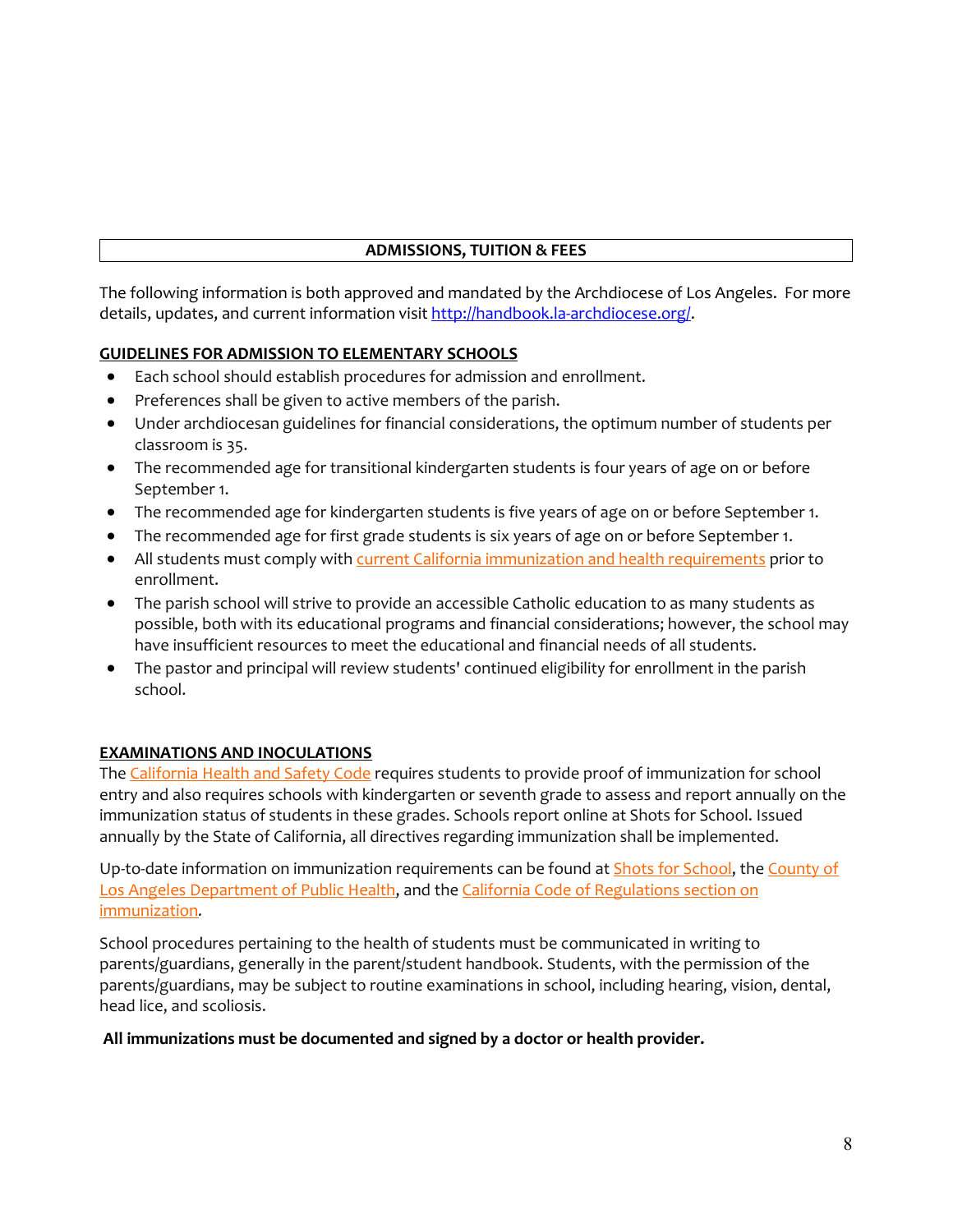## **SCHOOL STUDENT NON-DISCRIMINATION POLICY**

The school, mindful of its mission to be a witness to the love of Christ for all, admits students regardless of race, color, national origin, and/or ethnic origin to all rights, privileges, programs, and activities generally accorded or made available to students at the school. The school does not discriminate on the basis of race, color, disability, medical condition, sex, or national and/or ethnic origin in the administration of educational policies and practices, scholarship programs, and athletic and other school-administered programs, although certain athletic leagues and other programs may limit participation and some archdiocesan schools operate as single-sex schools. While the school does not discriminate against students with special needs, a full range of services may not always be available to them. Decisions concerning the admission and continued enrollment of a student in the school are based upon the student's emotional, academic, and physical abilities and the resources available to the school in meeting the student's needs.

### **NON-DISCRIMINATION DOCUMENTATION**

The Internal Revenue Service requires non-public schools to maintain a School Student Non-Discrimination Policy so those schools are recognized as tax exempt.

Archdiocesan schools must demonstrate this policy by annually publishing the School Student [Non-](http://handbook.la-archdiocese.org/chapter-13/section-13-1/topic-13-1-4)[Discrimination Policy.](http://handbook.la-archdiocese.org/chapter-13/section-13-1/topic-13-1-4)

For parish schools, the pastor should publish the School Student Non-Discrimination Policy in the parish bulletin. The school should retain a copy of this parish bulletin in the school file. The statement of nondiscrimination also should be published each year in the staff handbook, parent/student handbook, and admissions materials. All schools should submit documentation of the published policy to the [Department of Catholic Schools.](http://www.lacatholicschools.org/)

#### **TUITION PROGRAM & FEES**

All tuition may be paid annually to St. Pius X School in one of two ways:

- 1. Payment in full to the school in one lump sum, or
- 2. Monthly, on an eleven month payment plan through FACTS Tuition Management Company

Tuition accounts not paid in full by the designated date or not on a FACTS payment plan will be subject to a 3% tuition increase and the student's seat will not be guaranteed. In addition to tuition, St. Pius X families are required to pay student fees and participate in annual fundraisers. Buying out of fundraising requirements is an option that requires paying a higher tuition rate. All rates for the 2021-22 school year are as follows:

| 2021-2022 TUITION RATES:         |                 |         |                  |
|----------------------------------|-----------------|---------|------------------|
| One Child:                       | <b>Annually</b> | Monthly |                  |
| Participating in fundraisers     | \$4,746         | \$431   | $\sim$ \$26/day  |
| Not participating in fundraisers | \$5,571         | \$506   | $\sim$ \$ 31/day |
| <b>Two Children:</b>             |                 |         |                  |
| Participating in fundraisers     | \$8,341         | \$758   | $\sim$ \$46/day  |
| Not participating in fundraisers | \$9,541         | \$867   | $\sim$ \$53/day  |
| Three Children:                  |                 |         |                  |
| Participating in fundraisers     | \$10,911        | \$991   | $\sim$ \$60/day  |
| not participating in fundraisers | \$12,486        | \$1,135 | $\sim$ \$69/day  |

#### *\$150 discount per student if tuition and fees are paid in full by July 01, 2022*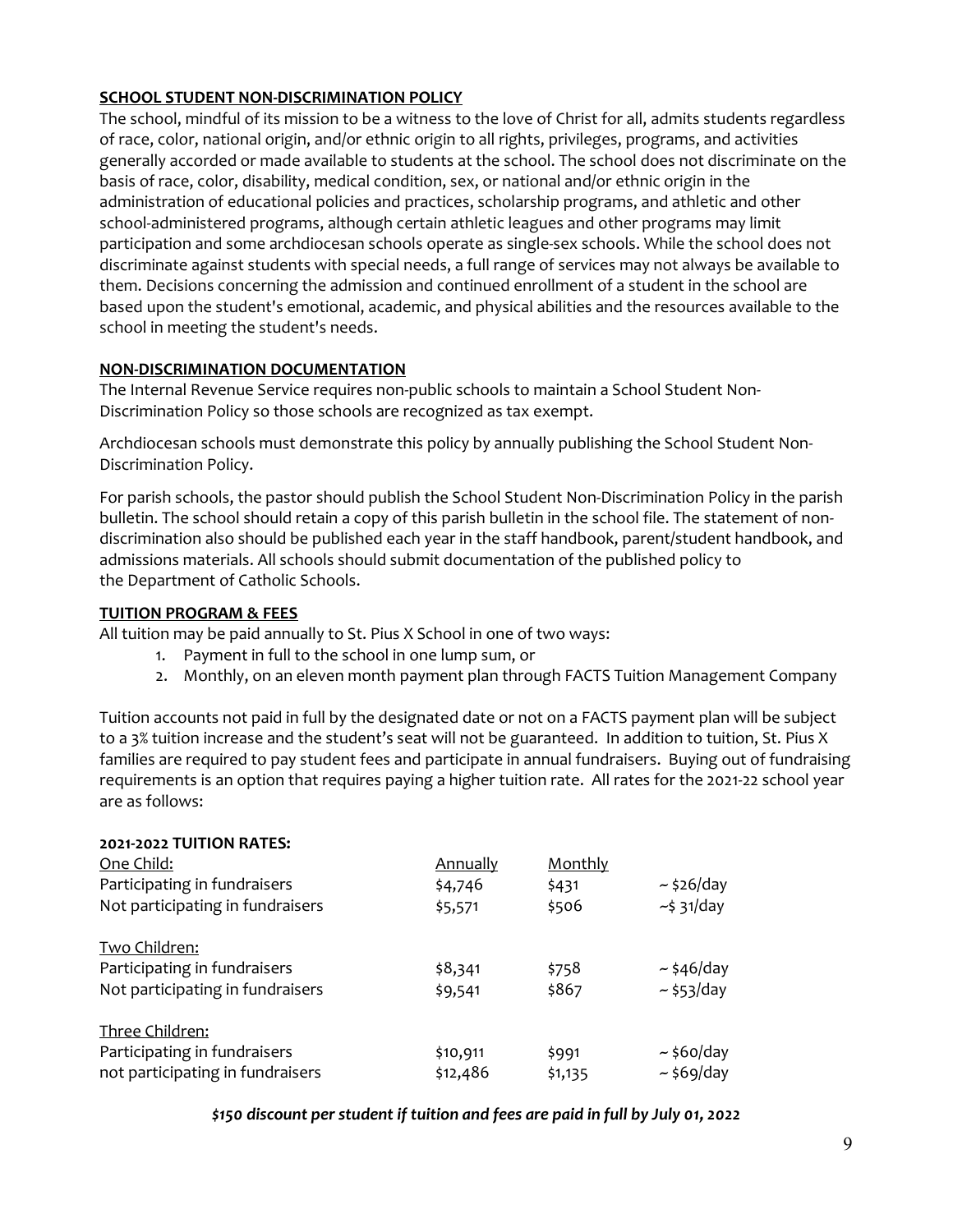#### **FUNDRAISING REQUIREMENTS FOR PARTICIPATING FAMILIES\*:**

| <b>FUNDRAISER</b>                     | <b>MINIMUM</b>                                   |
|---------------------------------------|--------------------------------------------------|
| <b>SCRIP Gift Card purchases</b>      | \$1,000 (\$200 buy out)                          |
| Read-A-Thon                           | \$200/child                                      |
| <b>TNT Fireworks Scrip</b>            | \$150/family                                     |
| Fun Run Pledges (Trike-a-Thon for TK) | \$175/child                                      |
| Casino & Auction Night Tickets        | \$100 Purchase/Sell 2 tickets (\$50 each)/family |

#### *\*Additional fundraising requirements apply to children who participate in Sports and other extracurricular activities*

### **STUDENT FEES\* (per child)**

**1. Registration/Materials Fee \$400 - due March 04, 2022** This fee reserves a place for student(s) and covers: health fees, audio/health screenings, academic records and transcripts, student accident insurance, Department of Catholic Schools annual fee, textbooks, student planners/agendas, copy supplies, postage, paper goods, bathroom supplies, disaster supplies, etc. (late fee \$50 per child, per month, NON-REFUNDABLE).

**2. Technology Fee \$250 - due April 8, 2022** This fee includes: Application & Software program subscriptions, technology infrastructure and Computer Lab maintenance, High-Speed Internet and WiFi costs, and standardized testing costs (late fee \$50 per child, REFUNDABLE before July 1<sup>st</sup>).

#### **ADDITIONAL FEES (per child)\***

| $\bullet$ | Delinquent Account Fee              | $$25$ (per month) |
|-----------|-------------------------------------|-------------------|
| $\bullet$ | Second Grade Sacrament Fee          | \$50              |
| $\bullet$ | Eighth Grade Graduation Fee         | \$425             |
| $\bullet$ | Sports Fee (per sport)              | \$100             |
| $\bullet$ | Sports Uniform Purchase/Replacement | TBD               |
| $\bullet$ | <b>Science Camp Fees</b>            | TBD               |
| $\bullet$ | <b>Student Council Fees</b>         | TBD               |
|           |                                     |                   |

#### *\*All Fees are non-refundable*

#### **TUITION/FINANCIAL AGREEMENT**

All tuition will be paid to St. Pius X School in full (\$150 discount per child if paid by July 1,2022) or on a monthly payment plan through FACTS TUITION MANAGEMENT CO. All families must go to the FACTS TUITION MANAGEMENT website and must have FACTS account set up by May 31st. An annual start up fee will be charged to all families participating in FACTS (TUITION PAYMENTS CANNOT BEGIN WITHOUT PAYMENT OF THIS START UP FEE). Family accounts with prior balances not paid in full by June 30, 2022 (or not on a FACTS payment plan) will not be guaranteed enrollment.

By signing the Parent Agreement Form (in Parent Student Handbook), parents/guardians of enrolled students agree to the following:

**1.** Pay tuition and fees for my child/children/ward as established by the St. Pius X School Administration for the 2021-22 school year by the established due dates.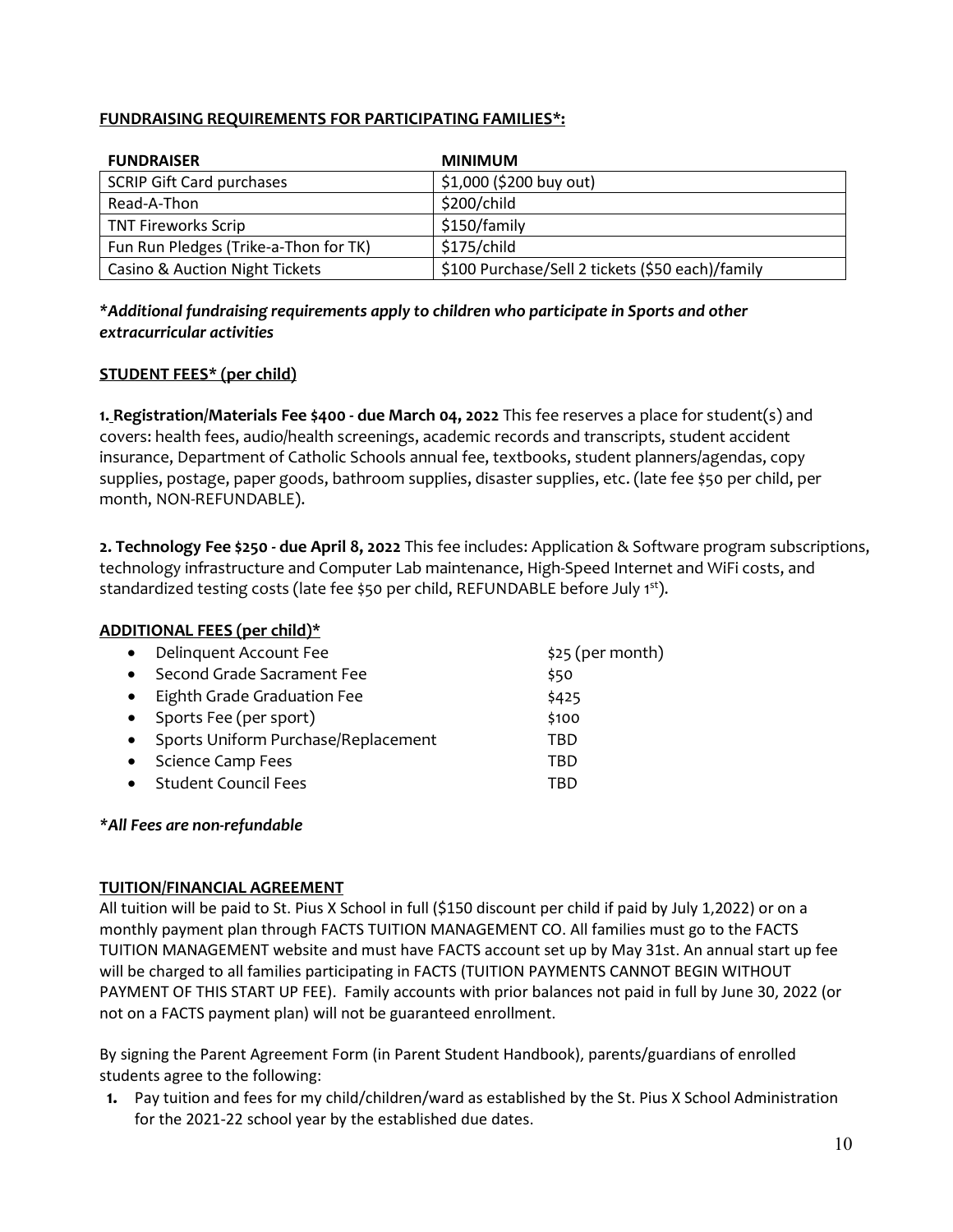- **2.** Annual tuition is to be paid either in full (\$150 discount per child if paid by July 1st) or in eleven (11) equal monthly installments with the first payment due in July with subsequent payments due on either the 5<sup>th</sup> or 20<sup>th</sup> of each month, ending in May, to be determined with FACTS Tuition Management.
- **3.** Any uncollected annual registration and/or any financial obligations from previous years are due and payable upon registration.
- **4.** Participate in and be financially responsible for the mandatory school fundraising programs as outlined in the Family Handbook.
- **5.** St. Pius X School accepts the following forms of payment: Cash, Check, Money Order, Cashier's Check, Visa, or MasterCard (a \$2 transaction fee will be assessed for each credit card transaction).
- **6.** In the event I/We fail to make tuition and fee payments as agreed, I/We agree that St. Pius X School may, at its sole option and discretion, enforce any and/or all of the following penalties:
	- $\triangleright$  Charge a \$25 late fee for all payments not received by the 10<sup>th</sup> of each month.
	- Suspend the right of the student(s) to attend and participate in classes and activities at St. Pius X School at any point at which tuition and fees become more than 60 days in arrears. Suspension will continue until the amount in arrears is paid or satisfactory arrangements for taking care of the past due balance has been made and approved by the Principal and Pastor.
	- $\triangleright$  Uncollected tuition may be turned over for collections action (i.e., small claims court, referral to a collection agency).
- **7.** A returned check fee of \$50.00 will be charged for any check that is not cleared through the bank (NSF check/bounced check) and that the school reserves the right that a receipt will be issued only for payments made in cash.
- **8.** A receipt will be issued for all payments made.
- **9.** Obligation to pay all charges/fees for the full academic year is unconditional. **Registration fees will not be refunded.**
- **10.** Promptly reimburse the School for any damages to the School property or school property for which my child/children/ward may be responsible.
- **11. FOR PARENTS/GUARDIANS OF 8TH GRADE STUDENTS:** I/We understand that if my child/children/ward is in  $8<sup>th</sup>$  grade, graduation ceremonies and activities will be suspended until all class work, tuition, fees, and financial obligations have been met and/or paid.

### **TUITION ASSISTANCE**

St. Pius X Parish School offers a tuition assistance program through the Los Angeles Archdiocese sponsored by the Catholic Education Foundation. Grant awards are issued based on family need and are issued on an individual, student by student, basis. Applications for this grant are available in January/February each year and are due prior to the end of March – please see announcements for specific dates and deadlines, or visit www.cefdn.org for more information.

### **Delinquent Tuition**

Tuition is considered delinquent when a family has not met their monthly financial obligation for two months. **If your tuition account is 60 days overdue your children will not be permitted to attend classes.** They will be sent home and allowed to return when your tuition account is current. In the case of extenuating circumstances, it is the responsibility of the parent to contact the school office and speak with the office manager and/or principal. The school is unable to extend long-term credit in all but a few limited situations when financial aid for tuition is not readily available. The school can accept Visa or MasterCard as a convenience to families requesting this option; however, please note that there is a per transaction fee for credit card transactions. Under dire circumstances, families facing a newly acquired hardship who are unable to make immediate, timely and current payments, must inform and meet with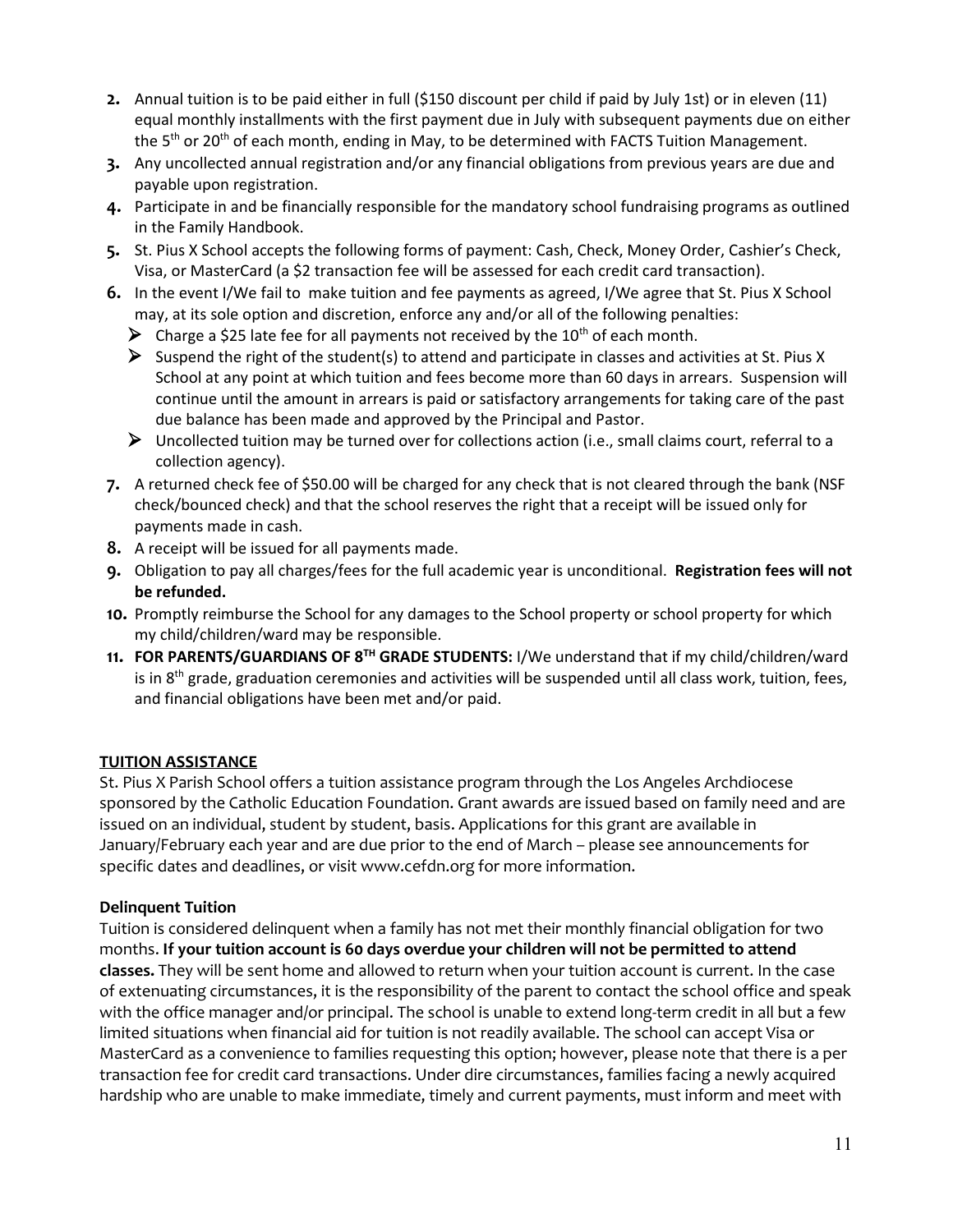the school principal to plan a series of payments that meet the financial obligation to the school, while working with the current situation of the family.

## **Financial Obligation Due Date**

All financial obligations must be met NO LATER THAN June 1<sup>st</sup> of each school year. Families may not return in the fall of the new school year unless all financial accounts are cleared or a payment plan has been approved by the school principal and/or parish pastor.

## **GRADUATION FEES**

All financial obligations for eighth grade families must be paid in full prior to the middle of May each year in order to participate in the various graduation activities. Obligations include, but are not limited to, all tuition, un-served parent hours, balances due for Scrip, late charges, and daycare services for the year.

The graduation fee includes the following:

- Fall and Spring retreats
- Disneyland Graduation Trip
- Bus transportation for eighth grade trips
- Yearbook with predesigned personalization
- Diplomas and Covers
- Medals and Awards
- Graduation Caps & Gowns
- Graduation programs

#### **PARENT VOLUNTEER SERVICE HOURS**

- 30 service hours are required per family per year, beginning with Fireworks booth in July.
- Fireworks Booth: 5 service hours required during the week prior to July 4th, \$300 fine applied for not completing Fireworks booth hours, **double hours offered on July 4th**
- 15 service hours must be completed by Feb. 1st (includes 5 for Fireworks booth)
- 15 additional service hours must be completed by end of school year in June

### **PARENT INVOLVEMENT**

**Room Parent(s):** There is one volunteer room parent selected per grade. The room parents is responsible for communicating with the classroom teacher while collaborating to plan class field trips and class activities. The room parent works to support the classroom teacher, coordinate fundraisers that support class activities and teacher needs, and is also responsible for communicating with class parents about special events. All planned and completed class fundraisers are meant to support each classroom teacher's needs and planned activities that involve all students in the designated class.

**Parent Leadership Groups:** School parents may have the opportunity to be involved in leadership roles in the school. This provide opportunity for parents to become involved and to play a more active role in their child's school. The groups is:

• **Parent Committees:** Membership to the committees that support the school is open to all interested parents. Participation includes the following but is not limited to the following events*: Fun Run, Halloween Social, Thanksgiving Feast, Grandparents Day, Father-Daughter Dance, Mother-Son Event, and Casino Night/ Silent Auction Fundraiser.*

**Parent Purchase Reimbursements:** Please note that on any occasion when a parent makes a purchase for a school function and reimbursement will be needed, purchases must first be approved by the school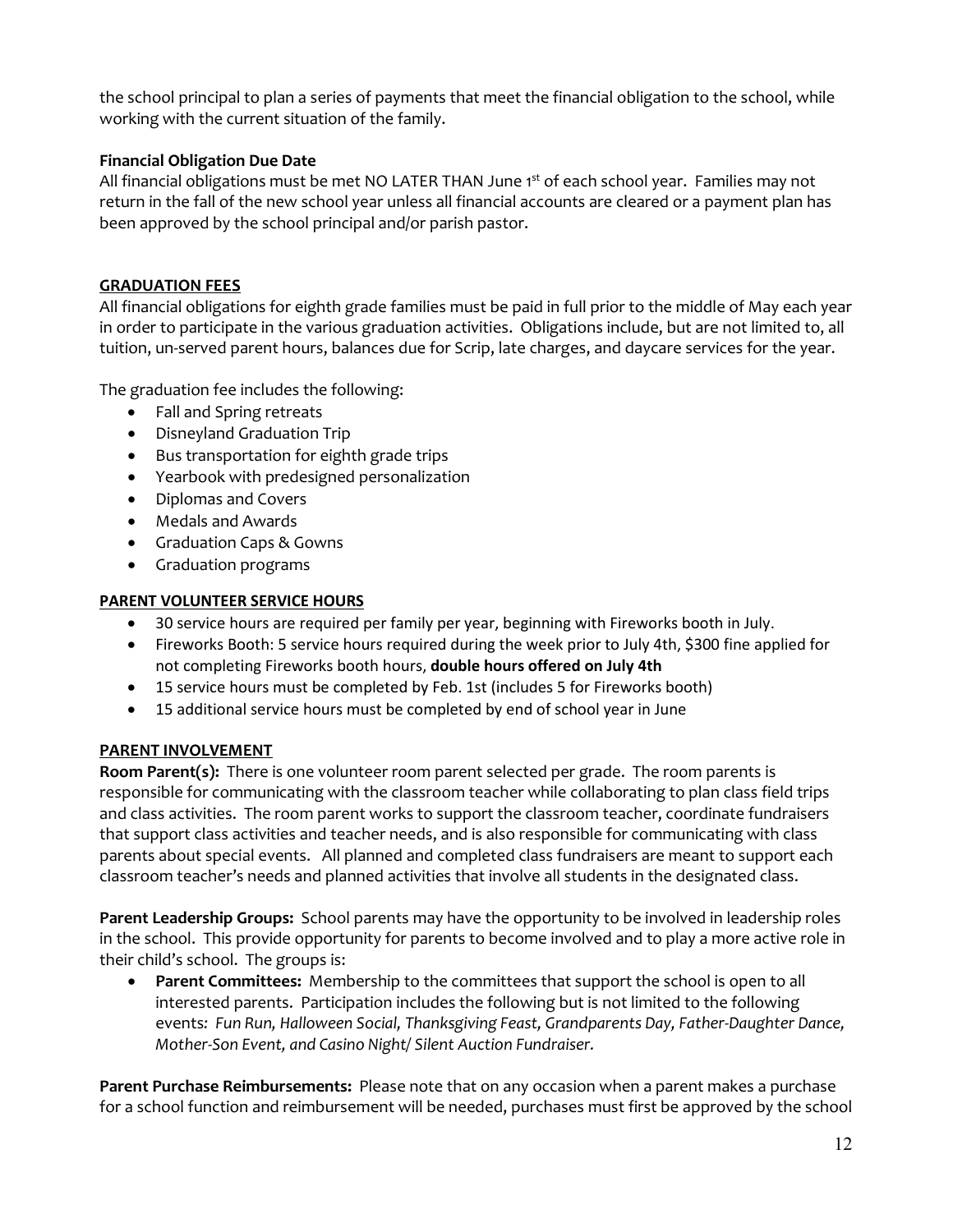office prior to purchase in order to receive a full reimbursement. Once purchases have been made, all applicable receipts should be attached to a reimbursement request form and turned in to the school office. If receipts are not present, reimbursement may be denied. *Please allow one full week for reimbursements to be filled. Reimbursements will not be filled on the same day that requests are turned in.* 

## **BOOK REPLACEMENT FEES**

Textbooks are assigned to students who are expected to be responsible for their proper care. All books must be covered with a durable cover and should be carried to and from school in a backpack (Kinder excluded) to minimize wear and tear. Lost or damaged books are to be replaced immediately at the parent's expense. Fees for replacement books are as follows:

- **Hard Covered Book - up to \$150**
- **Workbook/Consumable - up to \$75**
- **Student Planner/Agenda - \$30**

Library books are also entrusted to students and are expected to be well taken care of and returned to the library promptly after being read. Any book checked out to a student becomes the sole responsibility of that student. Lost, stolen, and/or damaged library books will be charged to a family's school account for the cover price of the book unless arrangements have been previously made with the school librarian. *Students and parents must sign a library agreement in order to check out books from the school library.* 

Please keep in mind that students visit the library weekly and are expected to participate in the Accelerated Reader program as a part of the school's Academic Reading program. If students and/or parents decide not to use the school library or adhere to its policies, they must ensure students always have an AR book to fulfill classroom and academic expectations.

### **DAYCARE/EXTENDED SCHOOL DAY PROGRAM**

St. Pius X School provides morning and afternoon extended daycare as a service to the families of our school. All students enrolled in grades TK-8 are eligible for the extended daycare program. Our goal is to provide a safe, quiet, organized and caring environment for your child before and after the regular school day hours.

## **If a student is on campus during daycare hours and he/she is not part of a supervised after school program, he/she will be placed in daycare and the parents will be charged the daycare fee.**

**Daycare Enrollment:** Parents must enroll their children in the daycare program prior to the first day of daycare and complete the necessary program agreement. Daycare fees are due by the 1<sup>st</sup> of each month. A late fee of \$25 will be assessed if paid after the 10<sup>th</sup>. Accounts that go more than 30 days past due may exclude a student from attending daycare.

### **2021-22 DAYCARE HOURS and FEES**

### **Afternoon Care:**

- $\bullet$  3:15 p.m. 6:00 p.m.
- **Afternoon Care Only:**
- Monthly Fee \$190 per child; \$ 250 per family
- Daily Fee \$20 per child

### **Morning Care:**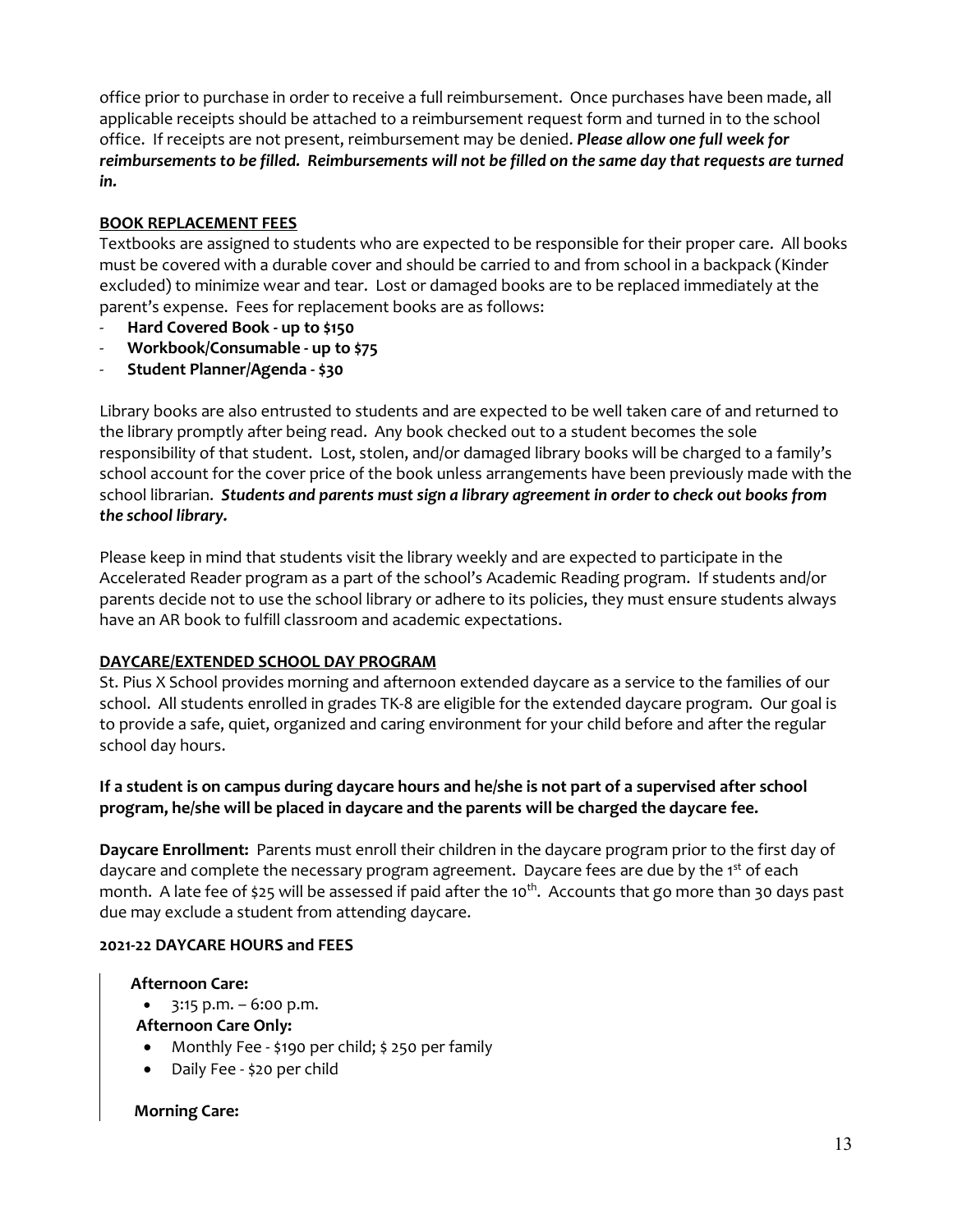• 7:00 a.m. – 7:30 a.m.

# **Morning Care Only:**

- Monthly Fee \$100 per child; \$ 150 per family
- Daily Fee \$5 per child

**Late Pick-up fees:**

6:01 to  $6:15PM = $15.00$ 6:16 to 6:30PM = \$30.00 6:31 to 6:45PM = \$45.00 6:46 to 7:00PM = \$60.00

# **Mornings and Afternoon Care:**

• Monthly Fee - \$250 per child; \$325 per family.

# **SCHOOL POLICIES & PROCEDURES**

# **ARCHDIOCESE OF LOS ANGELES "ZERO TOLERANCE POLICY"**

The [Archdiocese of Los Angeles](http://handbook.la-archdiocese.org/chapter-1/section-1-1) will not knowingly assign or retain a priest, deacon, religious, lay person, or volunteer to serve in its parishes, schools, other pastoral ministries, or in any other assignment when such an individual has previously engaged in the sexual abuse of a minor.

Under the [Zero Tolerance Policy](http://www.la-archdiocese.org/org/protecting/Pages/policies/megans.aspx) of the Archdiocese of Los Angeles, any person guilty of sexual misconduct with a minor under the age of 18:

- May not have any paid or volunteer assignment in any ministry in the archdiocese
- May not volunteer in any non-ministerial activity or event

## **SAFE ENVIRONMENT TRAINING FOR CHILDREN AND YOUTH**

Each elementary school, high school, religious education program, confirmation program, and youth ministry program must offer an annual [VIRTUS® Touching Safety Program for Children.](https://www.virtus.org/virtus/productsandservices.cfm) Each location must provide home-based materials to all parents/guardians to help them understand and support their children's education regarding child sexual abuse prevention.

All junior high and high school students should recognize that while they are engaged in service or activities that involve children or youth, they are role models who are called to treat each child or youth with respect and care.

Student workers and volunteers:

- Are required to observe all rules and regulations established by their school and by the school or agency they are serving
- May not associate with or be present with children or youth or be party to activities that violate civil law and/or school rules
- Should exercise caution in all interactions with children, including verbal, written, and electronic communications
- Games or sports with children should be engaged in only in the presence of adults, or in a place openly accessible and visible to adults
- Should keep the door open or be visible through door windows while in a room with children or youth
- Should not discuss topics or use vocabulary with children or youth that could not be comfortably used in the presence of parents/guardians or the school principal
- Should never give gifts or mementos to individual children or youth unless this is authorized by the principal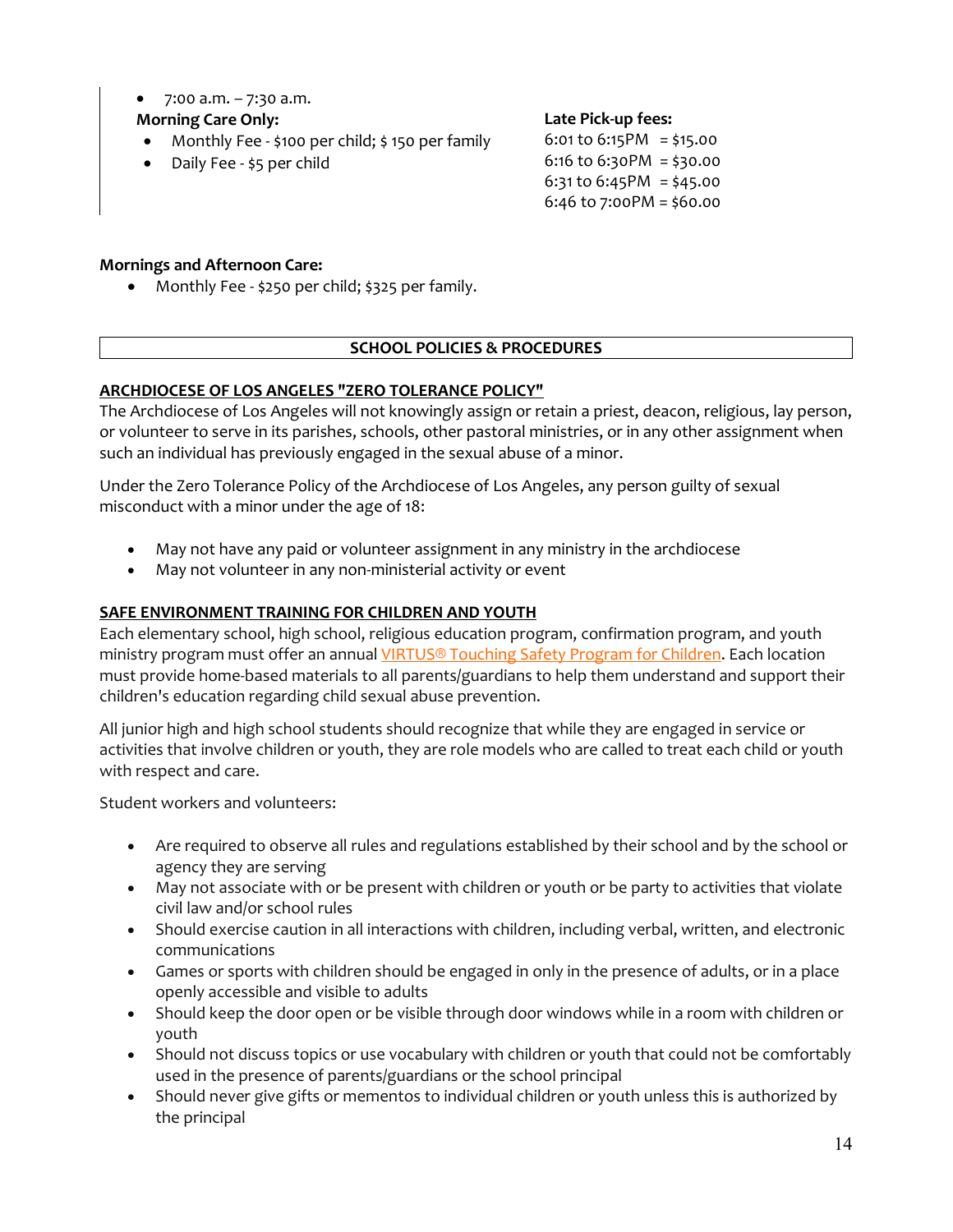• Must respect the physical boundaries of children and youth; children and youth must never be touched punitively, nor should they be touched in any way that could be construed as inappropriately affectionate

For more information regarding the Safe Environment Training for Children and Youth, visit <http://handbook.la-archdiocese.org/chapter-9/section-9-12>

# **GUIDELINES FOR ADULTS INTERACTING WITH MINORS AT PARISH/PARISH SCHOOL ACTIVITIES/EVENTS**

Adults acting in a staff, faculty, ministerial or other paid or volunteer position in the Archdiocese are role models who are called to treat each minor with respect and care. Clergy/staff members/faculty/volunteers serving either in a paid or volunteer position need to maintain professional relationships with minors whether on or off the parish or parish school locations. *Please review the following guidelines and sign the "Acknowledgement of Receipt" for the file at the parish or school where you work or volunteer.* 

Clergy/staff members/faculty/volunteers will ensure that minors are properly supervised at all times, thus providing them a safe environment. Minors must be viewed as "restricted individuals" because they are not adults and are not independent.

- If clergy/staff members/faculty/volunteers who are supervising minors observe a situation where civil law, parish and/or school rules are being violated, they must take appropriate action immediately.
- Clergy/staff members/faculty/volunteers should always be aware they have considerable personal power because of their ministerial positions. Therefore, they will maintain respectful ministerial relationships, avoiding manipulation and other abuses of power.
- Clergy/staff members/faculty/volunteers must avoid assuming the role of a "father or mother figure," which may create an excessive emotional attachment for all parties.
- Attraction between adults and minors is possible, and care and caution should be taken in all interactions.
- The parish/school administration should be informed immediately if such an attraction exists. Dating or sexual relationships between a clergy/staff member/faculty/volunteer and a minor are inappropriate and unethical. Dating or sexual relationships between a clergy/staff member/faculty/volunteer and a minor are unlawful.
- Communications with minors (e.g., notes, letters, e-mail and Internet exchanges, telephone calls) must be for professional reasons only.
- Discussions of a sexual nature must always take place in an appropriate educational context. Sexual jokes, slang or innuendo are inappropriate when interacting with minors.
- Clergy/staff members/faculty/volunteers will respect confidential information concerning minors or confidential information of a personal nature shared by a minor. However, if a minor shares confidential information that could pose a threat to the minor or to others, the clergy/staff member/faculty/volunteer has an obligation to notify the proper authorities.
- When clergy/staff members/faculty/volunteers are supervising minors or young adults at parish or parish school-sponsored activities, they may not be under the influence of alcohol, may not consume alcohol in the presence of persons under age 21, nor offer alcohol to them.
- When a clergy/staff member/faculty/volunteer is alone in a room with a minor, the door must be open, or there must be clear visibility through windows.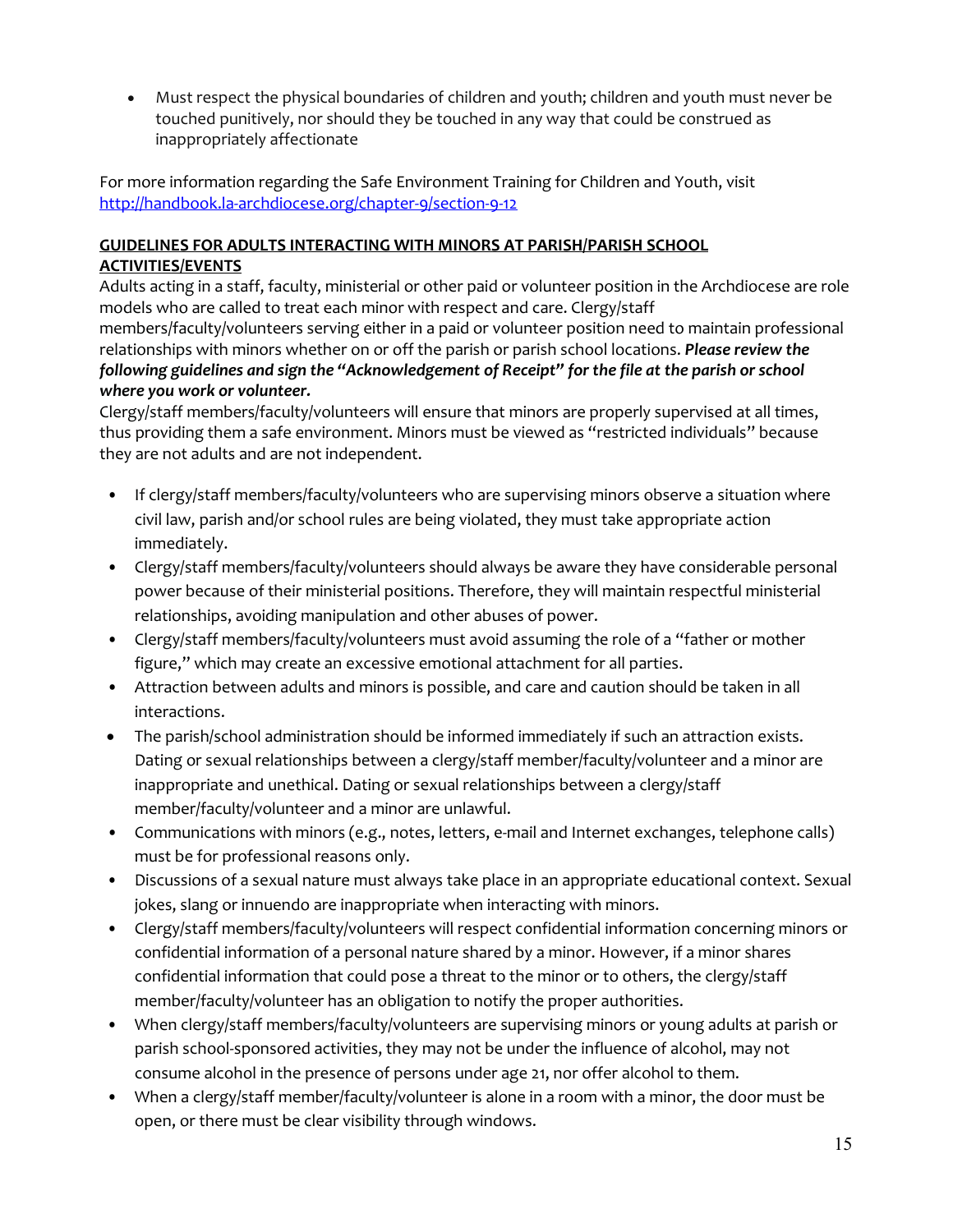- Clergy/staff members/faculty/volunteers are to engage in games or sports activities with minors only in the presence of other adults, or in a place openly accessible/visible to others.
- Clergy/staff members/faculty/volunteers planning parish/school events in their homes with minors must have the permission of the parish/school administration. In addition, clergy/staff members/faculty/volunteers may not have any minors in their homes without the knowledge of the minor's parent or guardian.
- Clergy/staff members/faculty/volunteers may not drive minors unless it is to or from a parish/parish school- sponsored activity and may never drive alone with a minor. Driving minors requires parental permission slips that indicate the transportation is by personal vehicle. The parish/parish school administration must approve any use of personal vehicles. Trips involving minors must have a sufficient number of adult chaperones and minors to preclude the appearance of inappropriate personal involvement with minors.
- Parent/guardian written permission is required for the publication of a picture of a minor.
- Adults are permitted to interact alone with minor/minors only after complying with Archdiocesan policies regarding fingerprinting and safe environment training.

## **BOUNDARY GUIDELINES FOR JUNIOR HIGH & HIGH SCHOOL YOUTH WORKING/VOLUNTEERING WITH CHILDREN/YOUTH**

Every year, the Archdiocese of Los Angeles Boundary Guidelines and Code of Conduct for Middle and High School Youth Working or Volunteering with Children or Youth [\(English version](http://handbook.la-archdiocese.org/Handbook%20Resources/boundary_guidelines_and_code_of_conduct_for_middle_and_high_school_youth_working_or_volunteering_with_children_or_youth.pdf) and [Spanish version\)](http://handbook.la-archdiocese.org/Pages/Office%20of%20the%20Legal%20Counsel.aspx) must be distributed to, reviewed by, and signed by all youth volunteers (junior high and high school students, including students who are already 18 years old) who work or volunteer with children or youth. The location must provide annual training on these boundary guidelines. The form's signed acknowledgment of receipt must be on file at the parish or school (see "Safe Environment Training Documents" in the Record Retention Schedule, sorted by [category](http://handbook.la-archdiocese.org/Handbook%20Resources/record_retention_schedule_sort_category.pdf) and [record](http://handbook.la-archdiocese.org/Handbook%20Resources/record_retention_schedule_sort_record_type.pdf) type). The form is attached as *Appendix A*.

### **PARENT/STUDENT COMPLAINT REVIEW PROCESS**

Concern for the dignity and rights of each person are intrinsic to the Church's mission as a true witness to the spirit of the Gospel.

Conflicts may occur among students, parents/guardians, and school staff, and all parties are encouraged to use every available means to resolve these conflicts when they occur. However, if the involved parties are unable to resolve their conflicts, families may use the complaint review process for additional assistance. All those participating in the complaint review process are responsible for striving toward reconciliation and acting in good faith. Legal representation is not permitted at any meeting or mediation of the complaint review process. Any person filing a complaint is to be free from restraint, coercion, discrimination, or reprisal in any form. The complaint review process must be included in the parent/student handbook.

# **Addressing Complaints at the Local Level: Schools**

- The person bringing the complaint is encouraged to try to resolve the complaint by discussing it with the people who are directly involved at the school.
- If the complaint is not resolved, the person bringing the complaint should discuss it with the principal (or the pastor, if the principal is the subject of the complaint).
- For elementary schools, if the principal is unable to resolve the conflict, the principal will bring the pastor into the process as appropriate.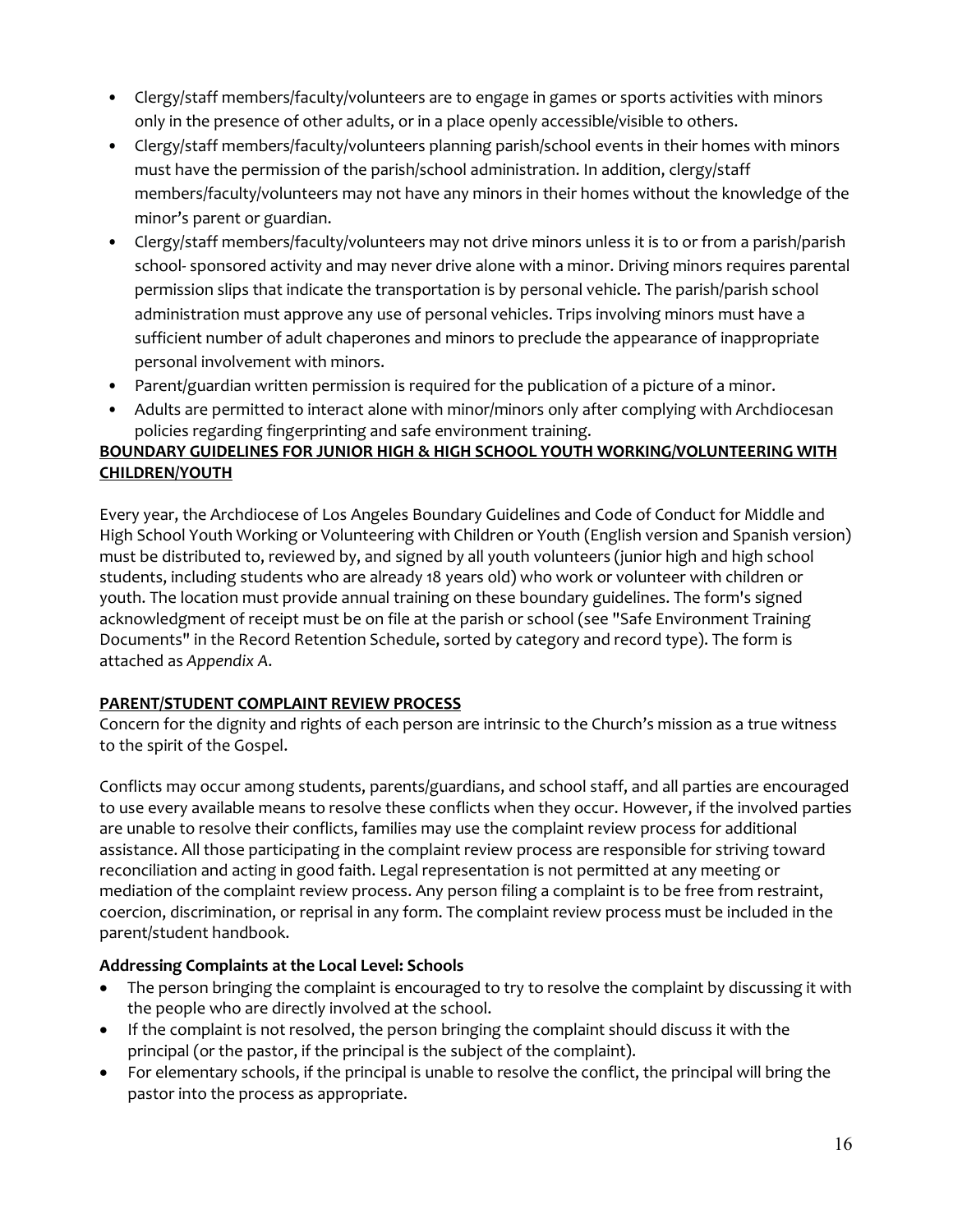• After reviewing the facts and facilitating discussion of the problem, the principal or pastor will respond to the person bringing the complaint.

#### **Escalating Complaints to the Central Level: Department of Catholic Schools**

- If the complaint is not resolved at the local level, the complaint may be submitted in writing to the [assistant superintendent at the Department of Catholic Schools,](http://www.lacatholicschools.org/about-us/our-team) outlining the concerns and reviewing the local process.
- The assistant superintendent will review the complaint (with such consultation as may be appropriate) in a timely fashion and will endeavor to mediate and resolve the matter.
- However, if the parties cannot reach an agreement, the assistant superintendent will apply the policies and/or regulations of the archdiocese and school to make a final and binding determination, and then communicate that determination in writing to all parties.

#### **INCLUSION PROCESS/STEP**

The Support Team Education Plan (STEP) is a collaborative process that brings together students, parents/students, teachers, and administrators to seek positive solutions based on a student's strengths and special needs to help that student benefit from his or her education and to facilitate participation in the Catholic school curriculum. See the [Support Team Education Plan \(STEP\) flowchart.](http://handbook.la-archdiocese.org/Handbook%20Resources/support_team_education_plan_STEP_flowchart.doc) Every school shall appoint a Support Team Education Plan administrator, who is the principal or principal's designee or the STEP coordinator ("administrator").

As soon as a student has an ongoing need for support in the classroom (whether identified by the student, parents/guardians, and/or teacher), the teacher should begin keeping a record of classroom strategies and supports he or she has implemented to help the child, and concurrently work with the parents/guardians and notify the administrator. Using the [Classroom Support Log,](http://handbook.la-archdiocese.org/Handbook%20Resources/STEP_form_1_classroom_support_log.doc) the teacher should record the date, note strategies attempted, note the results or effect of each strategy, and keep a record of parent/guardiancommunications. If the student shows progress after the teacher implements the strategy, the teacher should continue the support as needed.

If the student continues to experience difficulty in the learning environment, the teacher submits a [Request for Support Team Education Plan \(STEP\) Meeting](http://handbook.la-archdiocese.org/Handbook%20Resources/STEP_form_2_request_for_support_team_education_plan_STEP_meeting.doc) to the administrator.

**Further information specific to the STEP/Inclusion Process prescribed by ADLA is available to view at**  <http://handbook.la-archdiocese.org/chapter-14>

### **ABSENCE, TARDINESS, & TRUANCY**

Prompt and regular attendance is important. A student can never make up a day missed or crucial classroom instruction; even if assignments are completed. Classroom instruction is fundamental to student success.

If your child is ill, **please call the office before 7:55 a.m., using the school office number (562) 864-4818.**

#### **Absence**

Principals and teachers are responsible for checking the regular attendance of all students. Every absence must be recorded on the attendance register and record. When a student has been absent, a written excuse signed by the parent or guardian is required, and the excuses are kept on file for a period of one year. An acceptable excuse includes illness, attendance at medical or dental appointments, funeral services for family members, quarantine directed by County or City Officials or emergency or special circumstances as determined by the school authorities. Excessive unexcused absences may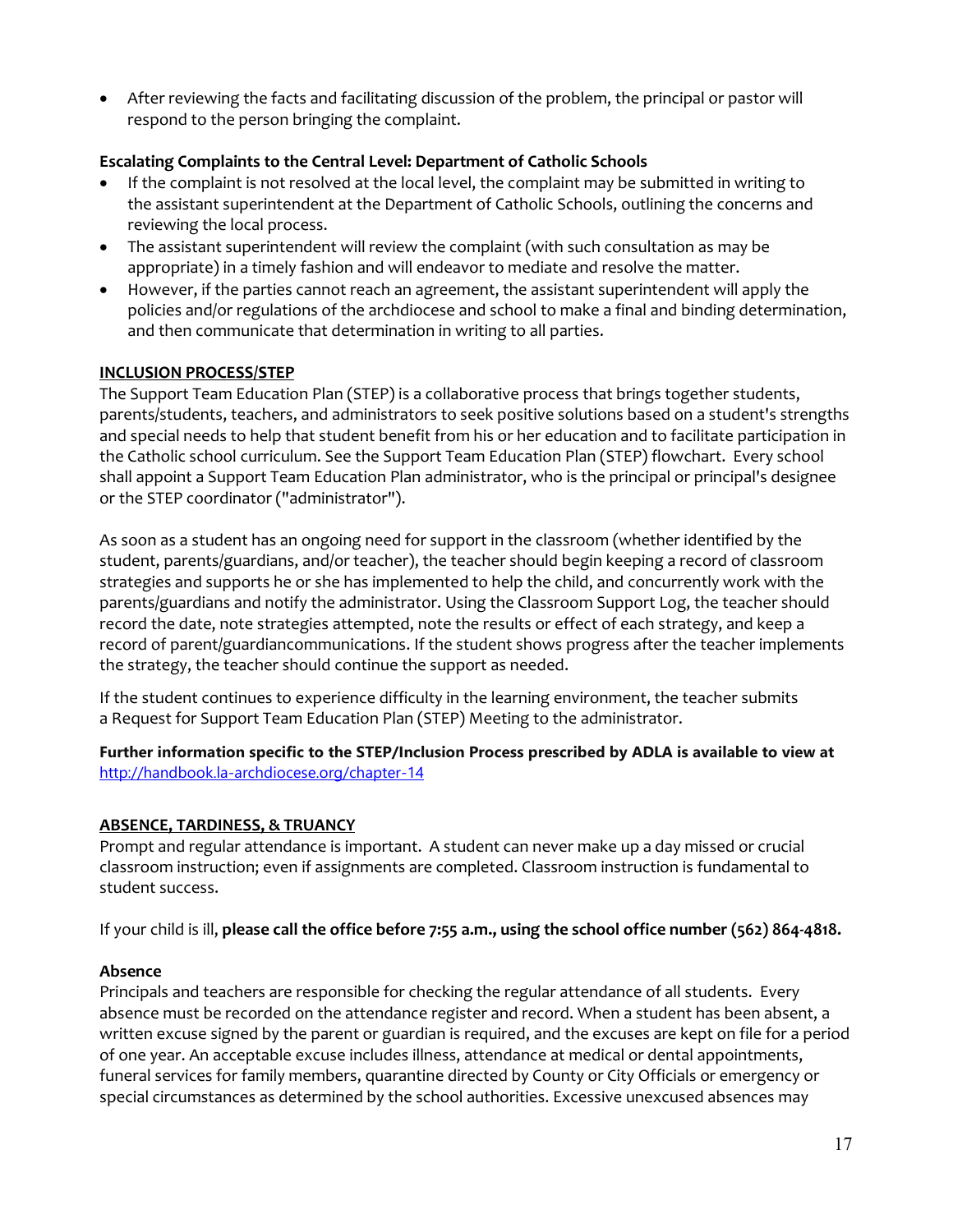result in loss of academic credit. *Please note that although a written excuse is required, an absence is still counted as an absence toward a student's permanent record.*

*When a student has been absent* a neatly written excuse that can be filed stating the reason and date of absence and signed by the parent is required even though the school was notified by phone. Students may not be admitted back to class without a written excuse.

### **Medical Appointments**

Absences due to medical appointments are recorded as regular absences. Early dismissal for medical or dental appointments will be granted when the parents/guardians make a request. Parents/guardians are urged to keep such requests to a minimum and make appointments after school hours or during vacation periods.

Written parental permission is required before a student is excused for medical or dental appointments, or any other reason. The parent or guardian must also check into the office and sign a release form before a student is released. The student will then be called into the school office by the school secretary. **Parents may not go directly to the classroom for any reason without permission and a visitor's pass.** Students must also sign in at the school office when they return from medical appointments.

#### **Extended Absences**

When parents wish to take their children out of school temporarily, advance notice is essential. The principal and teacher will discuss with the parents the possible effects of an extended absence. If a student is absent for an extended time, (*e.g*., 15 or more days), academic performance will be affected and official grades may be withheld.

### **Leaving School Early**

Leaving school early, prior to 2:30 pm, is considered a half-day absence. Leaving school after 2:30 pm is equivalent to an "early leave". A student may not leave the school before the regular dismissal time without a written request from a parent or guardian. The request must state the reason for early dismissal.

#### **Tardiness**

A student is tardy if he or she arrives after the time fixed by the school for the beginning of the morning or afternoon session. If the student arrives after 8:30 am, he or she is marked absent half a day. A record of all tardiness is kept in the attendance register and records.

Students are expected to be at school by **7:50 a.m.** Those arriving after **7:55 a.m.** are considered tardy and *must report to the office for admittance. Students will not be admitted into class unless the office has given the student an admittance slip.*

#### **Excessive Absenteeism and Tardiness**

Students who are consistently absent or tardy may incur academic and behavior consequences. A student who is absent or tardy 6 or more days during a trimester will be considered excessive. Since homework will be collected immediately after the second bell, a student who is tardy will only receive partial credit for homework assignments on that day because the homework is late.

#### **Truancy**

A student who is absent from school without an acceptable excuse three full days in one school year or is tardy or absent for more than any 30 minute period during the school day on three occasions in one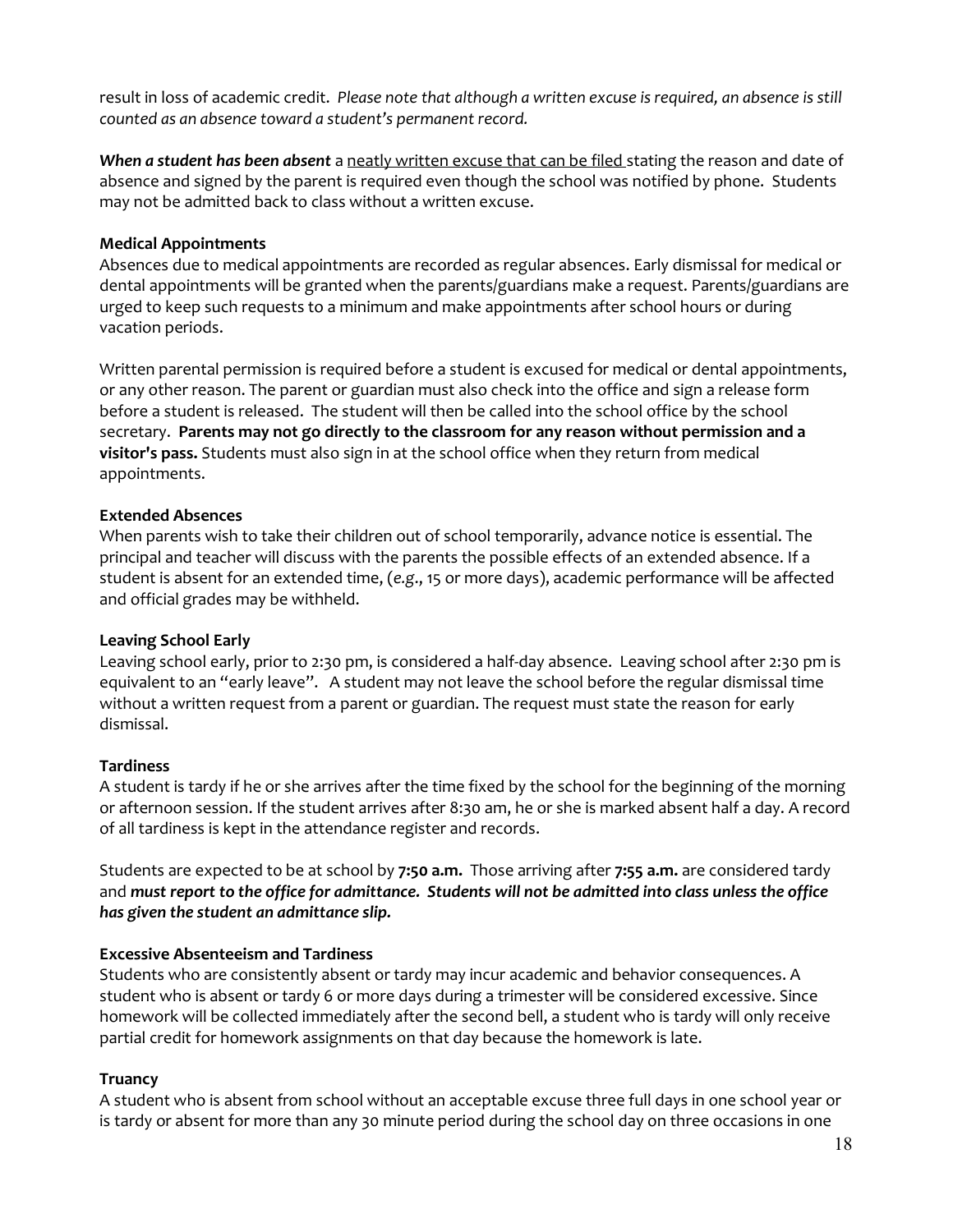school year, or any combination thereof, is a truant and shall be reported to the attendance office or superintendent of the public school district.

In the event that the school suspects that a student is truant (absent from school, without an acceptable excuse), the school administration will contact the parent or guardian. If the school suspects that the student is a habitual truant (absent three times in a school year, without an acceptable excuse) and all resources at the school level have been exhausted, the school principal will notify the local public Child Welfare and Attendance authorities.

A student who has been reported once as a truant and who is absent again from school one or more days, or is tardy on one or more days, without an acceptable excuse, will be reported again as a truant to the attendance office of the local public school district. A student who has been reported as truant three or more times is considered a habitual truant and is subject to dismissal.

If a student has been absent without excuse, and it is impossible to contact the parent or guardian within 24 hours after repeated attempts, the attendance office of the local public school district, the local police department, Child Protective Services or all of those agencies will be notified.

#### **COMMUNICATION BETWEEN HOME AND SCHOOL**

Ongoing communication and cooperation between home and school is essential in order to empower our children to be the best that they can be.

- 1. **School Website/Email blasts:** Important announcements and school information are available on the school website[, www.spxraiders.com.](http://www.spxraiders.com/) The school will do its best to keep the website updated and current at all times. Email blasts will also be sent periodically to parents who are on the school email list.
- 2. **Family Newsletter:** A Family Newsletter and monthly calendar will be emailed to all school families monthly. *It is imperative that each school family have an active email address on file at ALL times.*  Separate attachments and flyers may be sent home periodically with the oldest child of each family.
- 3. **Classroom Newsletter/Updates:** Individual classroom teachers may choose to send home/email a classroom newsletter/updates covering important class information, along with the school family newsletter; updates regarding projects or other classroom issues may be sent home whenever necessary. Please check in with your child's classroom teacher about questions regarding individual classroom communication.
- 4. **Parent Student Handbook/Tentative Calendar:** A parent student handbook and a calendar of tentative school year dates/events will be emailed at the beginning of each school year. Amendments or changes to the parent handbook will sent via email and/or flyers. A current monthly Calendar will be sent home each month, emailed to all school families, and made available on the school website.
- 5. **Progress Reports:** General progress reports are sent home at the midpoint of each trimester (5-6 weeks).
- 6. **Report Cards:** Report cards are sent home each trimester; the report card envelope is to be signed and returned to the homeroom teacher the following school day. There will be an \$8 replacement charge for any lost report card envelopes.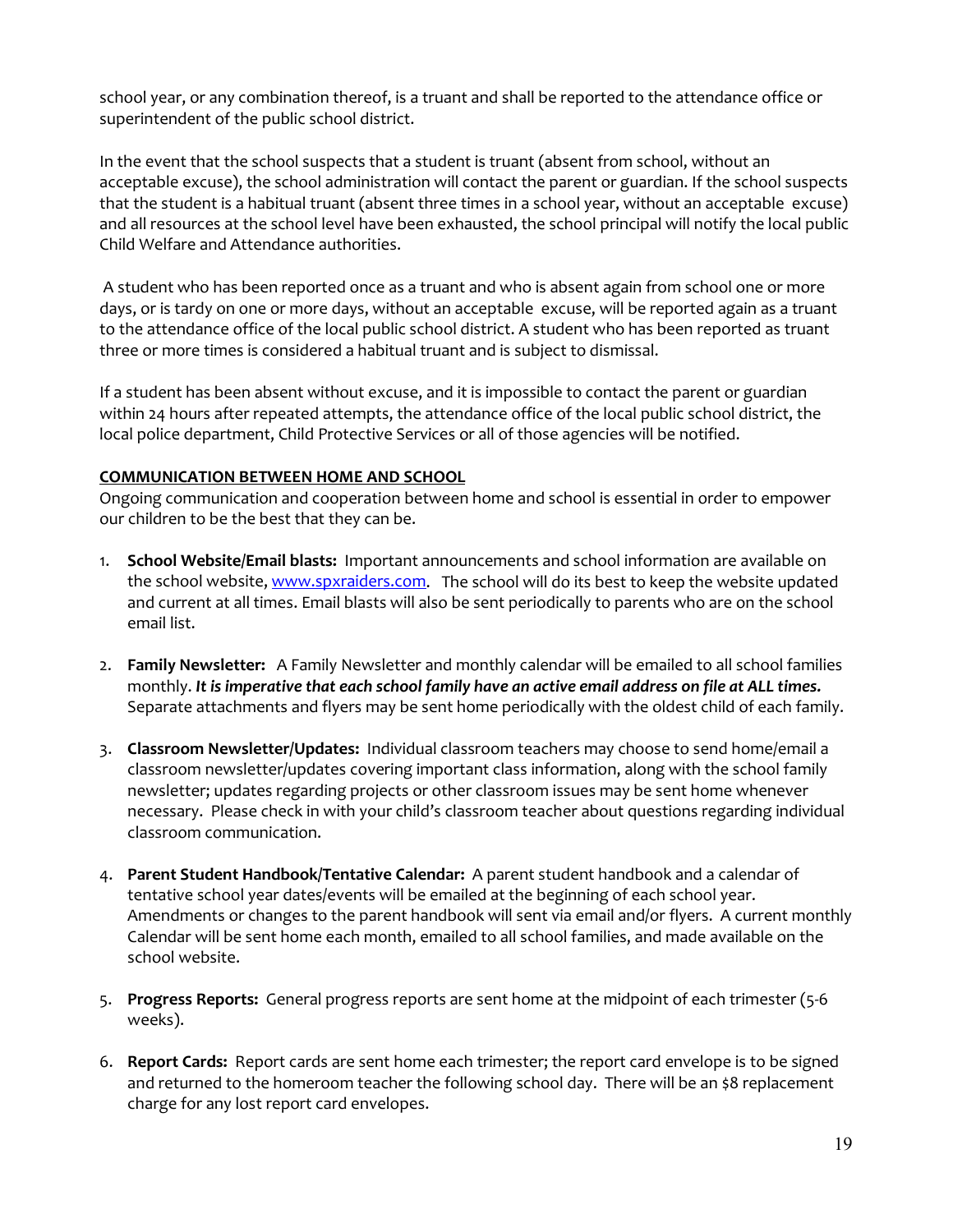- 7. **Parent -Teacher Conferences:** Parent-teacher conferences are arranged during the 1st Trimester.
- 8. **Appointments with Teachers:** Appointments with teachers will be arranged when requested. Appointments must be made through the teacher via a written or verbal arrangement. Parents should not approach a teacher before or after school for an impromptu meeting unless prior arrangements have been made. It is not appropriate for parents and teachers to discuss any school/student issues while other students are present in the classroom. Also, please note that teachers will not be called to the phone when class is in session. Private numbers of teachers will not be released.
- 9. **Appointments with the Principal:** The principal adheres to an "Open Door" policy when it comes to meeting with parents when the schedule allows. Meeting with the principal requires an appointment. Appointments may be made via a written or verbal arrangement.

#### **ARRIVAL PROCEDURES**

Students are to arrive at school by 7:50 am each school day. Parents may drop off their child (ren) in the school parking lot by following the drop off pattern and following the 5 MPH speed limit. Students may also be dropped off in front of the school if parking spaces permit. Supervision in the courtyard begins at 7:15 am.

Once students have been dropped off, they must wait outside of their classrooms for the 7:50 bell to ring. When the 7:50 am bell rings, teachers will open their classroom doors and students will be invited in to begin the school day. Please note that the school day is scheduled to begin promptly at 7:55. We ask that all parents/guardians be courteous and refrain from gathering in the courtyard and/or engaging in impromptu conversations with the classroom teachers after the 7:55 bell to ensure students can begin their school day. Also note that drive in/through gates are closed promptly at 8am and car should not be parked on the playground after 8:10am.

#### **DAILY SCHOOL SCHEDULE\***

9:45-10:00 A.M. Recess Grades TK-4 10:05-10:20 A.M. Recess Grades 5-8

7:50 A.M. **First Bell** Classrooms Open Mon.-Fri. 7:55 A.M. **Second Bell** Official School Day Begins Mon.-Fri. (Students marked late) 7:55 A.M. Morning Prayer Assembly (Mondays) 12:00 P.M.-12:20 P.M. Lunch Grades TK-4, Recess Grades 5-8 12:20-12:40 P.M. Recess Grades TK-4, Lunch Grades 5-8 3:00 P.M. Dismissal Mon-Thurs. **12:00 P.M. Early Dismissal (every Friday and some holidays)** 3:15-6:00 P.M. Extended Daycare Available 12:30-6:00 P.M. Extended Daycare Available on Fridays

**\*ALL HOLIDAY DISMISSALS ARE AT 12:00 P.M WITH NO AFTERSCHOOL DAYCARE OFFERED (as noted on the monthly school calendars)**

#### **SNACK & LUNCH Snacks**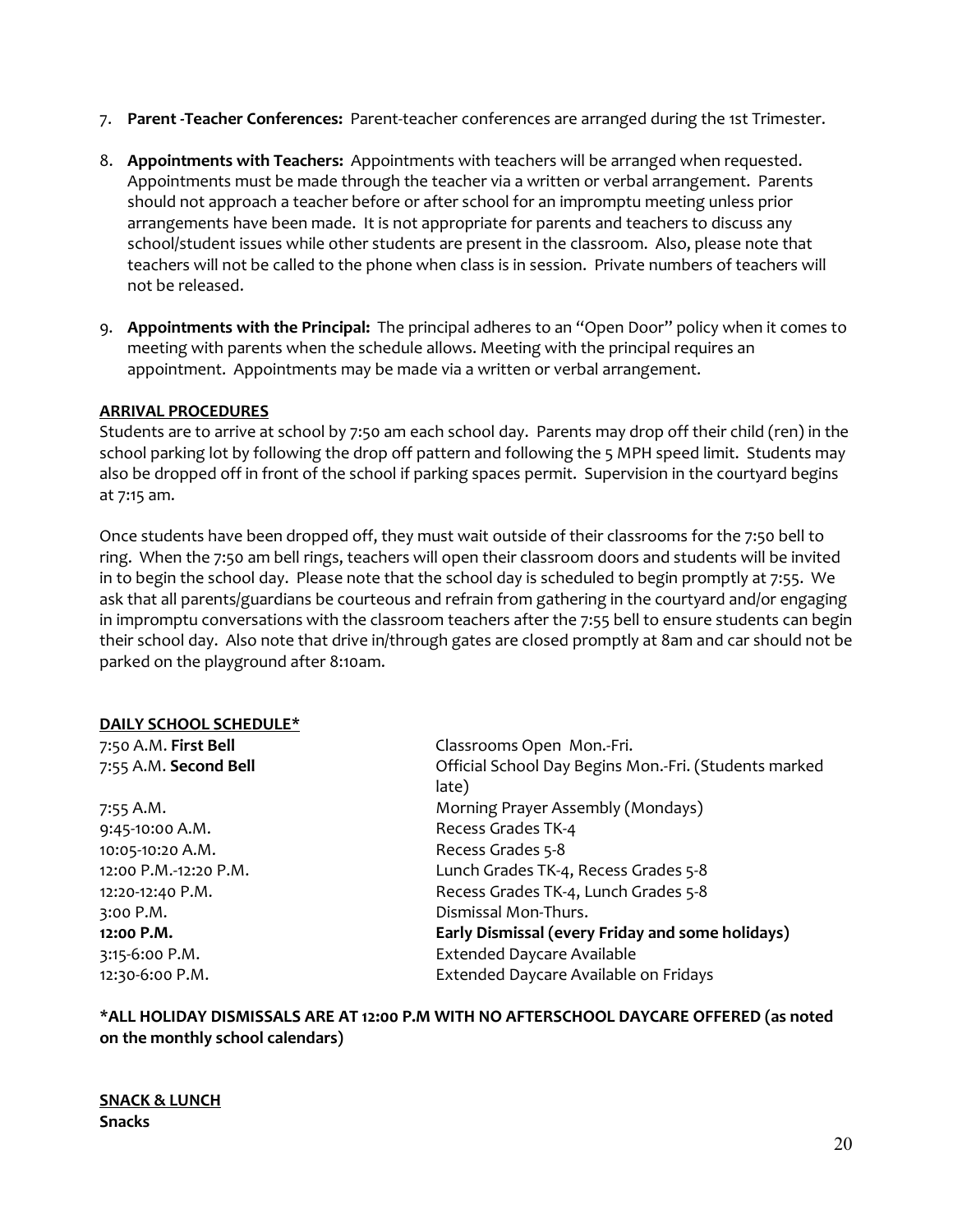Students are allowed time for snacks during the morning recess period. Students are not allowed to snack between or during classes. Chewing gum is not allowed at any time and will result in an automatic after-school detention.

### **Lunch**

Lunch is the responsibility of the parent of each St. Pius X Student. **Preferably, students should bring a lunch packed from home each day or order from the hot lunch Program.** St. Pius X School provides a hot lunch program through Choice Lunch. The menu with meal choices and prices is available online through First Choice, parent registration is required. Students in grades TK-8 may order a pre-paid lunch online.

Dropping off lunches during the school day, especially unhealthy fast food, is strongly discouraged and should be reserved for extreme circumstances or special occasions. If you choose to drop off a lunch for your child, we ask that lunches be in the office by 11:45 a.m for all grades. Please DO NOT interrupt a class in session to deliver a snack or lunch and DO NOT stand outside to personally deliver your child's lunch. Adults, including parents, must sign in each and every time they are on campus, even for very brief visits. Please remember that healthy meals, especially breakfast and lunch, provide students the energy they need for optimal learning and that nutrition has a significant impact on student academic performance and behavior.

## **AFTER SCHOOL DISMISSAL PROCEDURES**

At the conclusion of the school day, all students who have permission to walk home alone will be released from class without parent supervision. Only students who have returned a walk home permission slip signed by their parent or guardian will be allowed to walk home alone. Students with a "walker" permission slip must leave campus by 3:15 p.m and **go directly home or to a pre-designated destination such as a relative's home, they may not wait on campus or near campus for a ride**. Any "walker" on campus or near campus after 3:15 p.m. will be sent to day care and the family will be billed.

Any student that DOES NOT have a "walker" permission slip on file *will remain with their teacher until a parent or guardian picks them up from the designated area.* Please respect that you are given from 3:00 p.m. to 3:15 p.m. as your "grace period". At 3:15 p.m., students enrolled in daycare and all other students who are still waiting to be picked up will be walked down to daycare. Students not enrolled in after school daycare will be billed \$20 for the day. NO EXCEPTIONS WILL BE MADE.

### **BICYCLES AND SKATEBOARDS**

For the safety of all students, bicycles, skateboards and/or scooters may not be ridden in the school courtyard or parking lot or on any grounds near or adjacent to the school grounds. This includes, but is not limited to the area near or around the Saint Pius X Parish church. We reserve the right to confiscate any bicycle, skateboards, scooters, etc. if they are being ridden on the Parish/School grounds.

### **LOST ARTICLES – LOST AND FOUND**

*The school is not responsible for personal property lost at school*. Students are asked not to bring any personal property to school aside from those items needed for their academic pursuits. NO valuables are to be brought to school – this includes large sums of cash, gift cards, personal sound systems, electronic games, head phones/ear buds, cell phones, trading cards(of any sort), Fidget Spinners/devices, lighters, matches, any item that could be used as a weapon, or *any items* of value *not required for class*. School sweaters, jackets, coats, lunch boxes, and other personal property must be marked with the owner's name and grade. Lost and found articles may be claimed after school in the office. Any article not claimed after one month will be donated to a local charity.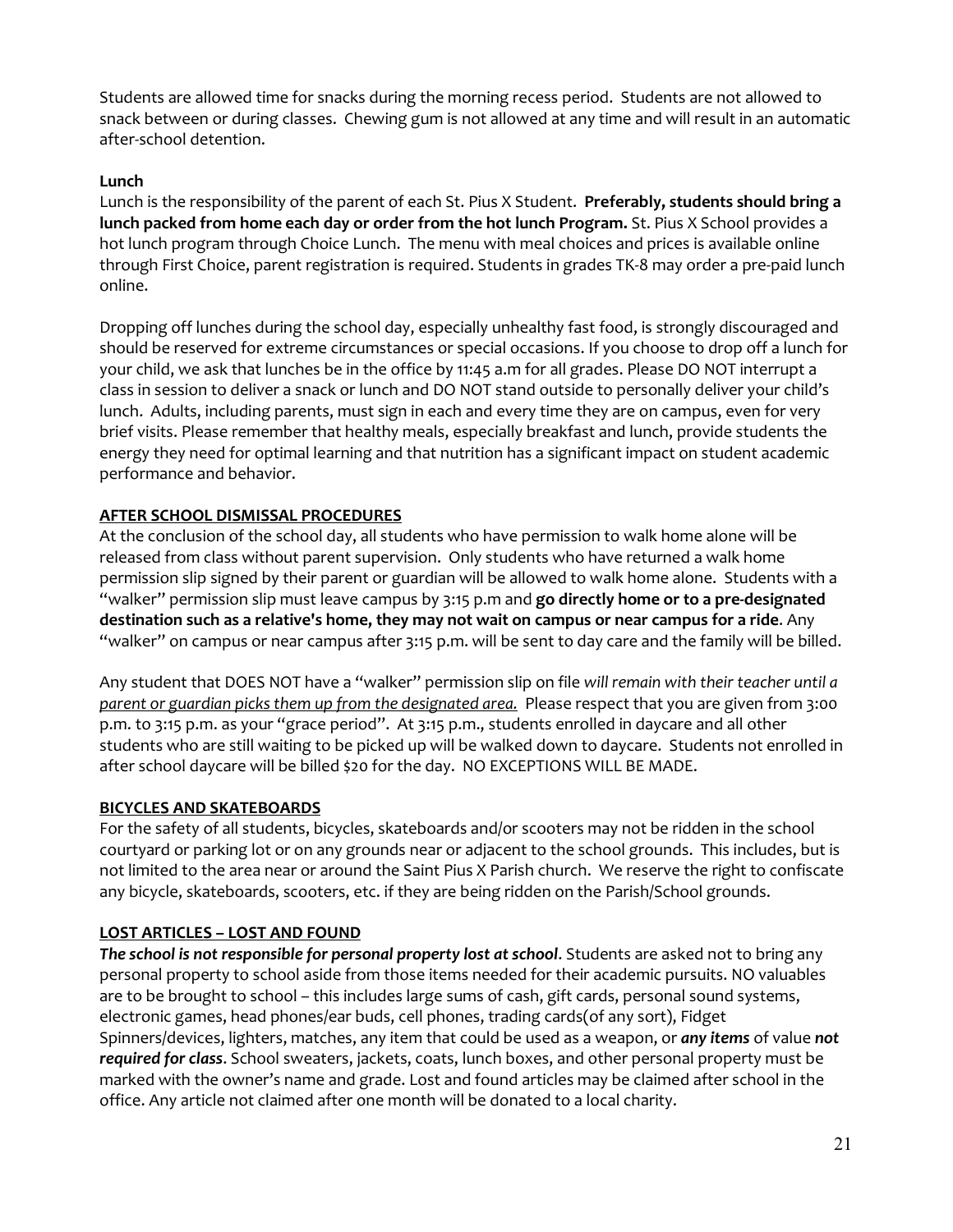## **EMERGENCY CARD**

The Emergency Card for each student shall be complete and current, must be readily available to authorized employees, and shall indicate whether or not the parents/guardians have given the school permission to choose a physician in an emergency.

At the beginning of each school year as well as mid-year, the Emergency Card for each student should be completed by the parents/guardians. Subsequently, the parents/guardians must inform the school when there are changes to key information, including addresses for home or work, numbers for cell or work phones, names of persons to notify in case of an emergency, or medication prescriptions for the student.

In case of an emergency, the Emergency Card should be shown to the paramedics or emergency room staff in order to authorize treatment and advise them if a student has any particular medical needs or is on medication. Therefore, it is imperative that the Emergency Card information be accurate, complete, and current. Parents/guardians are required to update information about any medication the student takes on a regular basis.

When a student becomes ill or injured, the parents/guardians must be contacted immediately. If the parents/guardians cannot be reached, the school shall contact another person listed on the Emergency Card.

Only minor and very basic first aid should be provided by schools; no secondary treatment, such as changing or removing bandages, should be administered. Disposable gloves should be used.

Each location should have persons who are trained in emergency first aid procedures.

Parents/guardians must be contacted immediately if there is any question regarding the seriousness of or complications arising from an injury.

### **MEDICATIONS**

The school shall not furnish medications. All medications administered at school shall be provided by the parents/guardians.

- The Medication Authorization and Permission Form must be provided. This form, which states the nature of the medication, must be signed and dated by the doctor and the parents/guardians.
- Medication administered at school must be in the original container and labeled. The day's dosage must be sealed, be labeled**,** and have the student's name attached. It shall be in an appropriate container and be kept in the school office or nurse's office.
- The student shall come to the office for medication.
- Because of the risk of students sharing medications, students may not carry medication of any kind to be self-administered at school. If a student is seriously at risk without an EpiPen or inhaler on his or her person, the student may receive special consideration.
- A student may not be given medicine prescribed for family members.
- These medication regulations apply to both prescription and non-prescription medications.
- A student who is diabetic is allowed to test his or her blood sugar at school in the health room or office and self-administer medication as necessary. If a student is too young or otherwise unable to self-test his or her blood sugar, a location may make arrangements with the student's family to assist with testing. All medications must be kept in the school office or nurse's office and appropriately labeled as described above. School employees may not administer injections to a diabetic student except in emergencies, unless other arrangements are made in advance.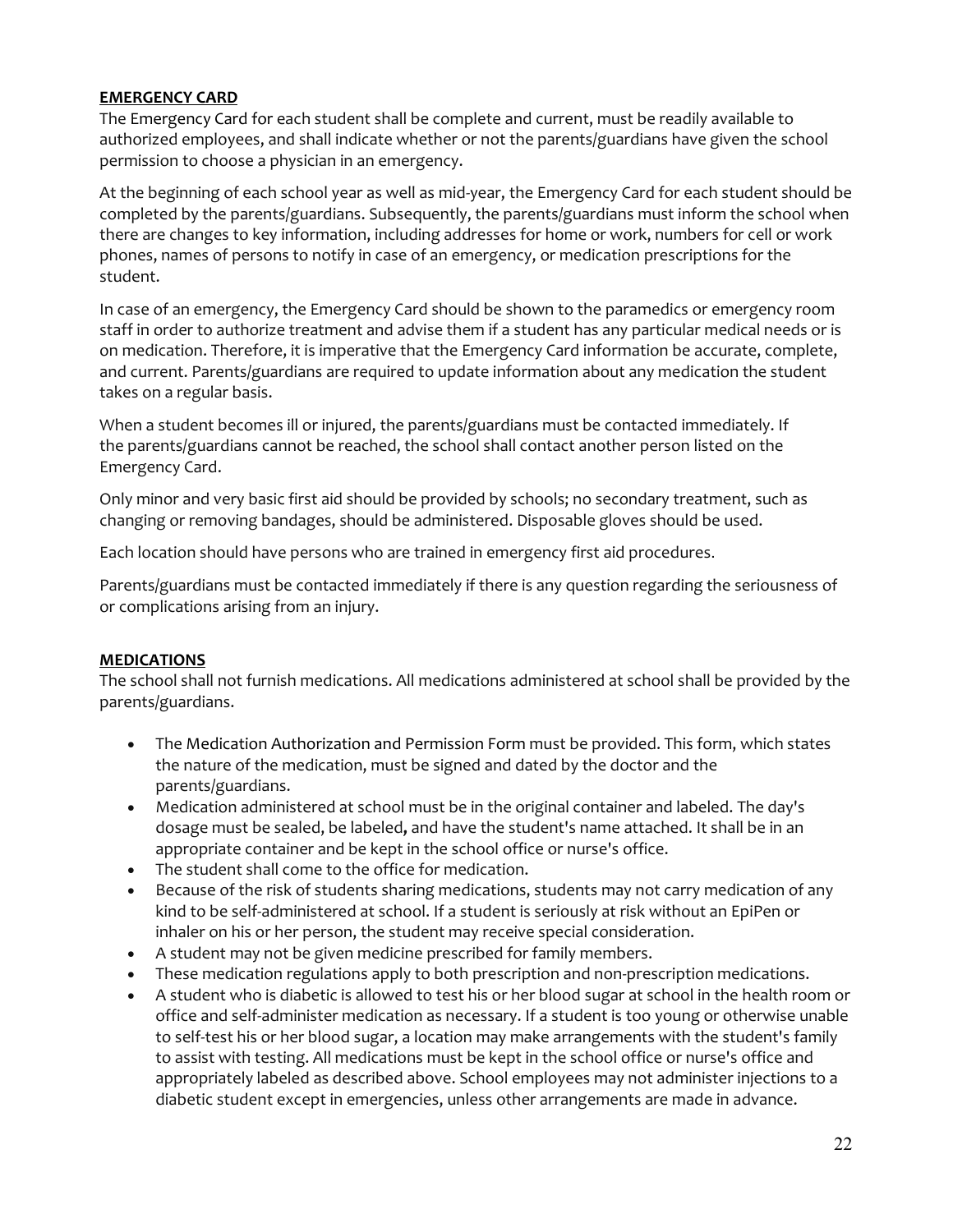If parents/guardians do not complete the Medication and Authorization Form by indicating the student's prescribed medication, the parents/guardians will have to come to school and personally administer that medication.

## **SECURITY & EMERGENCY PROCEDURES**

State and federal laws require employers, schools, and places of public assembly to provide an environment that is healthy and safe for all. The archdiocese is committed to ensuring that all staff, parishioners, students, and guests can work, worship, learn, and visit without encountering known health hazards or dangerous conditions. As ministers and the faithful, every clergy member, employee, and volunteer in our parishes and schools shall place the safety and welfare of the young and vulnerable above their own safety. Due to the multifaceted services the archdiocese offers in different locations, and in deference to the canonical principle of subsidiarity, as a matter of archdiocesan policy each location is separately responsible for providing a safe, secure, and healthy environment for all.

### **Emergency Cards**

Each family must have an emergency card on file in the attendance office that supplies certain, necessary information, including the name of **two** persons who may be contacted in the event neither parent can be reached. **If any changes of address or phone number occurs during the school year, please notify the office immediately in writing**. *Emergency cards must ALWAYS be up-to-date.*

All school employees are regularly certified for CPR and First Aid. If a child collapses to the ground a staff member or teacher is called to immediately attend to the student, administering first aid as needed. If the injuries or condition of the student appears to be serious, 911 is called and the student's parents are notified.

In case of illness or accident, the school will contact the parent's home or work by telephone and follow the request of the parent. It is understood that enrollment at St. Pius X confers upon the school the obligation to select emergency care providers in the event we are unable to reach parents and that no liability would attach to such a decision in the event that the parents could not be reached.

The school does not dispense medication of any kind, including aspirin unless a prescription has been filled out by a physician.

### **Earthquake/Disaster Emergency Plan**

In the event of a serious earthquake or some other type of disaster during school hours:

- Please do not telephone the school. Lines must be kept open for emergency use.
- School gates will be closed to keep all non-essential persons outside the school grounds.
- During the initial evacuation of the building, students will assemble with their appropriate class on the grass/playground.
- All students will be under the care and supervision of school staff until they are picked-up.

According to State law, the student will be released only to a parent/guardian or other specifically designated person. Please be sure your child knows the person you have designated and such is on record at the school. At the beginning of the school year an emergency phone tree will be formed and the Room Parents for each respective grade will receive phone lists for the children in their class*. (Room parents should keep the phone lists with them at all times, so that the phone tree can be put into use from any location).* The telephone tree is only to be used in the case of an **actual emergency**.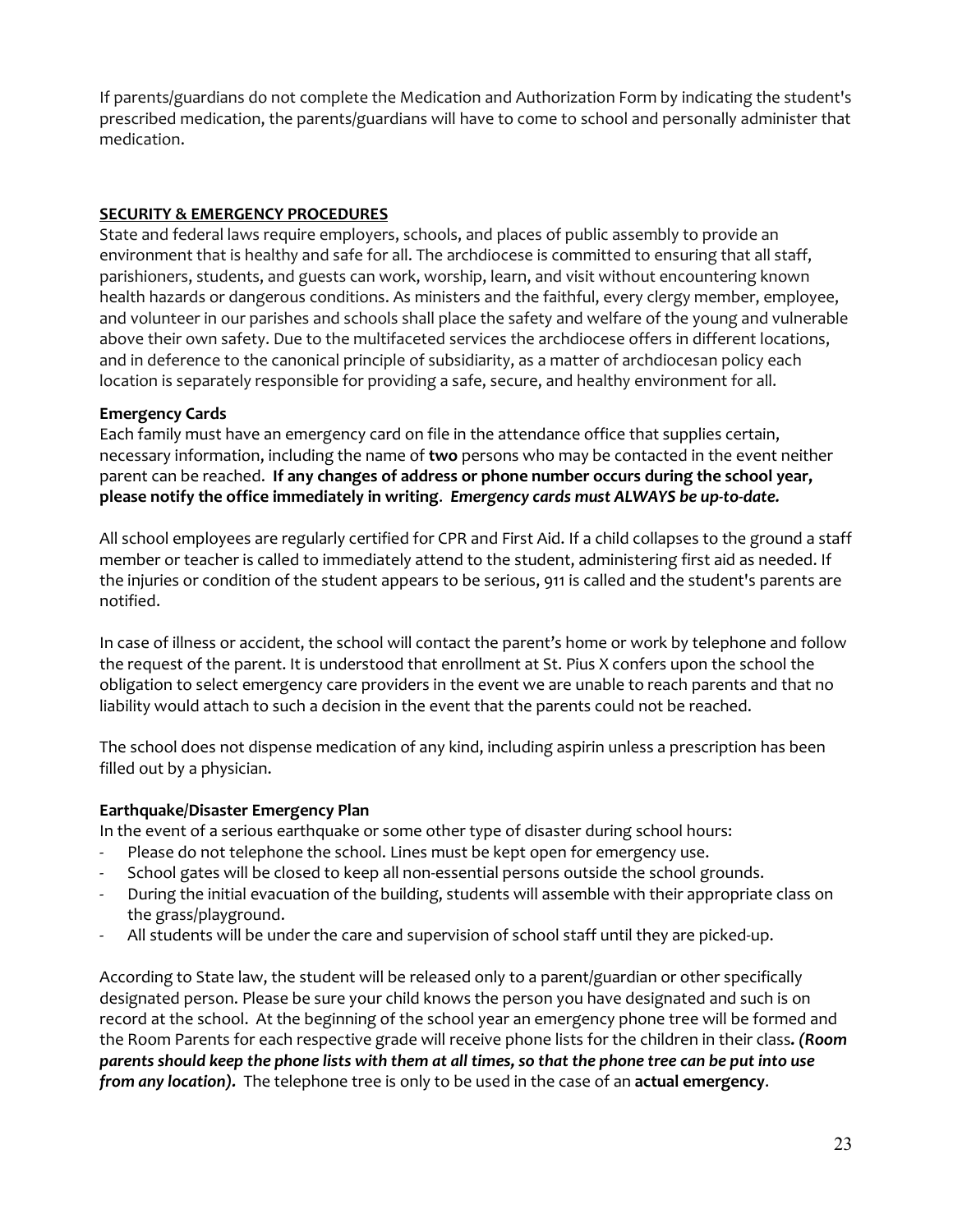Briefly, instructions for parents are:

- Remain calm.
- Do not telephone the school.
- Tune in your radio to the emergency broadcast station and listen for information regarding evacuation of the schools in our area.
- When it is safe, come to school, park your car away from the school and walk to the church parking lot area. Report to the adult in charge upon arrival at school in order to properly check out your
- child/children. Students will be kept in the safest place on the school grounds. Each student will be holding his/her emergency card which will need to be signed by a school official upon release of the student. Students will be released only to the authorized individuals indicated on the emergency card. It is imperative that the parent assumes the responsibility of keeping the emergency card upto-date.
- Proper identification must be shown before a student is released.

#### **In the event of a campus evacuation:**

Students will be held in the nearest "safe house" (the church or school hall) or at Little Lake Park which is across the street, directly east of the school. The specific location that the students will be sent to after a campus evacuation will be determined based on the reason for the evacuation. The release of students will be determined by governing authorities on the site. The procedure for dismissal of the students will be the same as for a natural disaster.

If an emergency occurs outside school hours, please listen to your local radio station (AM KNX 1070) and TV news for instructions on school closure. As a general rule, St. Pius X Parish School will follow the same procedures as those designated for the public schools in the Little Lake School District. Should this occur, a schoolwide email will be sent out.

Fire drills and "drop" drills are conducted throughout the school year, so that students know how to respond confidently and calmly in the event of an emergency.

### **CAMPUS VISITATION**

#### **Closed Campus**

To preserve the academic environment and school security, archdiocesan and parish schools are designated as "closed campuses." No person may enter the campus unless authorized by the school administration. Visitors must present themselves at the school office if they are seeking information or have business to conduct with the school, and must wear a Visitor's Pass while on campus.

### **Parent Visitation on Campus**

Parents have the primary responsibility for the education of their children. The school supports, enhances, and complements this role. Keeping this in mind, parents are encouraged to take an active role volunteering on campus. Opportunities for involvement include yard duty, assisting in the library, computer lab, or classroom, working with special projects or programs, and working with the hot lunch program. All parents who volunteer for these duties must be Virtus trained and fingerprinted. A parent who does not have legal custody of his/her child, but has visitation rights may visit on campus, subject to the above guidelines and the visitation guidelines, unless the school has received a legal order prohibiting such a visit. All parents visiting or volunteering on campus must sign in at the front office and wear a visitor's badge while on campus.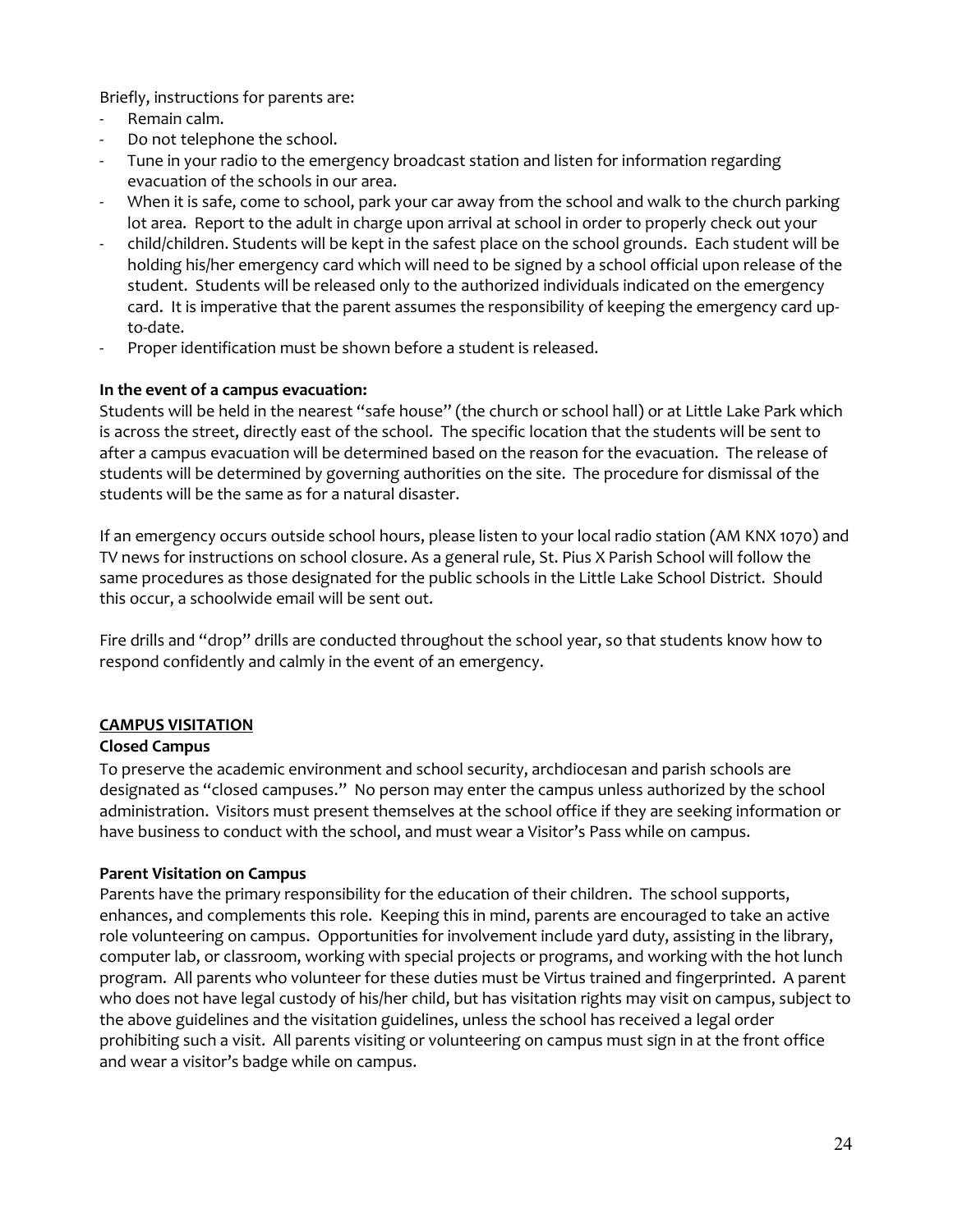#### *\*Please do not meet your child at the lunch area or playground during school hours unless you have signed in as a visitor.*

# **CUSTODY POLICY**

Divorced or separated parents must file a court-certified copy of the custody section of the divorce or separation decree with the principal's office. The school will not be held responsible for failing to honor arrangements that have not been made known in writing. Parents have equal access to information regarding their child. Unless there is written notification on file in the office, the school will be required to provide information to parents and/or legal guardians.

## **Rules for Non-Custodial Parent/Guardian Visits**

Parents/guardians are responsible for providing any custody orders or other legal documents to the school that they wish the school to follow. Schools should take all reasonable steps to comply with these orders and are advised to ask the parents/guardians to provide the underlying agreements for these matters. The archdiocesan *[Office of the Legal Counsel](http://www.la-archdiocese.org/org/legal/Pages/default.aspx)* is available to advise on how to handle these matters. The parent/guardian who has custody should be encouraged to present legal evidence to the school regarding the extent of the visitation rights of the other parent/guardian.

If a parent/guardian does not have legal custody of his or her child but has visitation rights, that parent/guardian may visit the child (subject to the school's visitation policy and if the school does not have a legal order prohibiting such a visit). Prior to taking action, the principal must identify the parent/guardian and determine if he or she has visitation rights.

Visitation rights are usually limited by the court to specified days and hours. The principal must be aware of these restrictions. If a parent/guardian without visitation rights attempts to visit a student at school, the principal shall inform the custodial parent/guardian.

Schools may not provide legal analysis of custody orders or advise parents/guardians on the interpretation of custody orders. If parents/guardians disagree on the meaning of a custody order, the parents/guardians must consult legal counsel or come to an agreement on its meaning and provide the school with written documentation of their decision. Schools do not guarantee enforcement of custody orders. If a parent/guardian violates a custody order, schools should call the other parent/guardian, the police, or both for assistance.

### **Children in Foster Care**

When a child is in a foster home and the parents/guardians request to visit the child at school, the school shall inform the agency that is responsible for placing the child in the foster home.

# **REMOVAL OF STUDENTS FROM SCHOOL DURING SCHOOL HOURS**

No agency, organization, or person other than a parent or guardian who has custody or a delegated school employee is allowed to take a student from the school premises during school hours or immediately before or after school.

Exceptions to this rule may be made only:

- By the parent or guardian, when properly identified
- Upon the written request of the parent or guardian after proper verification
- By properly identified law enforcement officers when an arrest is made
- By properly identified representatives of law enforcement agencies, in case of emergency, as determined by the principal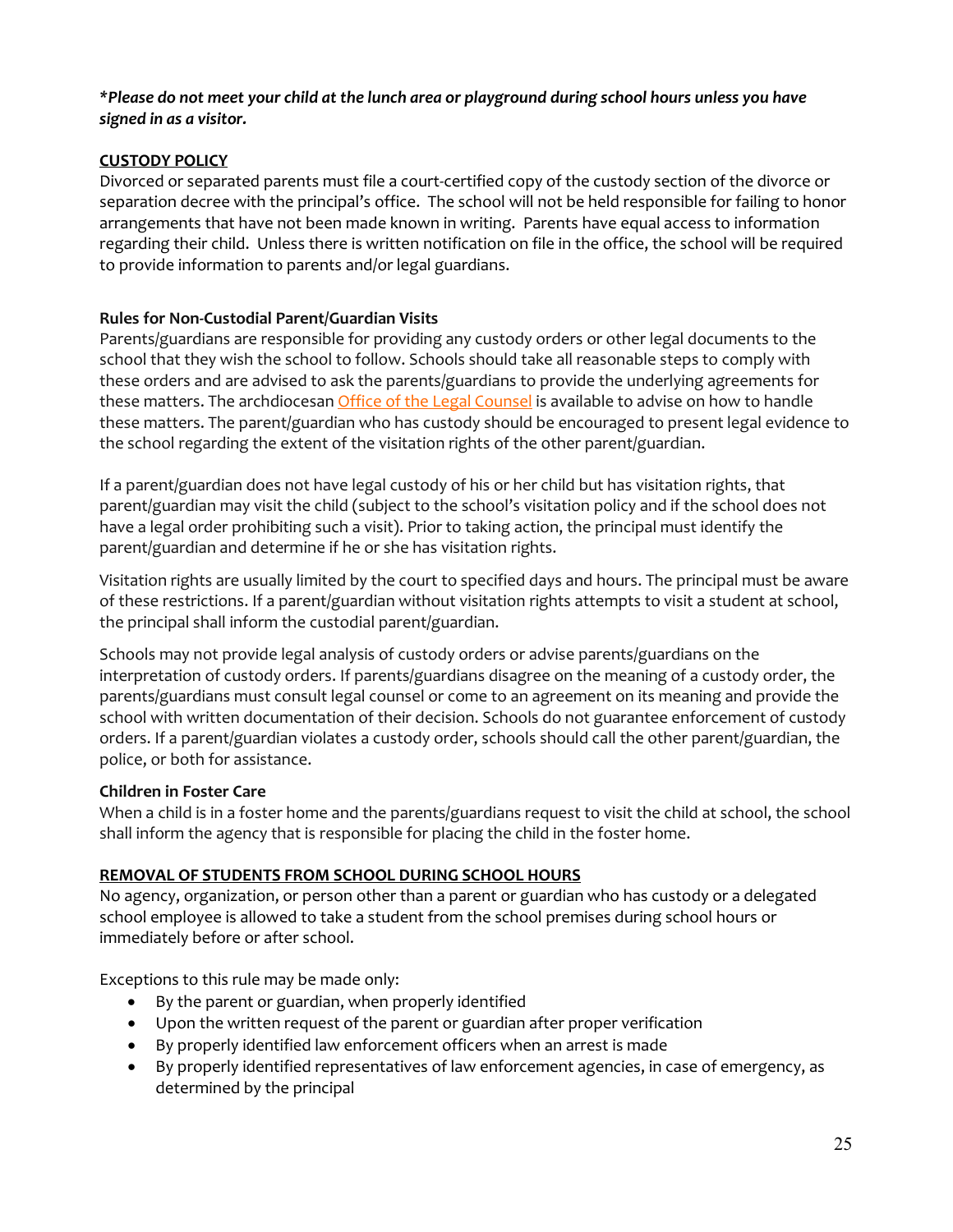Legally, the responsibility of notifying the parent or guardian of a student taken from the school by a law enforcement officer or representative of a law enforcement agency rests with the law enforcement officer. However, the principal of the school should also immediately inform the student's parent or guardian except when a minor has been taken into custody as a victim of suspected child abuse, as defined in Section 11165 of the Penal Code or pursuant to Section 305 of the Welfare and Institutions Code.

## **INTERVIEW AND REMOVAL FROM SCHOOL OF STUDENTS BY LAW ENFORCEMENT**

A properly identified representative of a law enforcement agency or [Child Protective Services](http://www.dss.cahwnet.gov/cdssweb/pg93.htm) has the right to enter a school to take a student into temporary or protective custody or to make a lawful arrest of a student. In the case of an arrest, the person in charge shall request to see the warrant for the student's arrest or court order issued by the juvenile court. A warrant is not necessary if the officer has reason to believe that the student has violated the law and makes an oral statement to this effect. The person in charge and at least one other staff member should be present to hear and witness the officer's oral statements.

The officer or representative may also remove a student from school with the permission of the student's parents/guardians or, in the case of exigent circumstances, without the permission of the parents/guardians.

Students can be removed from school during school hours by law enforcement only under the following conditions:

- By properly identified representatives of law enforcement agencies who are making an arrest, with or without a warrant, presenting a warrant for the arrest of a pupil, or taking a student into custody without a warrant
- By properly identified representatives of law enforcement agencies when not making an arrest or taking a child into custody as stated above under the following conditions, with the express permission of the parent obtained prior to the release of the pupil and in cases of emergency, when the parents cannot be reached
- By properly identified representatives of a Child Protective Agency when taking a child into custody

Principals must notify the Department of Catholic Schools if a student is removed from school by law enforcement or Child Protective Services.

# **Student Interviews by Law Enforcement or Child Protective Services**

In performing their official duties and upon presenting proper identification to the principal or his or her designee, duly authorized representatives of law enforcement agencies and [Child Protective](http://www.dss.cahwnet.gov/cdssweb/pg93.htm)  [Services](http://www.dss.cahwnet.gov/cdssweb/pg93.htm) shall be allowed to interview students in those cases where an interview outside of school hours is impossible or impractical or would duly interfere with the enforcement of law.

Law enforcement officers have the right during the school day to interview students who are suspects or witnesses. Child Protective Services representatives may conduct interviews to investigate reported child abuse or neglect.

Before releasing a student for an interview, the person in charge must confirm that the person seeking the interview is properly authorized and presents appropriate identification as well as confirm that the interview is being conducted as part of the interviewer's professional duties.

In the archdiocese it is the policy that the person in charge should inform the parents/guardians that such an interview will take place, except when law enforcement or the agency has a specific reason to not inform the parents/guardians. In all events, it is the policy of the archdiocese that an adult, either a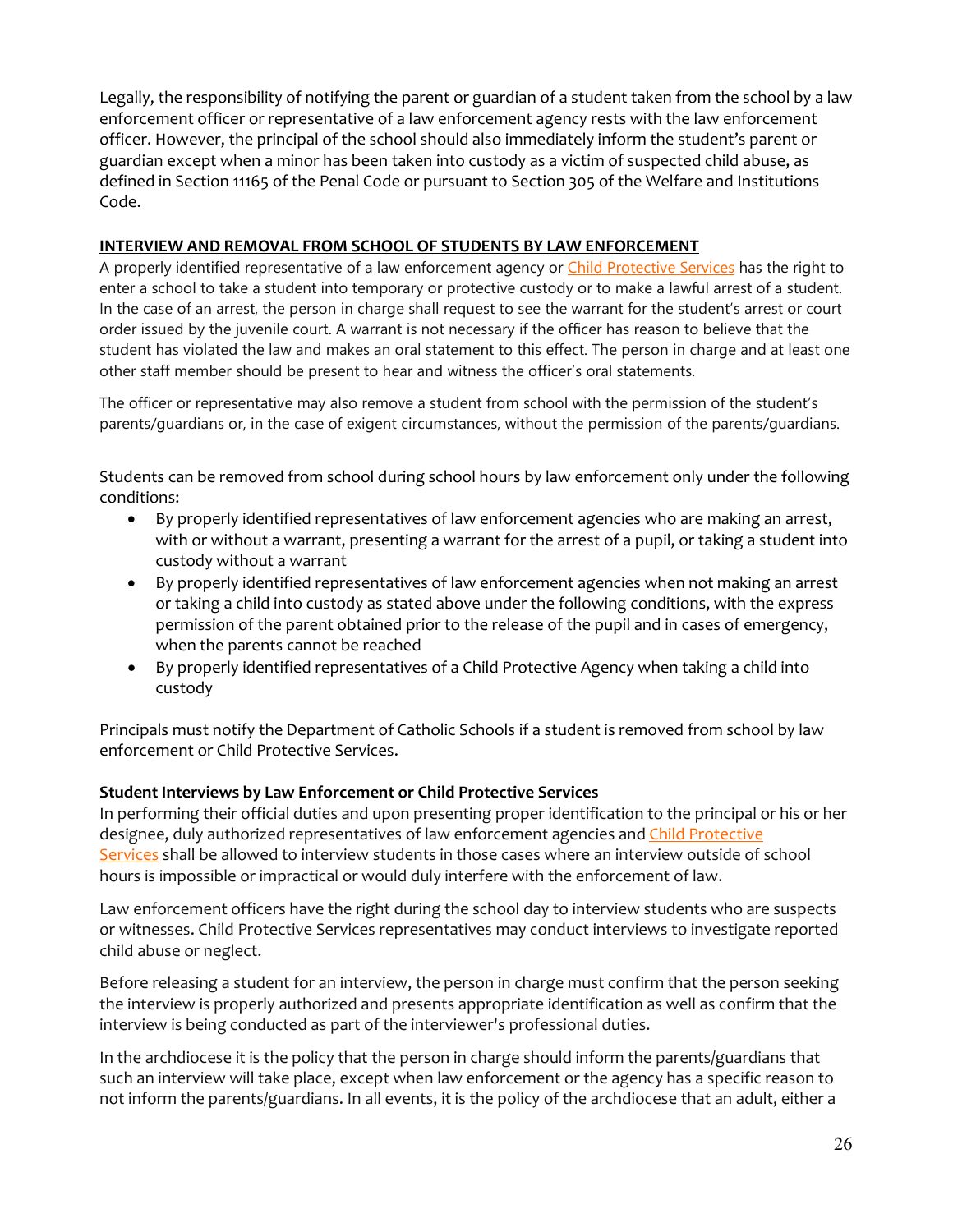parent/guardian or a school staff member, will be present for any interview unless the student being interviewed elects otherwise.

### **Student Interviews by Child Protective Services**

When they are investigating matters involving child abuse or neglect, law enforcement and child protective agencies are entitled under law to interview students and other minors at school or during parish activities. The person in charge must confirm that the person seeking the interview is properly authorized and presents appropriate identification and must also confirm that the interview is being conducted as part of his or her professional duties.

In the archdiocese it is the policy to inform parents/guardians that such an interview will take place except when law enforcement or the agency has a specific reason to not inform the parents/guardians. In all events it is the policy of the archdiocese that an adult, either a parent/guardian or school or parish staff member, will be present for any interview unless the minor being interviewed elects otherwise.

#### **Informing the Parent/Guardian When a Student Has Been Removed from School by a Police Officer**

While it is primarily the role of the law enforcement officer to notify the parents/guardians that a student has been taken into custody, the person in charge shall also take immediate steps t[o notify the](http://handbook.la-archdiocese.org/_layouts/15/WopiFrame.aspx?sourcedoc=/Handbook%20Resources/removal_of_a_student.docx&action=default)  [parents/guardians](http://handbook.la-archdiocese.org/_layouts/15/WopiFrame.aspx?sourcedoc=/Handbook%20Resources/removal_of_a_student.docx&action=default) about the release of the student to the officer and where the student has reportedly been taken. However, the person in charge shall not notify the parents/guardians when a student has been removed from school as a victim of suspected child abuse or the officer has specifically requested that the student's parents/guardians not be notified. In the case of suspected child abuse, the officer will determine whether to [notify the parents/guardians](http://handbook.la-archdiocese.org/_layouts/15/WopiFrame.aspx?sourcedoc=/Handbook%20Resources/removal_of_a_student.docx&action=default) that the student has been removed from school. The person in charge shall provide the officer with the address and phone number of the student's parents/guardians.

### **WORK PERMITS**

Federal and state laws restrict child labor, regulating the number of hours worked as well as the working conditions. Any employer who hires a minor (under 18 years old) must keep a copy of the minor's work permit on file. Employers must require minors to present a work permit before allowing the minor to work. Students can obtain work permits from the local school district (for public school students) or their archdiocesan or parish school (for Catholic school students). However, a minor who is 16 or 17 years old and has graduated from high school is not required to show a work permit and may be employed for the same hours as adults; evidence of high school graduation must be kept on file.

### **Ages 16 and 17**

A minor can work only a restricted number of hours outside of school. A minor can work for no more than four hours in any day on which the minor is required to attend school. A minor who is at least 16 years old may work up to eight hours on a day that precedes a non-school day. Minors may not work more than eight hours in a day or more than 48 hours in six days in a week. They may not work before 5:00 a.m. or after 10:00 p.m. on an evening preceding a school day. A minor can work until 12:30 a.m. during any evening preceding a non-school day.

### **Ages 14 and 15**

Employers may not hire children under 14 years except in some agricultural jobs. It is permissible to hire 14-year-old and 15-year-old minors. However, there are some special restrictions for this age group. Minors aged 14 and 15 may not work more than three hours on any day in which the minor is required to attend school, more than eight hours on a non-school day, more than 18 hours in a school week, or more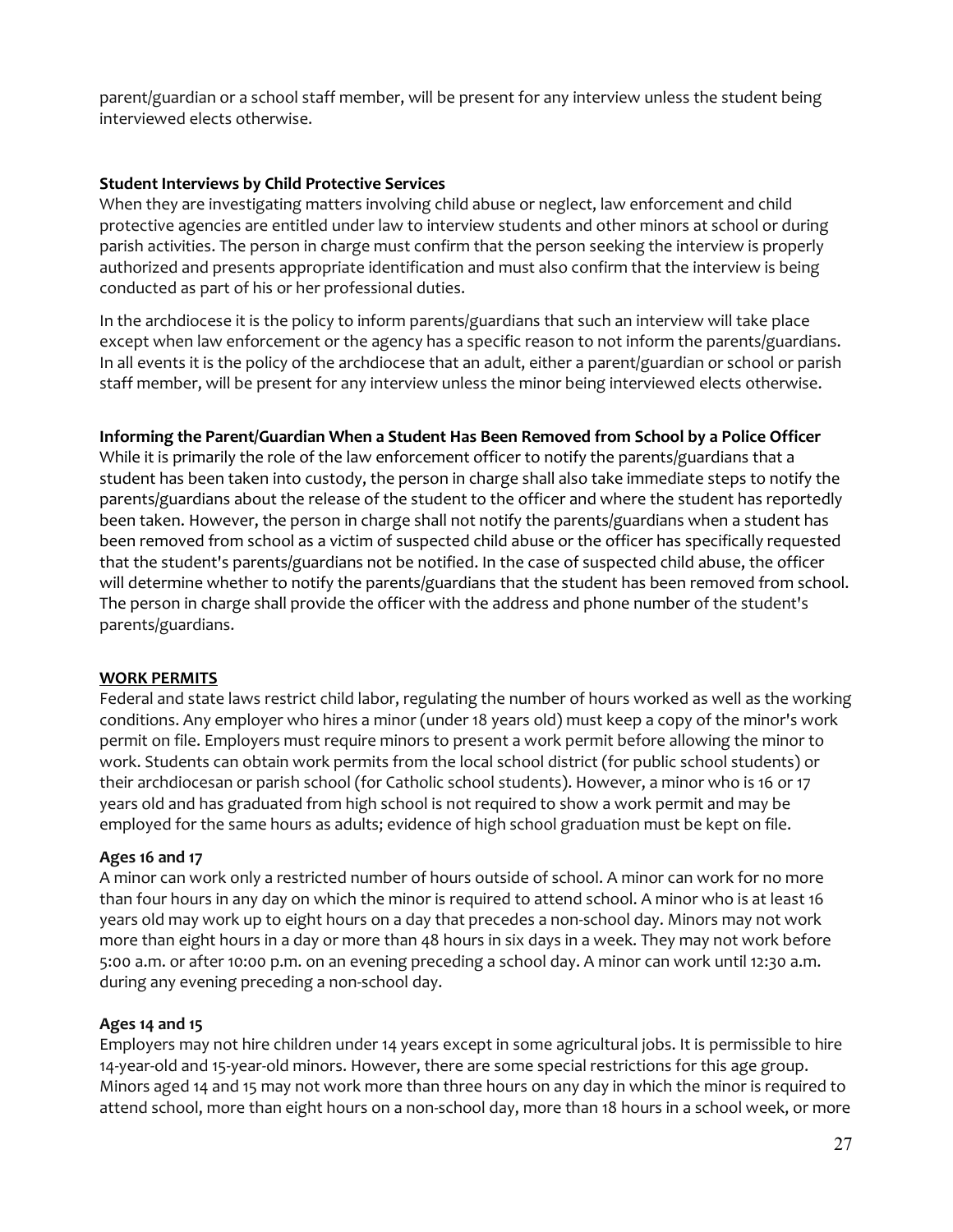than 40 hours in a non-school week. They may work only between 7:00 a.m. and 7:00 p.m. except during the summer (June 1 to Labor Day) when they are permitted to work until 9:00 p.m.

### **Minimum Wage for Minors**

California law requires minors to be paid the state minimum wage unless they qualify as learners, who are defined as "employees during their first 160 hours of employment working in occupations in which they have no previous similar or related experience. A learner may be of any age."

Archdiocesan policy requires that all employees of the **[Archdiocesan Catholic Center,](http://handbook.la-archdiocese.org/chapter-1/section-1-2/topic-1-2-3) cemeteries**, and parishes be paid at least the state minimum wage. Consult with the [Human Resources Department](http://www.la-archdiocese.org/org/hr/Pages/default.aspx) before establishing a wage rate for minors. For additional information, see the California Child Labor [Laws pamphlet.](http://www.dir.ca.gov/dlse/ChildLaborLawPamphlet.pdf)

#### **PRIVACY AND ACCESS TO RECORDS**

Maintaining confidentiality is the legal, ethical, and professional responsibility of every member of the school community, including students, parents/guardians, teachers, aides, and all other employees. Every member of the school community must respect the privacy of all students, families, employees, the principal, and the pastor.

#### **Pupil Records:**

"Pupil records" means any record related to a student that is maintained by a school or one of its employees. It includes health records. It does not include [directory information](http://handbook.la-archdiocese.org/chapter-13/section-13-3/topic-13-3-2) or a school employee's informal notes, if the notes remain in the sole possession of the maker and are not made available to others, except to a substitute teacher.

Only the principal, as custodian of the records, may authorize the release of pupil records. Only teachers or administrators charged with pupil oversight have the right to view or use pupil records. A teacher's aide may view or use pupil records only with direct teacher supervision. Pupil records may be released by judicial order, such as a subpoena or search warrant. In specific cases, such as suspicion of kidnapping, police officers may be given access to records.

Parents/guardians of minors have the absolute right to access their child's pupil records in accordance with the school's reasonable procedures for providing such access. Parents/guardians may grant any specified person written consent to access specifically identified pupil records. In cases of legal separation and/or divorce, California state law gives the custodial parent/guardian and non-custodial parent/guardian with visitation rights the right to access and examine pupil records. However, only the custodial parent/guardian may consent to the release of records and has the right to challenge the content of the records and to write responses to information regarding disciplinary action. A noncustodial parent/guardian without visitation rights has no right of access to records of any kind.

### **Directory Information:**

"Directory information" means one or more of the following items: a pupil's name, address, telephone number, date and place of birth, major field of study, participation in officially recognized activities and sports, weight and height of members of athletic teams, dates of attendance, degrees and awards received, and the most recent previous public or private school attended by the pupil.

To the extent possible, the school will minimize access to student phone numbers and email addresses, unless the parents/guardians consent to broader access. To the extent possible, other users of directory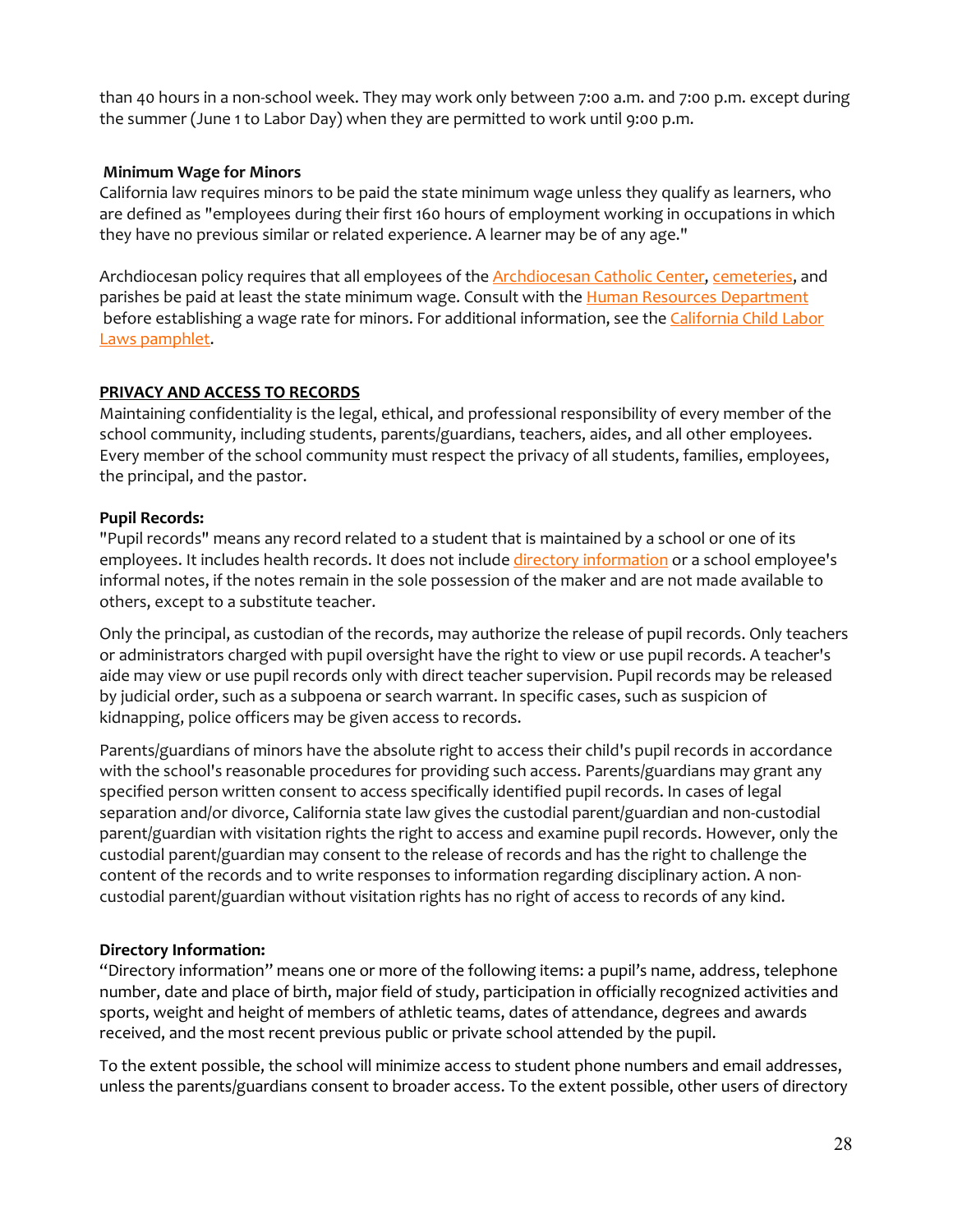information should also try to minimize access to and distribution of student phone numbers and personal email addresses, unless the parents/guardians consent to broader access.

In no cases should commercial enterprises have access to directory information.

Lists of room parents/guardians, students in each grade, phone numbers, email addresses, and any other personal information about families and students are considered confidential and may be used only for the purposes specified.

## **Release of Directory Information for Tracking Purposes**

Catholic high schools in the Archdiocese of Los Angeles participate in programs in which students' personally identifiable information is disclosed to school officials for purposes of tracking alumni throughout college. This data enables schools to better serve their alumni and helps evaluate the effectiveness of schools' curriculum, instruction, and support services.

A school may disclose directory information as defined above to school officials, including contracted individuals or organizations such as the [National Student Clearinghouse,](http://www.studentclearinghouse.org/) to assist the school in tracking its alumni throughout the college. Unless a parent, student, or former student files a notice to prevent disclosure of directory information, a student's information may be released for the purposes described herein.

Any parent or student over 18 ("eligible student") wishing to prevent disclosure of directory information for tracking purposes must file a written notification to this effect with the principal. If a parent or eligible student submits a request to the principal, it becomes effective on the day it is received by the principal, except for directory information that has already been disclosed.

Once a parent or eligible student places a hold on the release of directory information, the restriction remains in effect permanently, unless rescinded by the parent or eligible student. For this reason, each parent and eligible student is encouraged to review the student's demographic data periodically.

### **Parent Authorization to Use Student's Image, Name, Voice and/or Work**

Without the written permission of the parents/guardians of a student or minor, a location may not publish or use for noncommercial purposes the image, name, voice, or work of the student or minor. This policy includes but is not limited to publicity, exhibits, printed or electronic media broadcasts, student publications, marketing, or research. The location must obtain the signature of the parents/guardians on the Parent/Guardian Release for Student or Minor (Noncommercial) (English [version](http://handbook.la-archdiocese.org/Handbook%20Resources/parent_guardian_release_en.pdf) and [Spanish version\)](http://handbook.la-archdiocese.org/Handbook%20Resources/parent_guardian_release_es.pdf) before any such publication or use.

For additional information, please see the **[Archdiocese of Los Angeles Privacy Policy](http://handbook.la-archdiocese.org/chapter-10/section-10-5) in Electronic** [Communications, Copyright, and Acceptable Use Policies.](http://handbook.la-archdiocese.org/chapter-10)

# **Verbal/Written Confidences**

Students or parents/guardians may provide confidential information to school employees in many ways. Students may communicate verbally or in writing, such as using a note or writing/journal assignment.

All school employees must respect the verbal or written confidences of students and adults, except in cases that involve the health or safety of students or others. If the confidence relates to a health or safety issue, the school must promptly notify the pastor, principal, other person in charge, or appropriate authorities, keeping in mind the privacy rights that apply. The school must follow the [archdiocesan policy on reporting suspected abuse of children or vulnerable adults.](http://handbook.la-archdiocese.org/chapter-9/section-9-8/topic-9-8-2)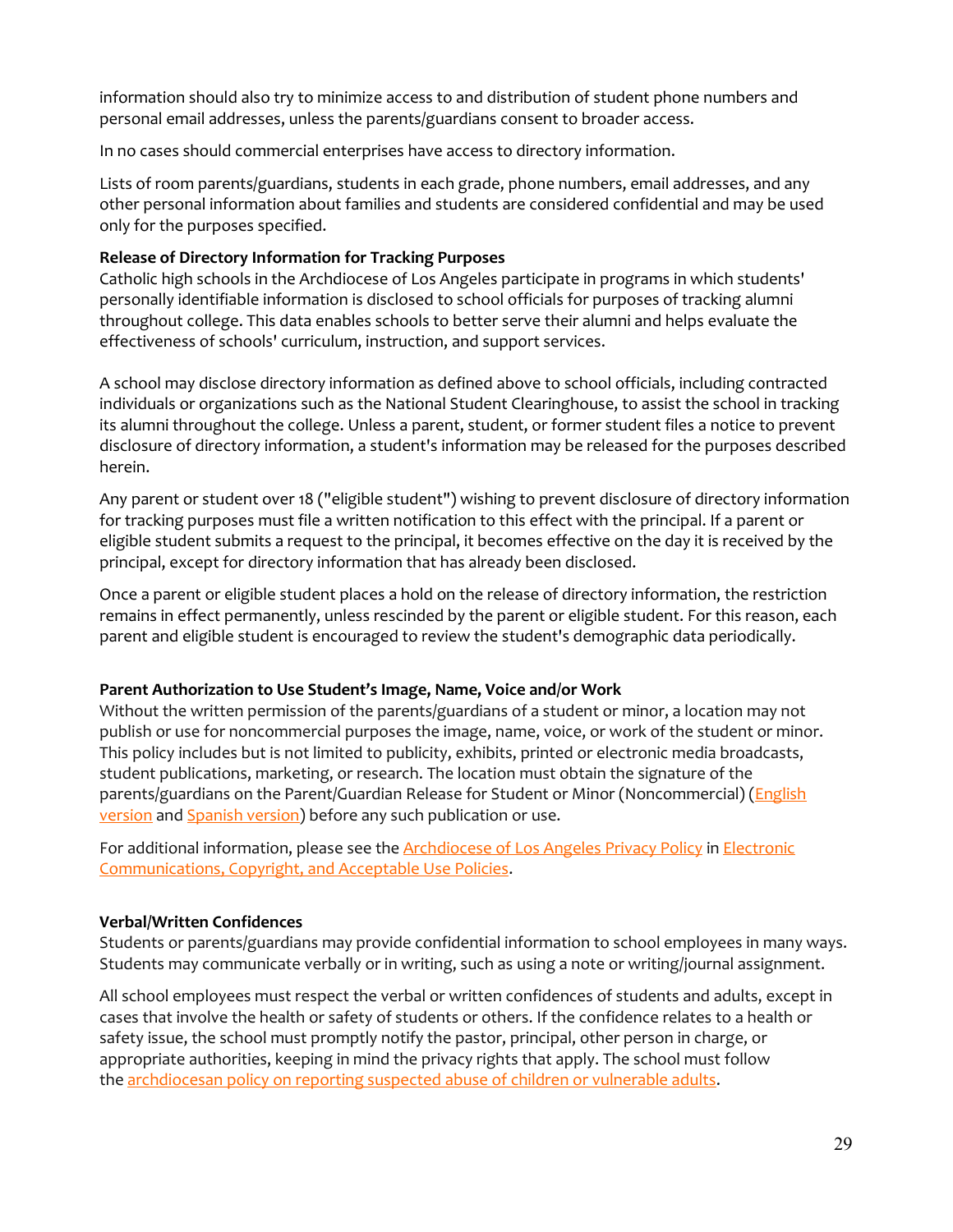# **TRANSFER OF RECORDS**

### **Student Transfers and Graduation**

Whenever a student transfers, the former school shall provide a copy of the Cumulative Pupil Record form and the original health records to the [intended school](http://handbook.la-archdiocese.org/chapter-8/section-8-17) when the intended school requests the information and the student's parents/guardians submit a release. The original Cumulative Pupil Record form will remain at the school.

On the original Cumulative Pupil Record form and in the attendance register, the former school shall record the transfer, reason for the transfer, and name of the school where the student is transferring or entering after graduation. A school will not give official transcripts to students or parents/guardians.

Principals may be required by the county office of education to report the transfer, withdrawal, or expulsion of any student.

The school grants full credit for all work a student accomplishes up to the time of transfer, withdrawal, or expulsion.

### **Withholding of Records**

Under California law, a private school cannot refuse to provide student records to a requesting elementary school or high school because of any outstanding charges, including tuition or fees that the student or parents/guardians owe. However, in accordance with school policy, the school may withhold from parents/guardians the grades, diploma, or transcripts of a student pending the payment of certain amounts for damaged property, the return of loaned property, or unpaid tuition or fees.

#### **Cumulative Pupil Record**

On the official archdiocesan Cumulative Pupil Record form for each student, the school enters full and accurate records, including standardized test results.

Cumulative Pupil Record forms should include only the following information:

- Personal and family data: Name, date of birth, and place of birth of the student, and the name and address of the custodial parent/guardian
- [Standardized test results](http://handbook.la-archdiocese.org/chapter-13/section-13-3/topic-13-3-6)
- A transcript of classes
- [Attendance information](http://handbook.la-archdiocese.org/chapter-13/section-13-2)
- [A record of withdrawal or graduation and the location that receives a copy of the record](http://handbook.la-archdiocese.org/chapter-13/section-13-4/topic-13-4-1)
- [Verification of or exemption from required immunizations](http://handbook.la-archdiocese.org/chapter-8/section-8-16) (recorded through high school graduation)

Cumulative Pupil Record forms are kept on file permanently as hard copies in secure fireproof containers or as electronic copies. Only authorized personnel may have access to these records.

### **HEALTH**

Health services may include vision and scoliosis screening, and audiometric testing. Each student must have a health record card and an emergency card on file. These cards are treated with confidential and professional care and should contain any information necessary for the child's welfare. It is State law that all students have the required immunizations**.**

All students entering kindergarten must present certification that is signed by their physician stating they have had a physical examination. Failure to provide the requested verification of immunization and physical tests will prevent the child from being admitted to school. All students entering the seventh grade must have required immunizations to be kept on record. Please contact the school nurse for information. *Also see Immunizations & Inoculations.*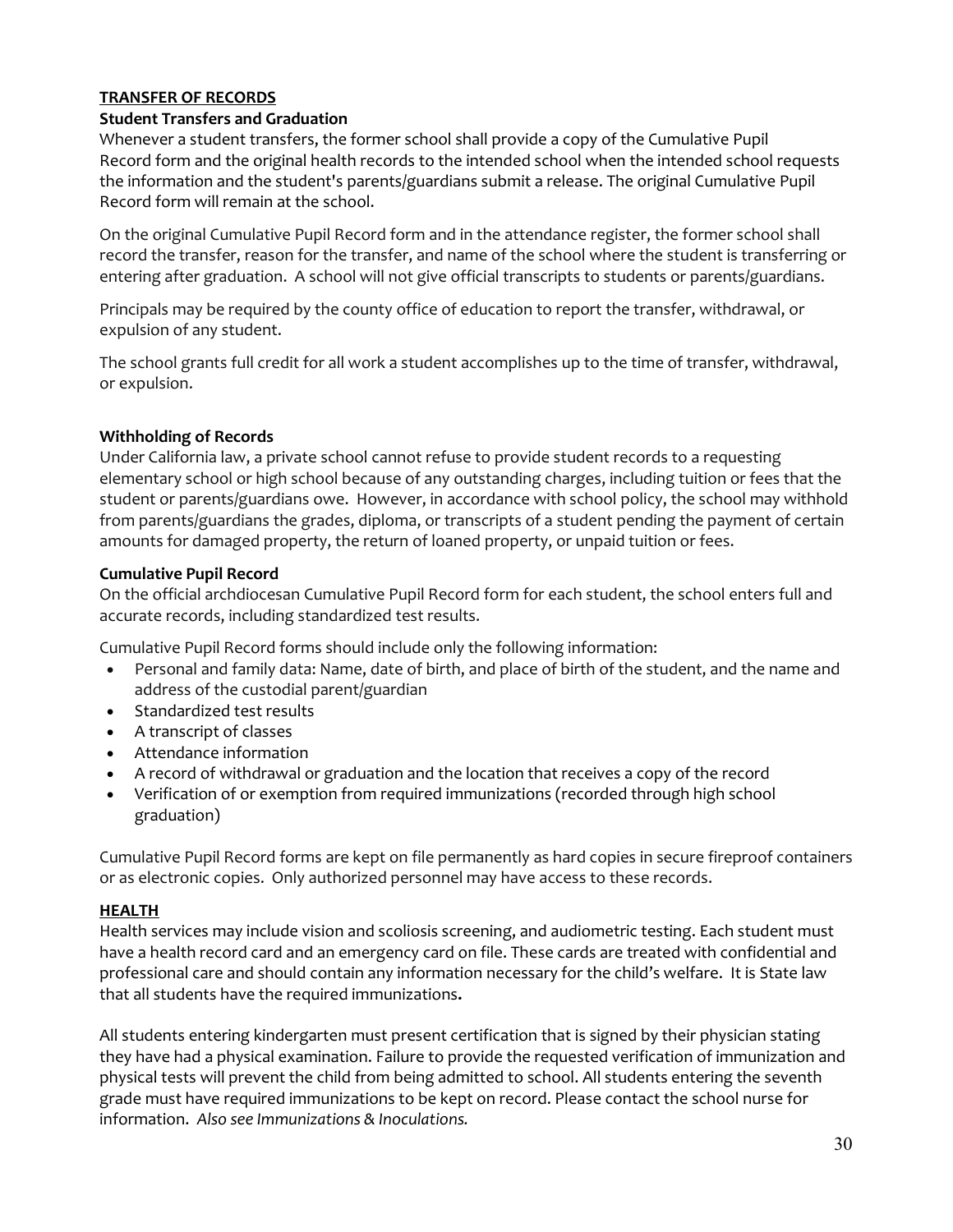#### **Health Room**

Students may never go to the health room during class time, recess, or lunch without proper authorization from the classroom teacher, principal or the adult on yard duty. Only simple first aide can be administered at school.

#### **HEALTH RECORDS**

Every school must comply with all department of public health requirements. Every school shall have on file a health record for each student enrolled in the school. Upon a student's transfer, student health records are forwarded with the student transcript to the receiving school. Schools shall comply with all **[Family Educational Rights and Privacy Act](http://www2.ed.gov/policy/gen/guid/fpco/ferpa/index.html) rules as applicable.** 

For additional information on student records, see **Transfer of Records**.

#### **COMMUNICABLE DISEASES**

When communicable diseases are identified at a location, the [administration](http://handbook.la-archdiocese.org/chapter-8/section-8-4/topic-8-4-1) shall immediately refer to the reporting requirements of the county health department in accordance with local requirements.

The [person in charge](http://handbook.la-archdiocese.org/chapter-8/section-8-4/topic-8-4-1) shall cooperate with the local health officer on necessary measures to prevent and control communicable diseases.

Communicable diseases and conditions should be reported to the school. As example, please report chicken pox, head lice, measles, mumps, skin and eye infections, etc. We urge all parents not to send children to school if they are sick. If there is any possibility that a child has been exposed to a communicable disease, please check with your doctor before sending your child to school. When a child has been ill, please do not send him/her back to school until his/her temperature has been normal (98.6F/37C) for a twenty-four hour period. Before the student can return to school, he or she must have appropriate permission issued by the department of public health, a physician, or a nurse.

### **ALLERGIES**

Some students may have severe, life threatening allergies, such as a peanut allergy. While the school will make reasonable efforts to prevent or minimize an allergic student's contact with allergens, the school does not promise an allergy-free environment.

### **STUDENT ACCIDENT INSURANCE**

The Student Accident Insurance Program is provided for all full-time students in archdiocesan and parish schools. This program supplements other health insurance maintained by the family and assists only with medical expenses incurred because of accidental bodily injury sustained by students while attending school, while traveling to or from school, or while participating in school-sponsored and school-supervised activities, including school-sponsored [sports,](http://handbook.la-archdiocese.org/chapter-12/section-12-2) [field trips,](http://handbook.la-archdiocese.org/chapter-12/section-12-3/topic-12-3-1) and extended school day [programs.](http://handbook.la-archdiocese.org/chapter-12/section-12-8) Information concerning the Student Accident Insurance Program should be provided to parents/guardians by each school.

Please be aware that there is no supervision on the school grounds before 7:30 a.m. and after 3:15 p.m., unless students are active participants in the after-school sports program or the extended daycare program. Once students arrive at school, they should not leave the school grounds for any reason. **If your child cannot be picked up after 3:15 p.m., he/she must be checked into after school daycare.**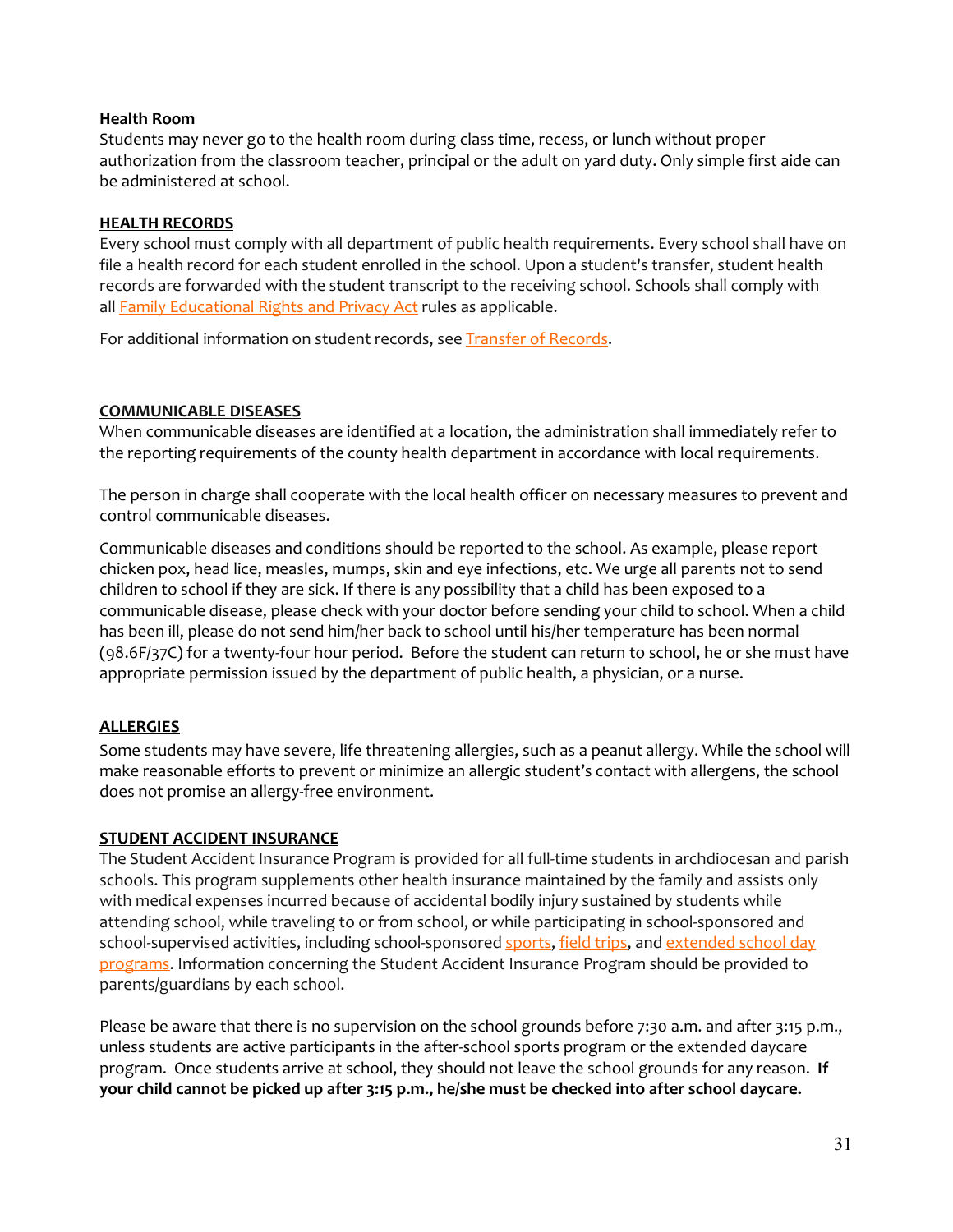# **CATHOLIC IDENTITY**

## **COMMON PRINCIPLES OF FAITH FORMATION IN THE ARCHDIOCESE**

The Church's mission is that of evangelization through which the gift of faith given by God is nurtured and developed. The [Archdiocese of Los Angeles,](http://handbook.la-archdiocese.org/chapter-1/section-1-1) in all its locations, continues Jesus' mission and ministry by proclaiming the message of Jesus, creating community, worshipping as the people of God, and serving all of God's people.

All members of the Church, from the youngest to the oldest, are on a faith journey. The Church supports this journey through evangelization and religious instruction/catechetical ministry.

"At the heart of catechesis we find, in essence, a Person, the Person of Jesus of Nazareth, the only Son from the Father…who suffered and died for us and who now, after rising, is living with us forever" (*[Catechesi Tradendae](http://www.vatican.va/holy_father/john_paul_ii/apost_exhortations/documents/hf_jp-ii_exh_16101979_catechesi-tradendae_en.html)*, 5).

To catechize is "to reveal in the Person of Christ the whole of God's eternal design reaching fulfillment in that Person. It is to understand the meaning of Christ's actions and words and of the signs worked by him" (*[Catechesi Tradendae](http://www.vatican.va/holy_father/john_paul_ii/apost_exhortations/documents/hf_jp-ii_exh_16101979_catechesi-tradendae_en.html)*, 5).

Catechesis aims at putting "people…in communion…with Jesus Christ: only he can lead us to the love of the Father in the Spirit and make us share in the life of the Holy Trinity" (*[Catechesi Tradendae](http://www.vatican.va/holy_father/john_paul_ii/apost_exhortations/documents/hf_jp-ii_exh_16101979_catechesi-tradendae_en.html)*, 5).

Chapter 4 of the Archdiocese of Los Angeles Administrative Handbook provides vision, direction, and resources to help implement catechetical ministry on the local level in a variety of settings and situations. Through a range of programs the one message of Jesus is proclaimed to all. It is written within the context of the teachings of the Church as reflected in the official Church documents, in particular those published or adopted by the Holy See, the [U.S. Conference of Catholic Bishops,](http://www.usccb.org/) and the archdiocese. For more information on Catholic Identity and Religious Education in Catholic Archdiocesan Schools, visit<http://handbook.la-archdiocese.org/chapter-4> .

*Faith Formation* at St. Pius X Parish begins with our Pre-School through Eighth grade Religion Program. Religion is taught daily according to the Archdiocesan Religion Curriculum standards (see Religion Curriculum).

- **Morning Prayer:** Morning Prayer takes place Mondays in the courtyard from 8:00 a.m. to approximately 8:20 a.m. Tuesday through Thursday morning prayer takes place in each classroom.
- **Mass Participation:** Religious worship is an integral part of a child's growth and a central part of the Catholic identity of the school. Students in grades TK-8 attend Mass once a week on Fridays at 8:00 am, and Holy Days of Obligation at 8:00 a.m.

### **SACRAMENTAL PREPARATION AS DEFINED BY THE CATHOLIC CHURCH**

Sacramental preparation for baptized children assumes that the children have begun a journey of discipleship: coming to know, believe, and become the person of Jesus in the world. This relationship is strengthened by celebrating God's mercy and forgiveness and the gift of Jesus in the Eucharist.

With a strong belief in lifelong faith formation, a minimum of two consecutive years of catechetical formation is required for the reception of the sacraments of reconciliation and the Eucharist. Although the sacraments of reconciliation and the Eucharist usually occur during elementary school faith formation, readiness, not chronological age or school grade, will determine a child's preparedness to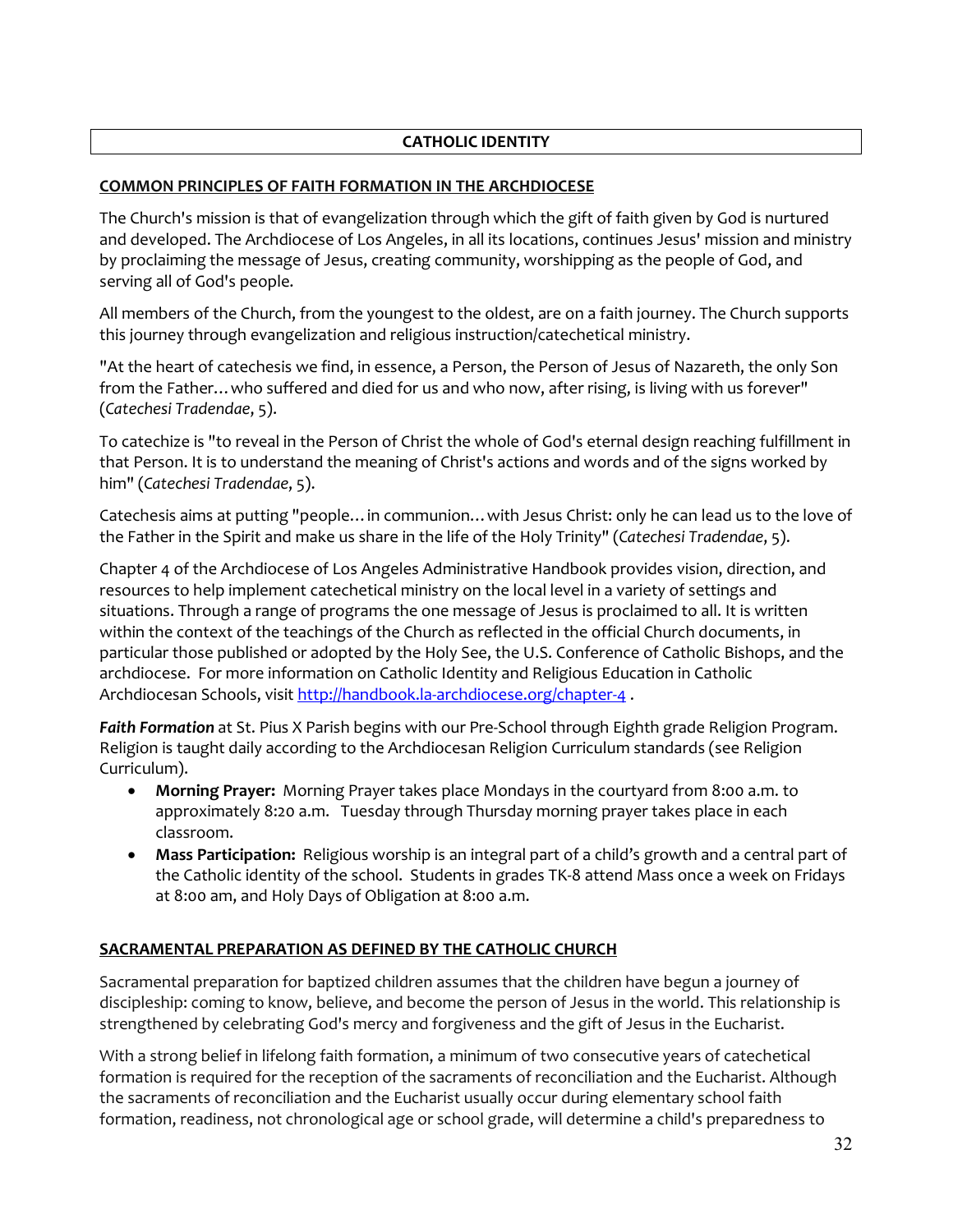encounter Christ in a sacramental celebration. This decision of readiness rests with the parents/guardians and the child in dialogue with the catechist, the parish priest, and the catechetical leadership of the parish. This process affirms the fact that the child celebrating the sacraments is involved communally as well as individually.

Parents/guardians have a right and duty to be intimately involved in the preparation of their children for the sacraments. It is the role of the parish and the school to help parents/guardians grow in their understanding and appreciation of the sacraments in order to be able to participate readily in catechizing their children.

The Church must affirm the role of parents/guardians as primary religious educators and include the whole parish and school community in the initiation of members into the fullness of the Catholic tradition. The Church must meet people where they are and provide opportunities for conversation and conversion and thus make connections between life and faith. *All sacraments are parish-centered celebrations.*

• **Sacramental Preparation:** Parents of any student(s) preparing to receive the sacraments must participate in the Sacramental Preparation Program offered by the school as a condition to their child's reception of First Reconciliation and First Eucharist. At least one parent must attend the mandatory parent meetings.

Any student in a grade level higher than grade two that is baptized and desires to receive Reconciliation and/or First Communion must contact the principal before the end of September to make arrangements for sacramental preparation. There is a required \$55 fee for the sacramental preparation that covers expenses for retreat, and Faith Formation meetings. Any student that is not baptized and wishes to begin the sacramental process must do so through the Parish Religious Education program.

• **Sacraments and Reconciliation Services:** The Sacraments of First Reconciliation and Holy Communion are administered in second grade. Reconciliation services for grades 3-8 are scheduled during the Advent and Lenten seasons.

### **RELIGION CURRICULUM**

All schools, whether archdiocesan, parish, or those owned and operated by religious orders, institutes, or governing boards, are required to meet the following Catholic identity standards from the accrediting agency for archdiocesan elementary schools, the [Western Catholic Educational Association](http://www.westwcea.org/) (*[Improving](http://www.acswasc.org/pdf_catholic/WCEA-ISL-2012ElemetarySchools.pdf)  [Student Learning](http://www.acswasc.org/pdf_catholic/WCEA-ISL-2012ElemetarySchools.pdf)*, 2012 ed., p. 41; *[Ensuring Educational Excellence](http://westwcea.squarespace.com/documents/secondary-documents/e3-2014-protocol-and-documents/)*, 2014 ed., p. 10 [click on 1-WCEA E3 2014 Protocol.pdf]):

- The school has a mission statement and philosophy statement that indicates the integration of the Catholic faith in all aspects of the school's life.
- The school provides regular opportunities for the school community to experience prayer and the sacraments.
- The school has a religion curriculum and instruction that is faithful to Catholic Church teachings and meets the requirements as set forth by the [U.S. Conference of Catholic Bishops.](http://www.usccb.org/)
- The local ordinary approves those who teach the Catholic faith (Canon 805) and there is ongoing formation for catechetical and instructional competence.
- The school maintains an active partnership with parents/guardians whose fundamental concern is the spiritual and academic education of their children (Canon 796).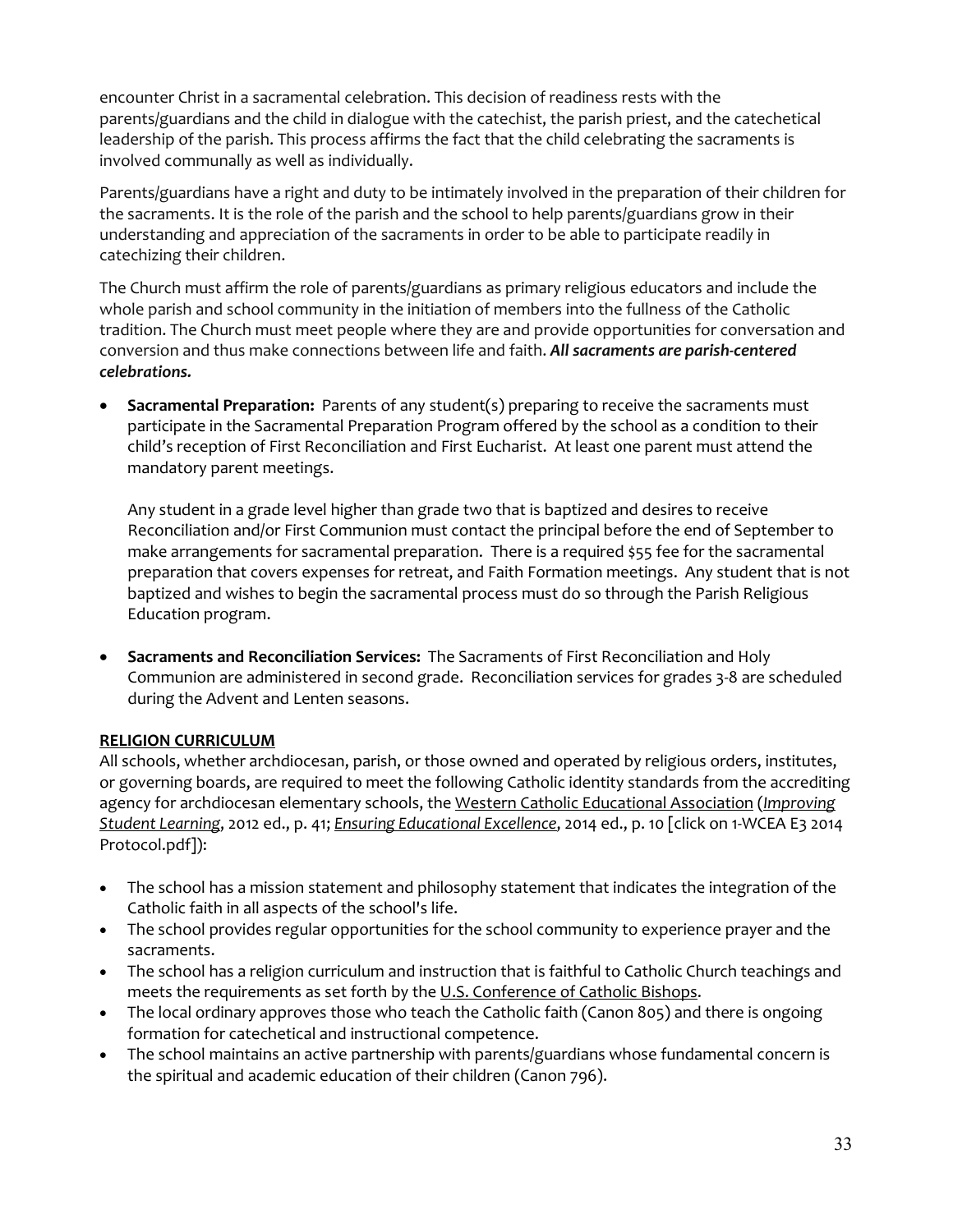- The school has a service-oriented outreach to the Church and civic community after the example of Jesus Christ, who said, "I have given you an example so that you may copy what I have done to you" (Jn 13:15).
- The school uses signs, sacramentals, traditions, and rituals of the Catholic Church.
- All school personnel are actively engaged in bringing the good news of Jesus into the total educational experience.

#### **Elementary School Curriculum, per ADLA Administrative Handbook**

Implementing these standards and evaluating and setting goals is a yearly task of the elementary school in a manner that is consistent with the curriculum standards set by the [Department of Catholic Schools.](http://www.lacatholicschools.org/)

Curriculum components include:

- The Profession of Faith
- The Celebration of the Christian Mystery/The Seven Sacraments of the Church
- Life in Christ; Man's/Woman's Vocation: Life in the Spirit
- Christian Prayer; Prayer in the Christian Life

These components are based on the four pillars of the *[Catechism of the Catholic Church](http://www.vatican.va/archive/ENG0015/_INDEX.HTM)*.

**Retreat Program:** Student retreats are scheduled to provide a calm and quiet atmosphere to encourage spiritual growth. This year's retreat program is as follows:

**Grade 2:** A one-day, Holy Communion Retreat with parents before First Holy Communion held at St. Joseph's Salesian Youth Renewal Retreat Center in Rosemead. **Grade 8:** A one-day retreat held at the beginning of the school year to prepare the students for

their final year at St. Pius X School and a one-day Graduation Retreat to be held at St. Joseph's Youth Renewal Center in Rosemead.

There may also be opportunities included for Junior High students to participate in NET Ministries retreats in the Fall and Spring.

**Monthly Christian Service Projects:** St. Pius X School supports and participates in yearly Christian service projects including programs such as the Holy Childhood Association, Catholic Charities, Adopt-A-Family, Red Buckets, local food drives, used book collections, jacket/coat drives and more. The school community is committed to aiding the poor, the sick, and all worthy causes that are supported by the teachings of the Catholic Church.

#### **ACADEMICS & CO-CURRICULAR ACTIVITIES**

#### **ACADEMIC PROGRAM/CURRICULUM**

All academic programs are taught in accordance with the California State Board of Education Common Core Standards [\(http://www.cde.ca.gov/be/st/ss/\)](http://www.cde.ca.gov/be/st/ss/) and are aligned with the Los Angeles Archdiocesan curriculum guidelines and expectations which ensure that Catholic beliefs and values are the foundation for all classes.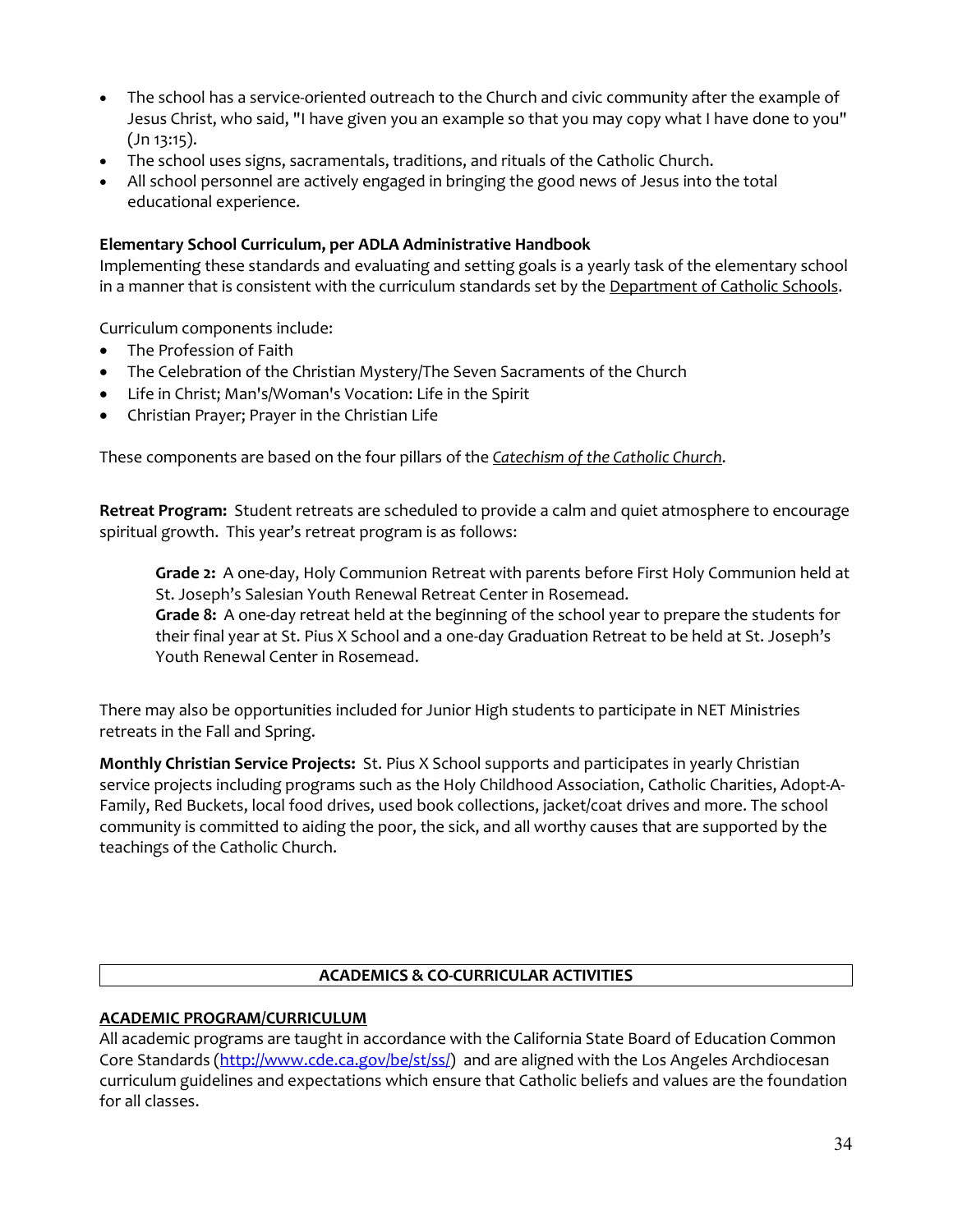The following subjects and curriculum are taught in Transitional Kindergarten through eighth grade:

- o Religion
- o Reading/Literature/Vocabulary
- o Language (writing and grammar)
- o Spelling
- o Math
- o Social Studies
- o Science
- o Physical Education
- o Art
- o Handwriting

Also integral parts of the academic curriculum are the Computer Lab, integrated iPad program, and the Research Media Center/Library which help to enhance and support student learning in the regular curricular areas. Students utilize technology responsibly in a cross-curricular fashion.

# **TESTING**

A variety of assessment is used throughout the school year to assess each student's academic growth and progress. Such forms of assessment used in every classroom are textbook tests and quizzes, teacher created tests and quizzes, projects, portfolios, in-class and outside projects, and teacher observation. In addition to these forms of assessment STAR™ Reading and Math assessments will be administered 4 times annually: at the beginning of the school year, in late October, late January, and at the end of the year. All students in grades TK-8 will be assessed in accordance with the Los Angeles Archdiocesan scheduling and guidelines.

### **WORK HABITS & HOMEWORK**

Work habit violations will negatively affect a student's academic grades and will be categorized separately from Behavior infractions/Conduct grade. Parents will be informed when this occurs and should communicate with the teacher regularly to find ways to help the student improve his/her work habits and behavior. After school enrichment programs, when offered, is highly recommended (and may be required) for students who have repetitive work habit violations and academic irresponsibility.

### **Work Habits/Effort Expectations:**

- follow directions (oral or written)
- participate in class
- pay attention in class
- have supplies and be prepared for class
- have notices signed and returned when directed (including the failure to turn in note(s) from a parent explaining an absence)
- be on time to class (when switching from one class to another or coming in from recess and/or lunch)
- turn in complete, quality homework/class work on time
- have a name/heading on turned in work (this includes quizzes and tests)
- have ALL books covered, kept neat, and free of any and all writing

# **Missing/Late/Incomplete Work (Transitional Kindergarten through 8th grades)**

Missing/Late and/or incomplete assignments (Homework, Classwork, Reports, Projects, Assessments, etc.) will be scored at each teacher's discretion. When incomplete homework is turned in, a student may/may not receive partial credit for the work depending upon quality of work and punctuality.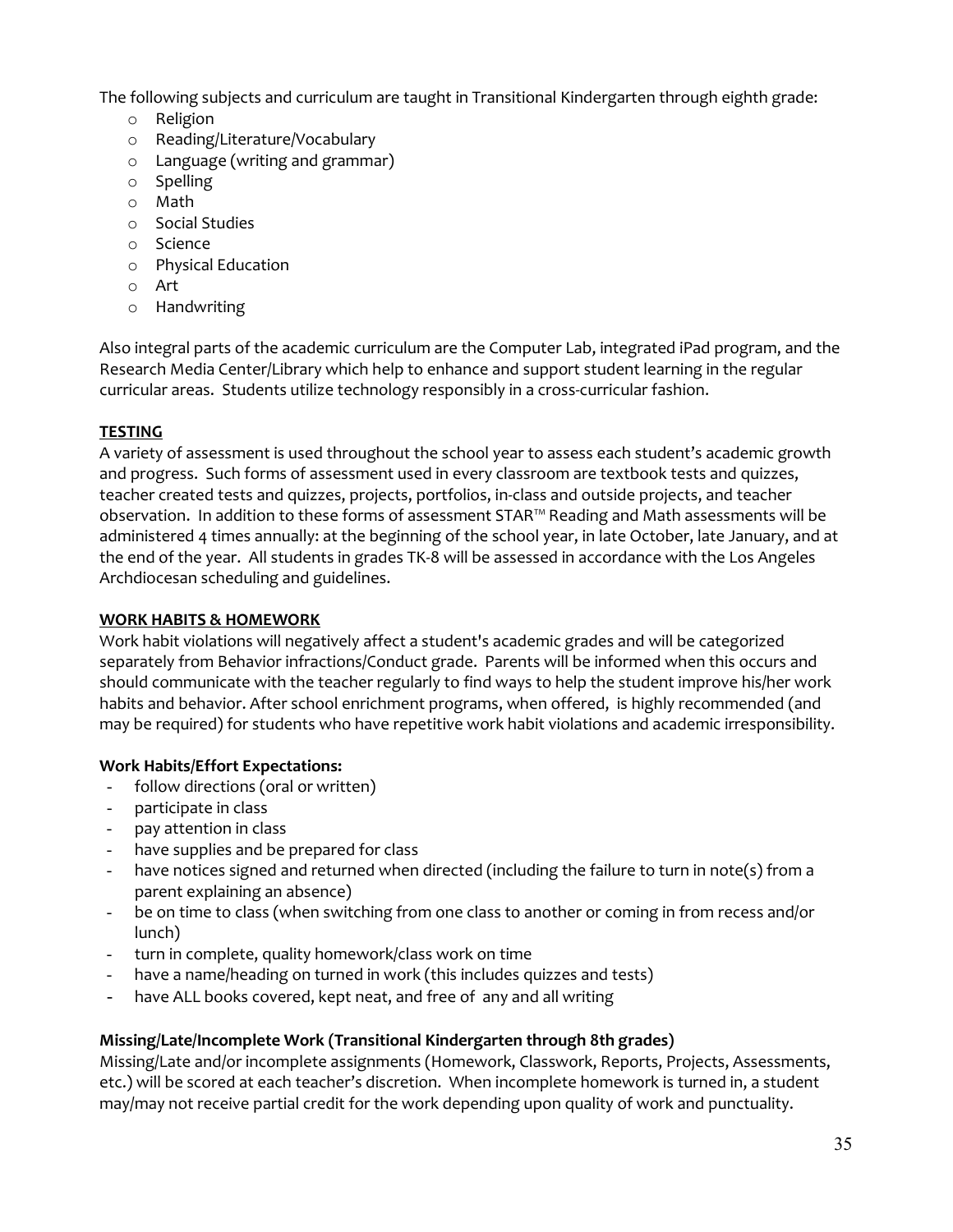Students may be asked to complete missing/late/incomplete work during recess, lunch, after school, or during other co-curricular activities and classes.

Students that have been ill have one day per days absent to turn in missing homework assignments. For example, a student who has been absent 2 days has 2 days to complete missed homework/classroom assignments. It is each student's responsibility to inquire about any missed assignments upon their return to school after an absence. This policy also pertains to assignments that were given prior to the absence and were due while the student was absent. It is the student's responsibility to turn in the assignments to the teacher upon their return to school.

#### **HOMEWORK TIMES\***

Average time spent on homework each night should not exceed:

- TK 15 minutes
- Kindergarten 30 minutes
- Grades 1-2 45 Minutes
- Grades 3-4 1 Hour
- Grades 5-6 2 Hours
- Grades 7-8 3 Hours

\*These times are given as a general guideline and will vary from student to student, especially for longterm assignments.

#### **GRADING POLICY**

Grades are given at the end of each trimester for all academic subjects. Individual student grades are calculated by classroom teachers and include scores for varying forms of assessment, class work, and homework. The following shows the grading scale for grades first through eight. Kindergarteners are assessed according to age appropriate development.

|     | Grades TK through 2 <sup>nd</sup> Grade       |      | Grades 3-8 |                                     |
|-----|-----------------------------------------------|------|------------|-------------------------------------|
|     | All subjects are graded as follows:           |      |            | All subjects are graded as follows: |
| O   | $=$ Outstanding $(93-100%)$                   | A    | $=$        | 96-100%                             |
| G   | $=$ Good $(87-92%)$                           | A -  | $=$        | 93-95%                              |
| S   | $=$ Satisfactory (75-86%)                     | B+   | $\equiv$   | $90 - 92%$                          |
| ΝI  | = Needs Improvement $(74\% \text{ or below})$ | B    | $\equiv$   | 87-89%                              |
|     |                                               | B-   | $=$        | 85-86%                              |
|     | Skills are graded as follows in grades K-8:   | C+   | $=$        | 80-84%                              |
| X   | = Area for Improvement                        |      | $=$        | 75-79%                              |
| $+$ | = Area of Strength                            | $C-$ | $=$        | 70-74%                              |
|     |                                               | D    | $=$        | 65-69%                              |
|     |                                               | F    |            | 64% and below                       |
|     |                                               |      |            |                                     |

**\*Art, and Physical Education for grades TK-8 are as follows: O (Outstanding), G (Good), S (Satisfactory), and NI (Needs Improvement) and are graded with participation as the key component of each class.** 

#### **ACADEMIC AND BEHAVIOR AWARDS PROGRAM**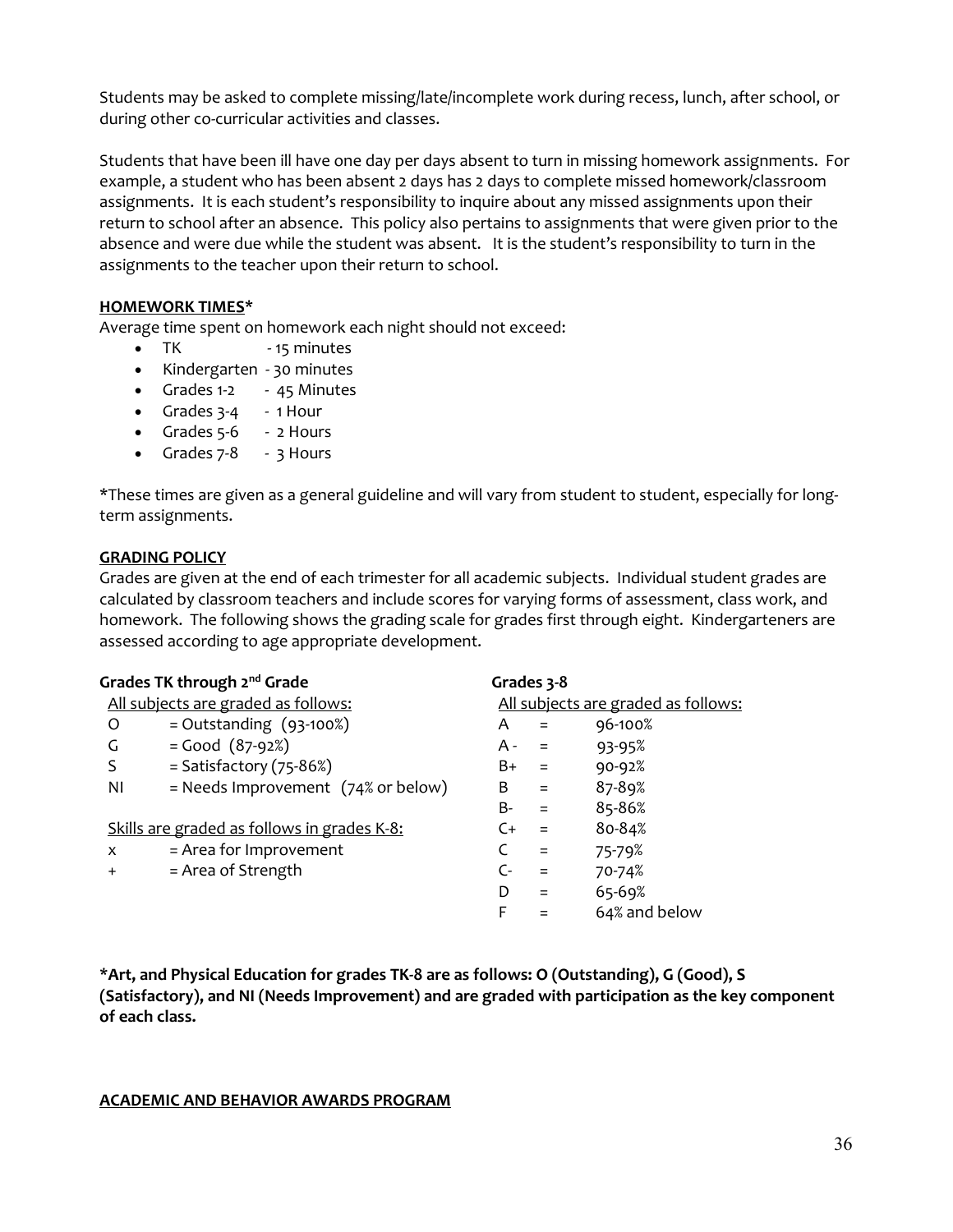Bi-monthly Awards are given to students in grades transitional kindergarten through eight every other month. Awards will be given based on the three categories of the Schoolwide Learning Expectations.

- **FAITH: Person of Faith**
- **ACADEMICS: Academically Prepared Student**
- **COMMUNITY: Contributing Member of Community**

At the end of each Trimester, Honor Roll and Distinguished Honor Roll Awards are awarded to students in grades third through eighth. The awards that students may earn are as follows:

- Distinguished Honor Roll: Awarded to any students with a cumulative 96% or higher grade average in the seven core subjects and an O (Outstanding) in Behavior
- **Honor Roll:** Awarded to any student with a cumulative 92% or higher grade average in the seven core subjects, and an O (Outstanding) or G (Good) in Behavior

At the end of the school year, each student's seven core subjects for the three trimesters will be averaged. Students with a cumulative overall grade point average of 96% or higher in the seven core subjects, and an O (Outstanding) in Behavior will receive an end of the year Distinguished Honor Roll award.

Students with a cumulative, overall grade point average of 92% or higher in the seven core subjects, and an O (Outstanding) or G (Good) in Behavior will receive an end of the year Honor Roll award.

### **SPORTS AWARDS**

Students that participate in CYO sports may receive awards that are determined by the coaches and athletic director, but are not distributed to all participants.

#### **TUTORING**

If a student requires private tutoring or parents wish to have a student tutored in school subjects, the parents are responsible for engaging the tutor and paying all tutoring costs. The school may assist the parents in identifying tutoring resources.

Teachers may not be paid for tutoring students assigned to their classes. With prior permission from the principal, teachers may tutor other students who attend the school and be paid for such tutoring by the parents.

A school may arrange with independent contractors or entities, who are not teachers or staff at the school to provide tutoring on a fee basis. Independent entities must have appropriate licenses, agreements for use of the premises and insurance.

All tutors and entities must comply with the procedures and policies of the extended school day program and the Archdiocesan Guidelines for Adults Interacting with Minors at Parish or Parish School Activities or Events.

### **RETENTION POLICY**

The decision to retain a student in the present grade shall be based upon a consideration of the overall welfare of the student, (i.e., carefully weighing academic, social, and emotional factors). The principal, in consultation with the parents/guardians and faculty, shall make the final decision regarding retention.

In the event that retention is under consideration, the following guidelines should be applied: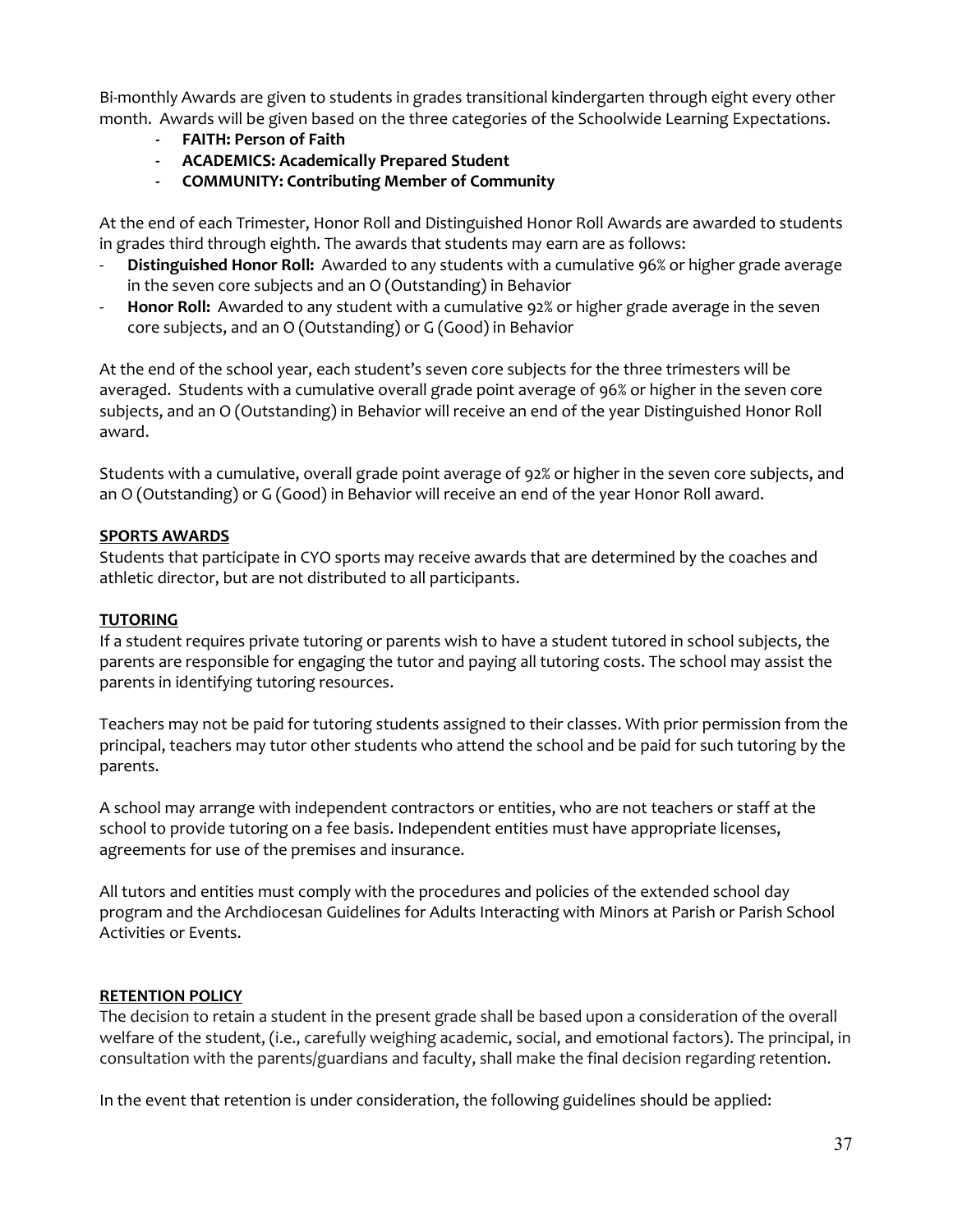- 1. The teacher should notify school administration and the parents if a student is experiencing learning difficulties for an extended period of time. The teacher is responsible for consistent evaluation of learning difficulties and frequent communication with parents.
- 2. Parents are responsible for checking the child's progress regularly and providing additional academic support for the child outside of school hours. The teacher will provide as much additional support to the child as possible within the regular classroom setting, and other available and appropriate school resources will be provided for the student.
- 3. If such help proves to be inadequate, the teacher should advise the parents to arrange for outside tutoring and other forms of additional support. In some cases, parents may be advised to have the child assessed by the local school district. In the case of a pupil with a severe learning disorder, it may be necessary to recognize that the parochial school is not equipped to meet the learning needs of every student and that, therefore, a recommended transfer might be necessary.
- 4. Although the opinions of the teacher(s), parents, and other professionals are significant factors, the final decision to retain or promote a student is the decision of the principal under the administrative guidelines of the Archdiocese.

### **EDUCATIONAL FIELD TRIPS**

Each class may participate in one or more educational field trips during the school year. Teachers and volunteer parents will supervise these trips. Each student must have an official field trip permission slip signed by his/her parent or guardian in order to participate. Field trip participation is a privilege, which may be denied to students who do not meet behavioral or academic requirements. Parents will be asked to pay a separate fee per field trip and teachers will commit to keeping fees reasonable. Fundraising efforts may be required to make certain field trips possible. **Students must follow the school's Electronic Communications Policy during field trips.** 

**All school field trips must be approved by administration. Any trips planned for school students by outside groups by parents and that are not directly supervised by school personnel, such as Washington D.C. and Sacramento trips, will not be mandated by school guidelines. Parents responsible for supervision should not involve school personnel or administration in issues that arise on these trips.** 

### **SUMMER ENRICHMENT PROGRAM**

A four to six week summer enrichment program may be offered for grades K-8 on a year to year basis based on enrollment numbers. The program will be a mixture of academic subjects and elective classes that focus on hands-on learning. Classes are limited to 20 students and will be filled on a first come, first served basis. The program is available to all St. Pius X students as well as students from other schools. Those not registered in a Catholic school in the Archdiocese of the Los Angeles must provide proof of immunization.

### **CO-CURRICULAR ACTIVITIES**

### **Purpose**

Extracurricular activities, including the interscholastic CYO sports program, are offered to all students of St. Pius X Parish School. The extracurricular activities supplement the formal instruction of the students and provide them with an opportunity to grow in leadership, sportsmanship, and self-discipline as they discover and develop their gifts and talents. All of the extracurricular activities seek to develop a sense of social responsibility, decision-making skills, commitment to community, as well as life skills and Christian attitudes. The co-curricular activities that are offered at St. Pius X Parish School are included below.

### **Eligibility Requirements for Co-Curricular Activities**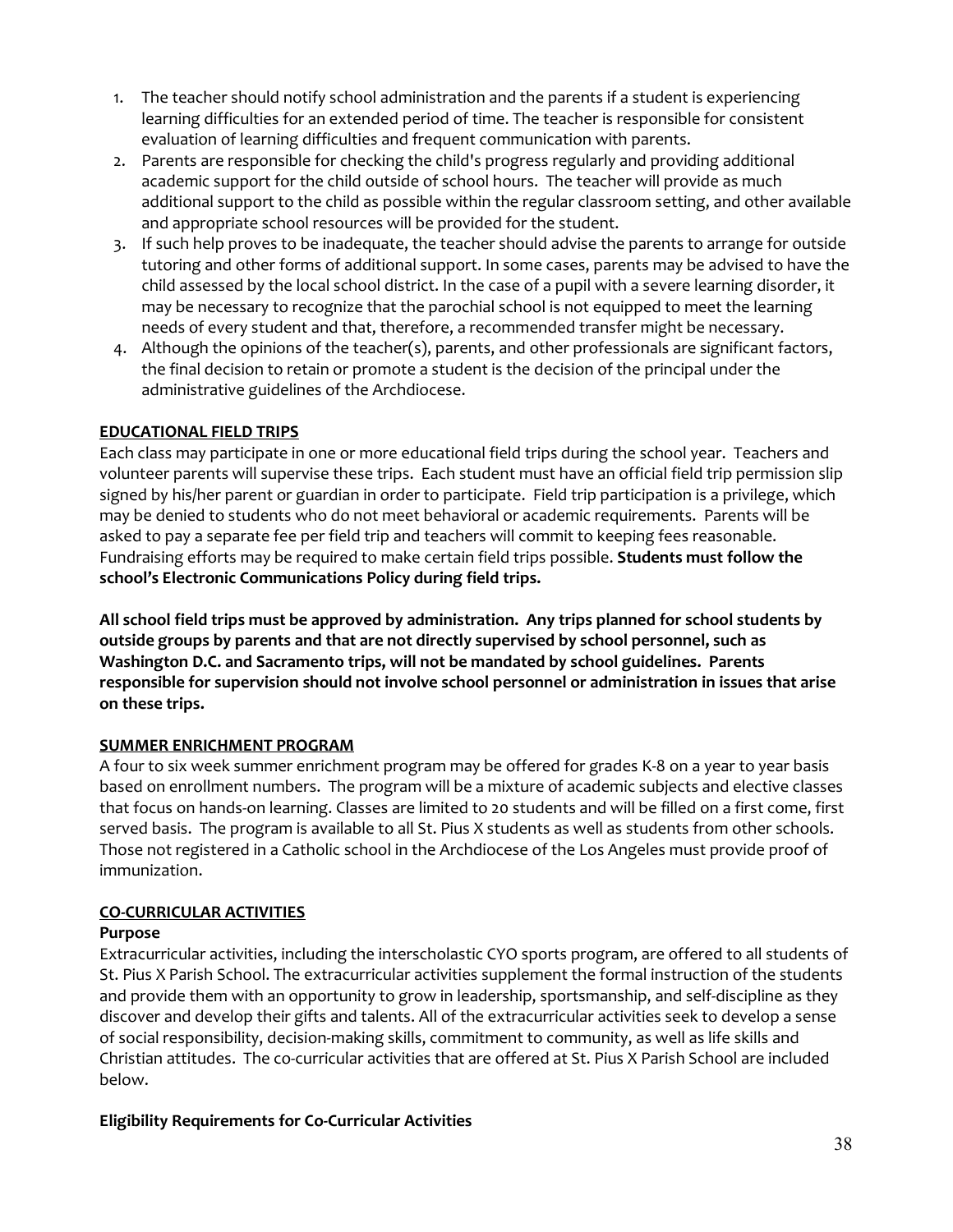Students who wish to be members of a co-curricular activity conducted under school sponsorship must maintain above average academic grades in all subjects as well as Behavior. The inability to maintain minimum standards will result in a probation period of two weeks during which the student may not participate in any activities, practices, or games. If grades improve during the probation period the student may be reinstated. If grades do not improve, the student is deemed ineligible from all c0 curricular activities until the next progress report or report card. Students who are earning a 64% or below in any academic subject, or an NI in Behavior, are not eligible for probation.

In order to participate in any co-curricular activities a student must adhere to the following guidelines:

- Maintain at least a 75% average in all academic subjects and at least an S (Satisfactory) in behavior at all times. A 64% or lower in any subject and/or an NI in behavior automatically disqualifies a student from participating in co-curricular activities until the next progress report or report card.
- Attend the full school day in order to participate in upcoming after school activities, practices, and/or games (this includes a full day's attendance on a Friday before any weekend game or activity)
- Behave respectfully in accordance with Schoolwide Learning Expectations on and off of the school campus, playing field/court, or other venue for co-curricular activities.

### **Sports**

Students in grades 5-8 may be involved in an after-school sports program and participate in competitive play as well as privately sponsored tournament play during the school year. Some exceptions may be made for students in 4<sup>th</sup> grade to participate and will be determined by the Athletic director, classroom teacher, and principal. Students and parents must sign an athletic contract at the beginning of each season and pay the required fees prior to a student participating in any of the following activities: football, volleyball, basketball, soccer, and softball. Parents whose students participate in sports are also required to participate in fundraisers for the athletic program.

## **Coaches**

Coaches are selected from volunteers in the parent and faculty community. Coaches must be approved by the Athletic Director and the principal and must agree to abide by the guidelines and Code of Christian Conduct. All coaching staff is required to have the CYO Coaches Card which includes completing Virtus Training and Live Scan Fingerprinting and background check. Any and all communication from coaches must be pre-approved by the principal prior to disbursement.

### **Student Council**

Promoting student leadership roles and nurturing leadership qualities are important goals at St. Pius X School. Students in grades five through seven who meet the eligibility requirements may apply to run for Student Council at the end of the school year in order to serve in grades six through eight. Students in grades kindergarten through seventh vote for their choice of council members for the coming school year during the June elections. *Students elected to the Council will be required to pay a fee to cover the cost of meeting materials and designated attire for student council representation.*

In order to hold an office in Student Council, students must maintain an 87% overall grade average and at least a "G" in Behavior. A "D", "F" or "NI" on a progress report or report card will cause a Student Council member to go on probation for a period of three weeks during which those grades must improve. If grades do not improve during the probation period, the student may be permanently removed from Student Council.

Please note that changes are made year to year and requirements stated in the handbook may not coincide with what students are provided with when running for Student Council.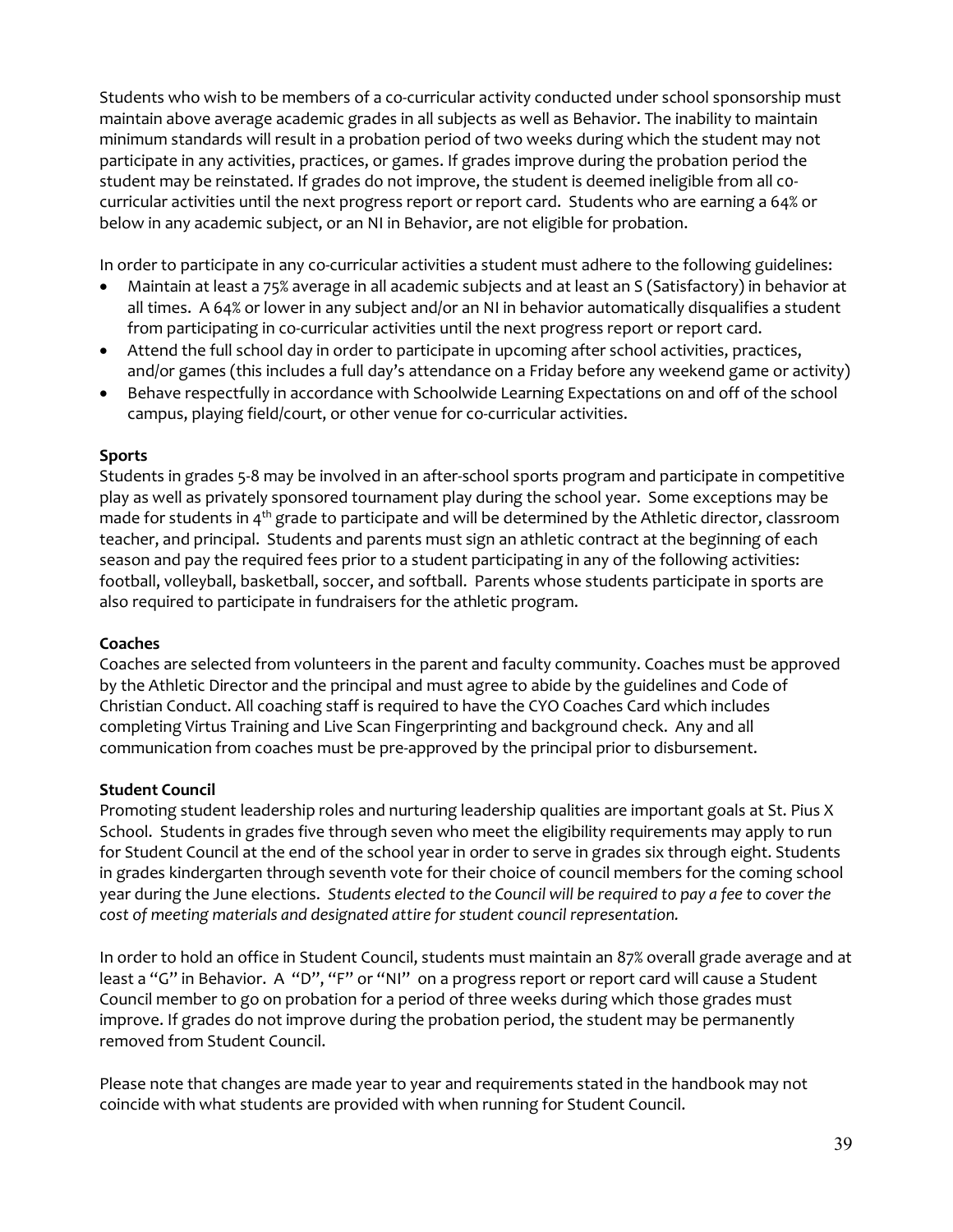### **ARCHDIOCESAN ACCEPTABLE USE & RESPONSIBILITY POLICY FOR ELECTRONIC COMMUNICATIONS**

Archdiocesan electronic communications systems include but are not limited to electronic mail, voice mail, facsimile machines, stand-alone or networked computers, the intranet, the Internet, and the World Wide Web. Electronic communications devices include but are not limited to phones, computers, laptops, electronic notebooks, tablets, audio and video equipment, smartphones, and other wireless equipment. All users of electronic communications systems and devices must comply with the [Acceptable Use and Responsibility Policy for Electronic Communications \("Archdiocesan AUP"\).](http://handbook.la-archdiocese.org/chapter-10/section-10-3)

The policy applies to any electronic communications devices brought from home and used on archdiocesan premises during business or school hours for business or school purposes; it also applies to any personal electronic communications device that is used in such a manner that the archdiocese may be held responsible for its use.

See [Electronic Communications, Copyright, and Acceptable Use](http://handbook.la-archdiocese.org/chapter-10) Policies.

### **Definitions and Coverage**

The Acceptable Use and Responsibility Policy for Electronic Communications ("Archdiocesan AUP") applies to all archdiocesan users of technology, whether adults, children, or youth, and whether they are students, parents, paid staff or volunteers, clergy, or members of religious orders in the archdiocese or at any Location. All users are expected to adhere to the morals and values of the Catholic Church, to respect others, to consider the potential audience and their expectations, and to follow the Archdiocesan AUP and the other policies, standards, and procedures of the archdiocese. Electronic information and communications require particular safeguards and impose unique responsibilities on all users.

The Archdiocesan AUP covers:

- Using devices appropriately from a social and moral perspective
- Maintaining data confidentiality
- Protecting proprietary, confidential, and privileged data, and personally identifiable information
- Maintaining the integrity of security controls and passwords
- Immediately reporting any suspicious conduct or actual violations
- Other activities implicated in the use of electronic devices

The archdiocese prohibits the improper use or alteration of data and/or information technology. Systems of information security are required to protect proprietary data. All users must adhere to the Archdiocesan AUP.

All materials and information created and used, in any medium, in the course of activities for or on behalf of the archdiocese or an [archdiocesan school,](http://www.lacatholicschools.org/) a [parish,](http://www.la-archdiocese.org/Pages/Parishes/default.aspx) the [seminary,](http://handbook.la-archdiocese.org/chapter-1/section-1-2/topic-1-2-5) a cemetery [or mortuary,](http://handbook.la-archdiocese.org/chapter-1/section-1-2/topic-1-2-5) the **[Archdiocesan Catholic Center,](http://handbook.la-archdiocese.org/chapter-1/section-1-2/topic-1-2-3) or another archdiocesan department or operating unit** ("Location") are assets of the archdiocese and/or the Location, as appropriate.

**The complete Archdiocesan AUP text is comprised of this section page and all topic pages under this section.** *As excerpted from the Los Angeles Archdiocesan Handbook, available in its entirety at <http://handbook.la-archdiocese.org/chapter-10/section-10-3> .*

### **Definitions**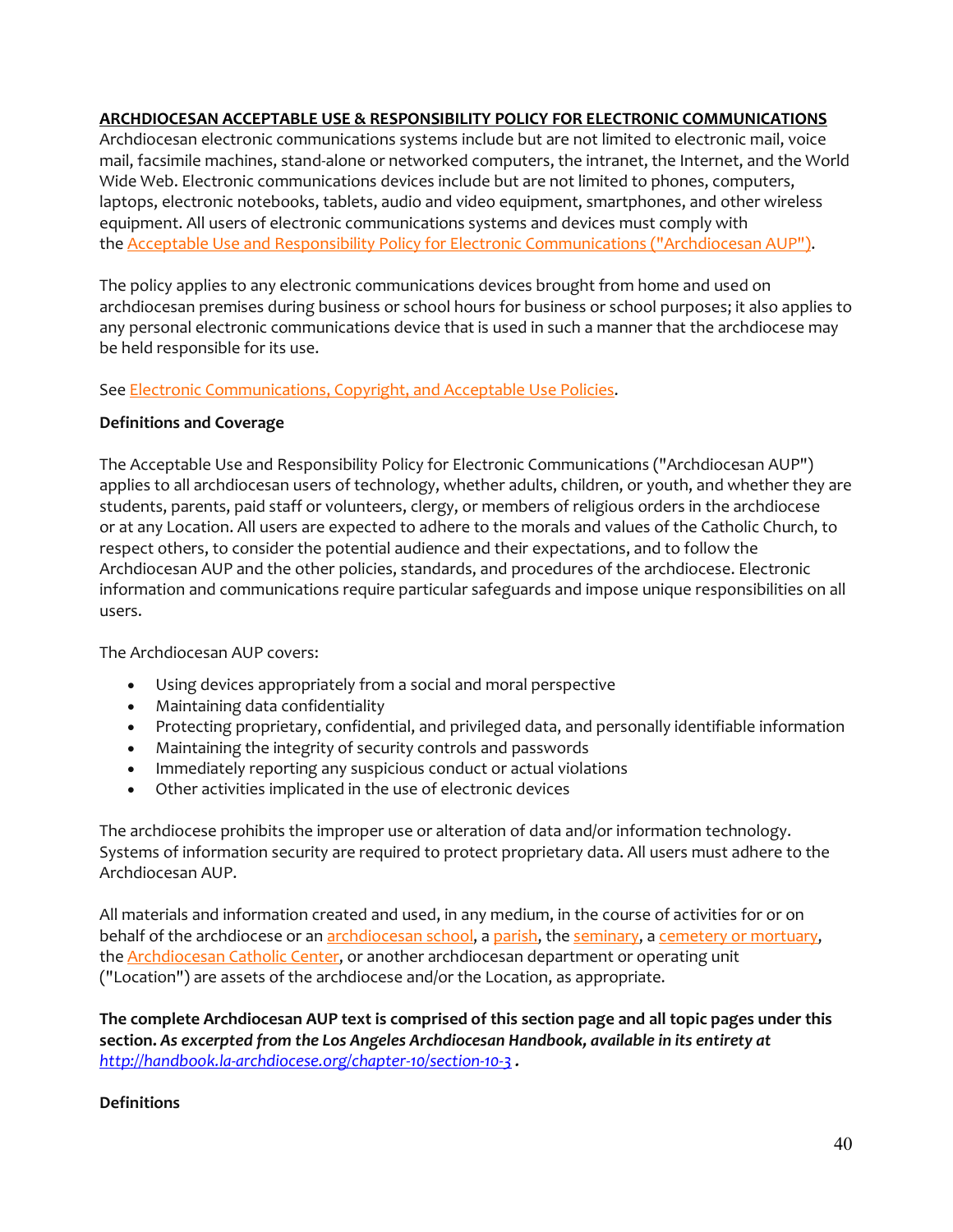Electronic communication **systems** include but are not limited to email, telecommunications systems (including telephone, voicemail, and video), stand-alone or networked computers, intranets, the Internet, and any other communication or data storage or transmission systems (including "the cloud" or cloud-based services) that may be created in the future.

Electronic communication **devices** include but are not limited to wired and wireless telephones, smartphones, computers, laptops, tablets, photographic, audio and video equipment, flash drives, memory sticks, media players, facsimile machines, scanners, copiers, printers, two-way radios, and other communications equipment that may be created in the future.

Electronic communication **materials** include but are not limited to emails, text messages, instant messages, postings on social media, audio and visual recordings, photographs, films, microfiche, audio and visual broadcasts, computer operating systems, software programs, electronically stored data and text files, computer and web applications, and all other electronic content that is created, downloaded, uploaded, retrieved, opened, shared, saved, forwarded, printed, or otherwise accessed or stored.

**Person in charge** refers to the department head, manager, or supervisor of an archdiocesan department, entity, or corporation; the pastor/parish administrator, parish life director, pastoral associate, or business manager at a parish; the principal or president of a school.

Location refers to an **archdiocesan school**, a [parish,](http://www.la-archdiocese.org/Pages/Parishes/default.aspx) the [seminary,](http://handbook.la-archdiocese.org/chapter-1/section-1-2/topic-1-2-5) a cemetery [or mortuary,](http://handbook.la-archdiocese.org/chapter-1/section-1-2/topic-1-2-5) the [Archdiocesan Catholic Center,](http://handbook.la-archdiocese.org/chapter-1/section-1-2/topic-1-2-3) or another archdiocesan department or operating unit.

#### **Electronic Communication Systems, Devices, and Materials and the Users Covered**

Electronic communication systems, devices, and materials and the users covered include:

- All electronic communication systems, devices, and materials used at any Location
- All electronic communication devices and materials taken from a Location for use away from the Location
- All personal devices and materials brought from home and used at a Location
- All personal devices and materials, regardless of where they are situated, that are used in such a manner that the archdiocese and/or a Location may be implicated in their use
- All users of electronic communication systems, devices, and materials, including but not limited to volunteers, clergy and religious, students, parents, employees, staff, or contractors, when those contractors are associated with any activity of the archdiocese and/or the Location

#### **Ownership and Control**

All electronic communication systems, devices, and materials, provided to users by the archdiocese or the Location, are to be used primarily to conduct official Location and/or archdiocese business, not personal business, whether during or outside regular business hours.

With permission from the person in charge of the Location, individuals may use archdiocesan systems, devices, and materials to access and use the Internet for personal business and web exploration outside regular business hours or during breaks. The Archdiocesan AUP applies to all uses.

The archdiocese and Locations, as applicable, reserve the right to monitor, access, retrieve, read, edit, redact, remove, and/or disclose all content created, sent, received, or stored on archdiocese and/or Location systems, devices, and materials (including connections made and sites visited). The archdiocese also cooperates with law enforcement officials or others, without prior notice. Users can have no reasonable expectation of privacy in use of archdiocesan systems, devices, or materials. The archdiocese reserves these rights with respect to systems, devices, and materials not owned by the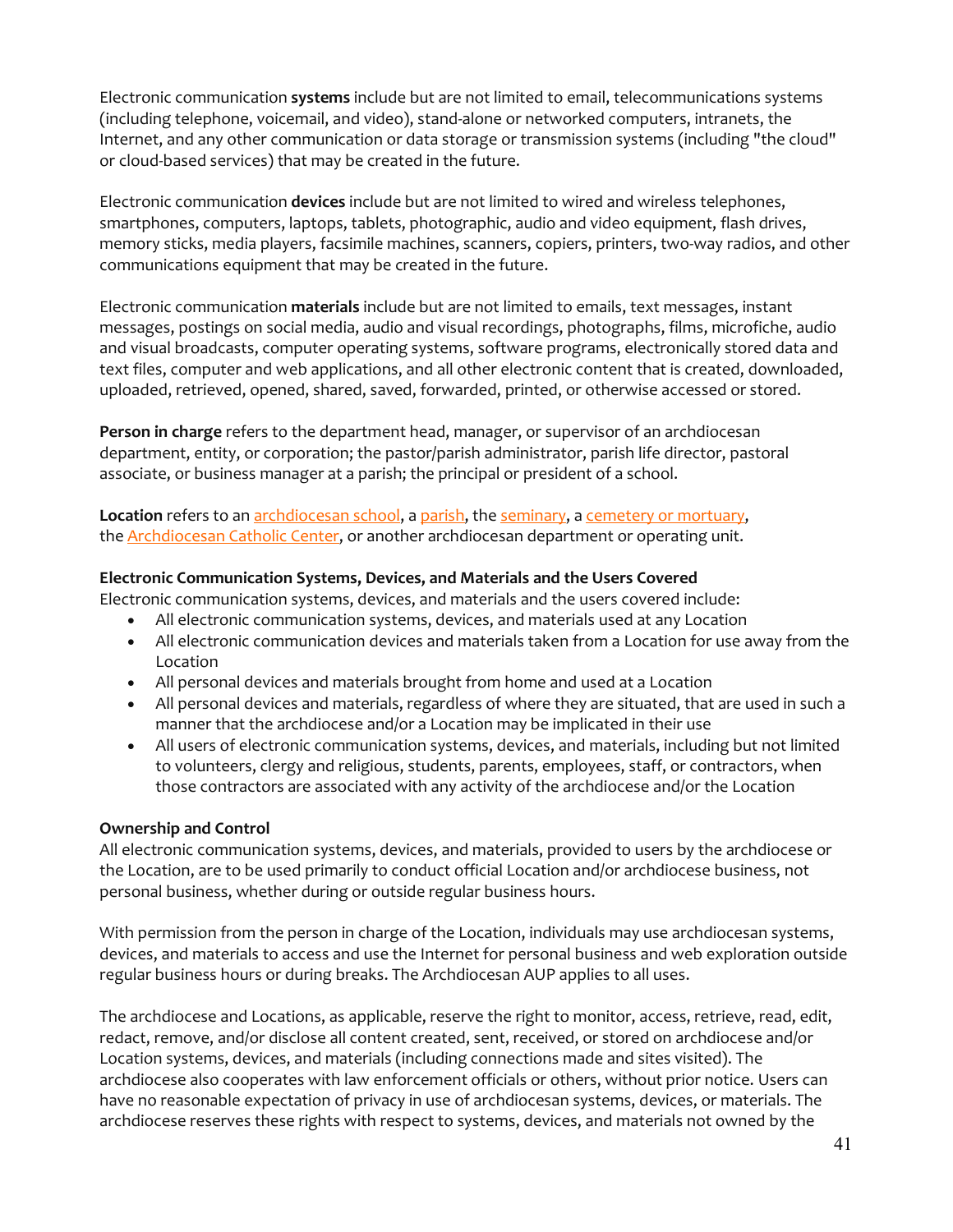archdiocese when they are used under circumstances that implicate the archdiocese.

#### Revised 10-10-2017 and 3-2-2018 and 3-15-2018 and 12-30-201

### **Internet Safety Policy (Compliant with the [Children's Internet Protection Act\)](https://www.fcc.gov/consumers/guides/childrens-internet-protection-act)**

The Children's Internet Protection Act applies to the use of any device accessed or used by minors at a school or library. All schools and libraries must use functioning and properly configured content filters to preclude access to prohibited content, including obscene, sexually explicit materials; adult or child pornography; and materials including applications that are otherwise harmful to minors or in violation of this Archdiocesan AUP.

Content filters for minors may NOT be disabled or turned off without obtaining prior permission from the person in charge at the school or library. No unauthorized personal identifying information regarding minors may be disclosed, used, or disseminated without proper authorization by the person in charge at the school or library. Minors' use of email, chat rooms, social networks, applications, and other forms of direct electronic communication on electronic devices at the school or library must be monitored. No person may engage in unlawful activities online, including hacking any system while using Archdiocese or Location devices or while at any school or library.

#### Revised 9-14-2017 and 10-10-2017 and 12-30-2019

#### **Prohibited Practices**

Users of all electronic communication systems, devices, or materials covered by the Archdiocesan AUP shall NOT:

- Access or manipulate devices, services, or networks without permission or express authority
- Create any internet presence (e.g. website, social media page -- Twitter, Snapchat, Instagram, Facebook) that uses the name of the Location or the Archdiocese unless the presence is owned or controlled by the Location or the Archdiocese
- Use the name, logo, identifying photograph, mission statement, or other singularly identifying information of the Archdiocese or a Location on a website or other social media in such a manner that readers/viewers are lead to believe that the website or social media are official sites or media controlled by the Location itself
- Post or cause public distribution of any personally identifying information without authority, permission of or review by a responsible adult person (in the case of information about a minor), or without permission or review of a person in charge. Personally identifying information includes but is not limited to names or screen names; telephone numbers; work, home, or school addresses; email addresses; or web addresses/URLs of social networking sites or blogs
- Post or distribute any communications, videos, music, or pictures that a reasonable person, according to the teachings of the Roman Catholic Church, would consider to be defamatory, offensive, harassing, disruptive, derogatory, or bullying
- Knowingly access, view, post or distribute pornographic, indecent or brutally violent materials
- Post or distribute sexual comments or images, racial or ethnic slurs, or other comments or images that would offend a reasonable person on the basis of race, creed, gender, national origin, sexual orientation, age, political beliefs, mental or physical disability, or veteran status
- Engage in [improper fraternizing or socializing between adults and minors](http://handbook.la-archdiocese.org/chapter-9)
- Engage in [cyberbullying,](http://handbook.la-archdiocese.org/chapter-13/section-13-10) sexting, shaming, or other abusive online behavior
- Post or send chain letters or engage in spamming (sending annoying, unnecessary, or unsolicited commercial messages)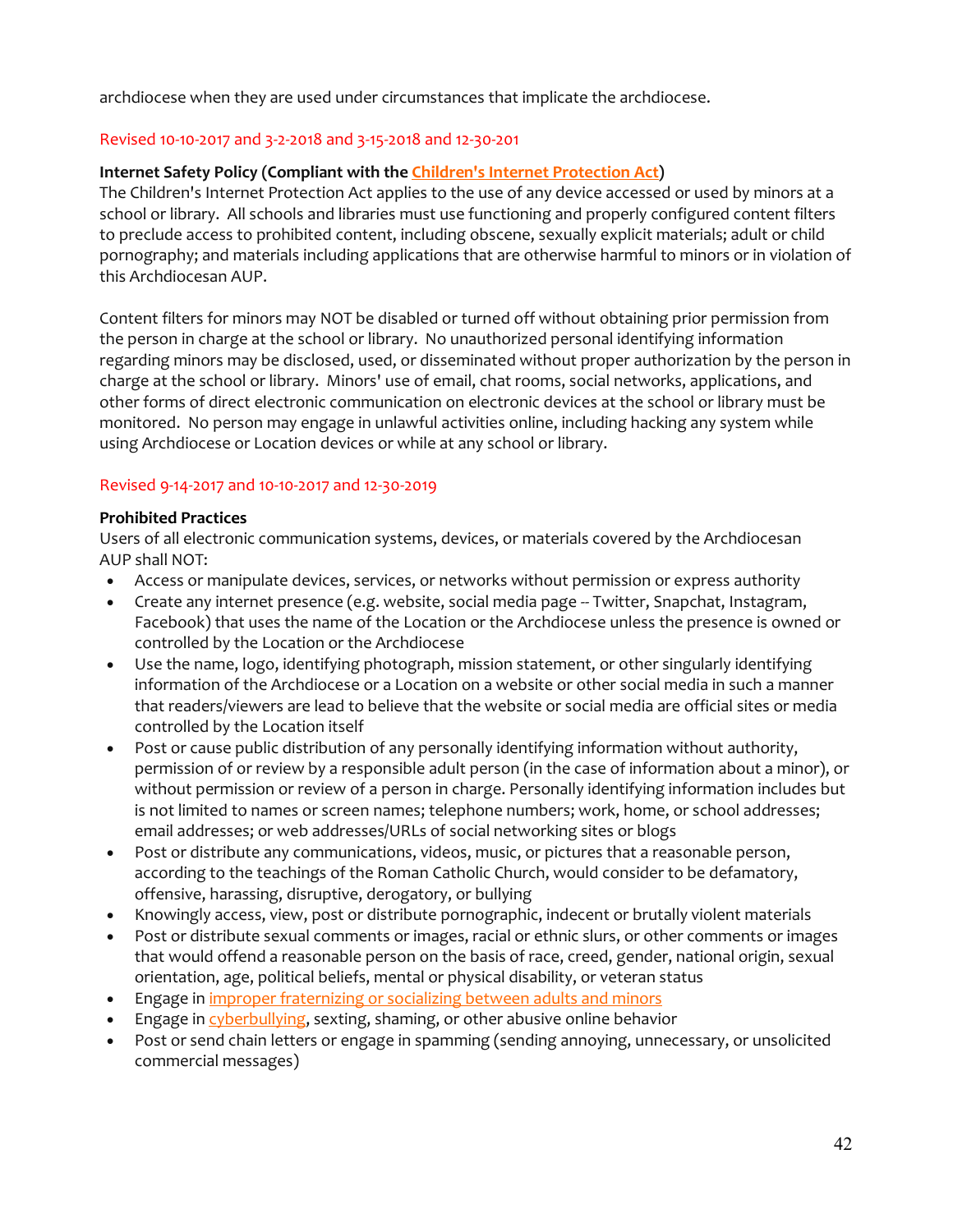- Record any telephone, video, or other conversation or communication without the express permission of the other participants in the conversation or communication, except where allowed by law
- Engage in "pirating" or unauthorized use, copying, acquisition, or distribution of copyrighted [materials, music, videos,](http://handbook.la-archdiocese.org/chapter-10/section-10-4) film or software (regarding copyrighted materials, certain exceptions are given for educational and liturgical purposes; see the [Archdiocese of Los Angeles Copyright and](http://handbook.la-archdiocese.org/chapter-10/section-10-4)  [Video Screening Policy\)](http://handbook.la-archdiocese.org/chapter-10/section-10-4)
- Upload, download, view, or otherwise receive or transmit trademarked, patented, trade secrets, or other confidential, private, or proprietary information or other materials to which the user does not have access rights
- Transmit confidential, proprietary, or sensitive information unless the transmission falls within the scope of the user's job duties or the assignment as given by a responsible adult
- Damage, alter, disrupt, or gain unauthorized access to devices or systems (e.g., use another person's passwords; trespass on another person's folders, work, or files; or alter or forward email messages in a manner that misrepresents the original message or message chain)
- Give unauthorized persons access to Archdiocese or Location systems, provide access to confidential information, or otherwise jeopardize the security of the electronic communication systems (e.g., by unauthorized use or disclosure of passwords)
- When conducting business for a Location or the Archdiocese, use any email service, file storage/filesharing services, or other communications and collaboration services that has not been explicitly approved and contracted by the Archdiocese or Location (e.g. do not use personal Yahoo, Gmail, Hotmail accounts for official Location or Archdiocesan business)
- Introduce or install any unauthorized software, virus, malware, tracking devices, or recording devices onto any device or system
- Bypass (via proxy servers or other means), defeat, or otherwise render inoperative any device or network security systems, firewalls, or content filters
- Allow any minor to access the Internet on Archdiocese or Location communication devices that do not have active, monitored filtering of prohibited materials (See Internet Saftery Policy)
- Allow any minor to use email, chat rooms, social networking sites, applications, or other forms of direct communications at the Location without monitoring (See Internet Saftey Policy)
- Use electronic communication devices or systems to transmit any radio frequency signal that is not permitted and/or licensed by the [Federal Communications Commission](http://www.fcc.gov/) (FCC) or that would violate FCC rules or policies
- Violate any other applicable federal, state, or local laws or regulations

# **Digital Citizenship Agreement**

The Internet, computers, and tablets on our campus are used to enhance learning while supporting the educational objectives of the school and developing students that are academically prepared. St. Pius X Parish School believes students should have access to technology with their commitment to act with responsibility, integrity, and safety. The use of technology at St. Pius X Parish School is a privilege. It is expected that students will use technology in a manner that exemplifies Gospel values and aligns with the mission and philosophy of St. Pius X Parish School. Each student in third through eighth grade will be required to sign a Digital Citizenship Agreement prior to using the Computer Lab and/or iPads at the school. Parents will also be asked to sign the agreement and support the terms of the agreement.

# **Consequences of Violations of the Electronic Communications Policy**

Violations of this policy may result in suspension of electronic communication privileges, confiscation of any electronic communication device or materials, and disciplinary action up to and including [termination of employment,](http://handbook.la-archdiocese.org/chapter-5/section-5-9/topic-5-9-6) removal from parish or school activities, expulsion from school, canonical review, referral to local or other law enforcement, and other appropriate action.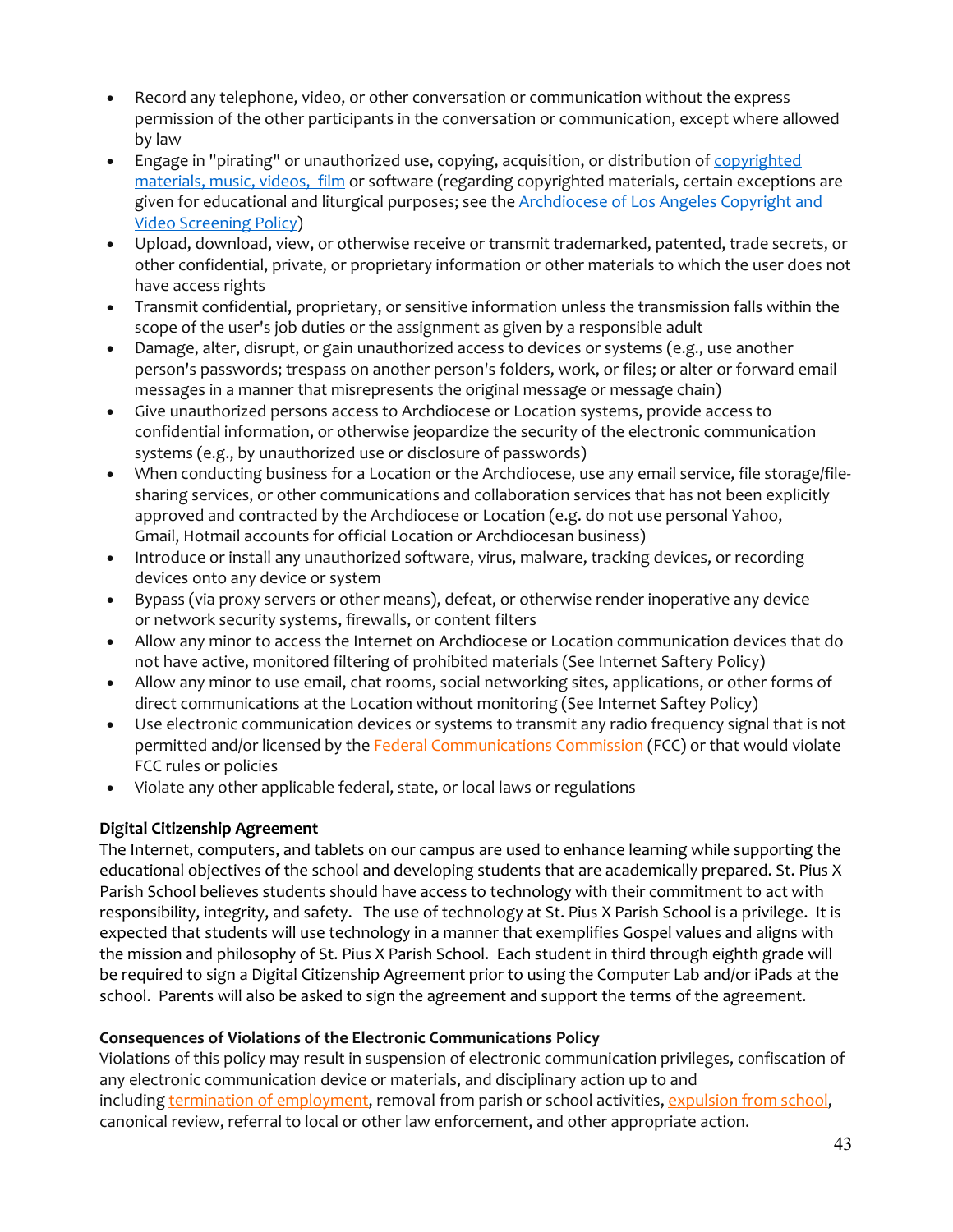## **ELECTRONIC DEVICES & CELL PHONE POLICY**

Students are prohibited from bringing ANY electronic communication and/or entertainment devices other than a cell phone to school. Parents of students who allow their child to bring a cell phone to school MUST sign a cell phone contract and agree to its terms and conditions. Students must turn in cell phones to their homeroom teacher at the beginning of the school day and can retrieve it upon dismissal. **St. Pius X Parish School is in no way responsible for the loss, theft, or damage of any prohibited device.**

Students are prohibited from using their cell phones for making phone calls, sending text messages, taking pictures, and/or any other multi-media functions anywhere on campus before school, during the regular school day and/or after school. Students may ONLY use cell phones to call parents from daycare/during extracurricular activities after 3:15 p.m with the permission of the daycare supervisor.

*Violation of this policy will result in cell phone confiscation and the issuance of a detention. Parents will* be called and required to come to the school office to retrieve the cell phone. Further consequences will apply to repeat offences. **St. Pius X Parish School is not responsible for the loss, theft, and/or damage of any cell phone.** 

### **SCHOOL TELEPHONE POLICY**

Office telephones are for school business and emergency use only. When an emergency arises, a note from the teacher must be presented to the office before a student may use the telephone. Except in cases of emergency, students and teachers will not be called to the phone. **Forgotten lunches, assignments, and permission slips are not considered to be emergencies. Students will not be allowed to use the phone to call for forgotten items.** Students found to be using the telephone for nonemergency purposes will disciplined according to the classroom discipline policy.

### **COUNSELING POLICY**

The mission and purpose of the school is education. Schools may not assume the responsibility for psychological counseling or therapy because they are not qualified or licensed to do so.

In addition to providing classroom instruction, schools may engage in the following limited counseling activities:

- Provide advice and counseling regarding academic subjects, class selection for high school students, and student progress in school
- Give limited guidance to students who present with non-academic personal issues or situations
- Provide students with referrals to marriage and family therapists, child psychologists, licensed educational psychologists, psychiatrists, and similar professionals for diagnosis and treatment; if the school provides referrals to parents/guardians, the list must include at least three names of qualified people or entities
- Provide career counseling through career information centers and plan periodic career days or career sessions during which students meet representatives of different professions
- Retain, where necessary, appropriate professionals to provide psychological counseling services for the school or include educational testing to assess a student's academic ability, learning patterns, achievement motivation, and personality factors that are directly related to academic learning problems (prior to a contractual relationship, the principal will ensure that the professional is credentialed, licensed, insured, or otherwise properly qualified); as appropriate, the school may refer a student for specific or additional testing, generally at the expense of the parents/guardians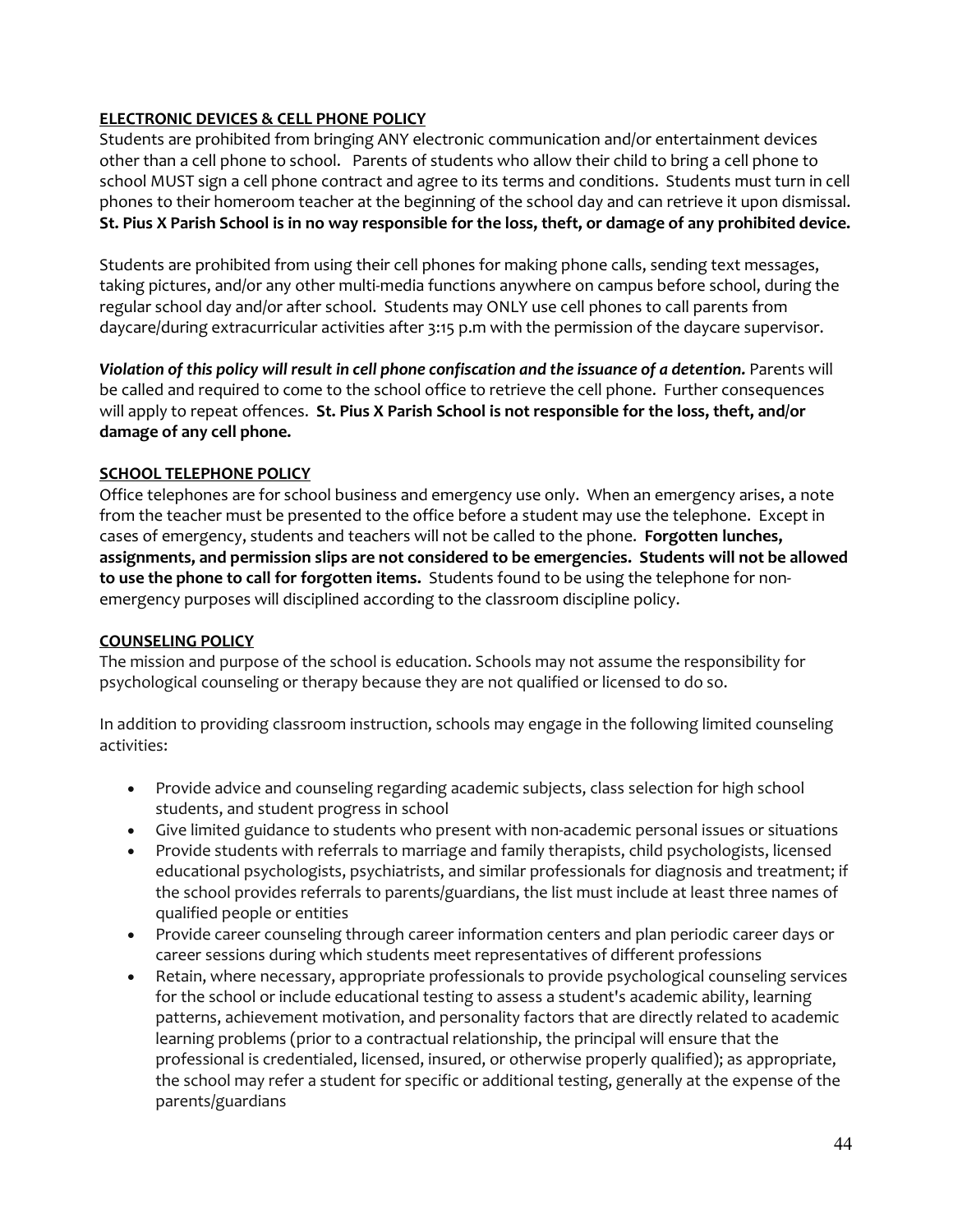• Provide high school and college counseling, sharing information with parents/guardians and students about application procedures, entrance exams, scholarships, and [financial aid;](http://www.lacatholicschools.org/financial-aid) schools may also provide catalogs and information sessions

#### **In cases of actual or suspected cases of child abuse or neglect, please see [Legal Responsibility to](http://handbook.la-archdiocese.org/chapter-9/section-9-8/topic-9-8-2)  [Immediately Report Suspected Child Abuse or Neglect.](http://handbook.la-archdiocese.org/chapter-9/section-9-8/topic-9-8-2)**

#### **PERMISSION FOR THE PUBLICATION OF STUDENT PHOTOGRAPHS, NAME, AND WORK**

Photographs of **St. Pius X Parish School** students at work and play are often taken. These photos are regularly included in school publications including, but not limited to: yearbook, newsletters, school's social media platforms, website, other in-house publications and media. Sometimes the photographs and work may be released to our community newspapers, such as the Tidings. We wish to have your permission to include your child/children's photographs, name and/or work in these projects. Please be sure to fill out the required form sent home the first week of school that will ensure your wishes regarding your child's/children's photographs, name, and/or work.

### **RESEARCH PROJECTS AND RIGHTS OF PARENTS**

Parents/guardians must be informed if a research project involving their child is to be conducted at the school and they must be provided with sufficient information about the research to enable them to give informed consent. Parents/guardians have the right to withhold permission allowing their child to participate in research studies. Parents/guardians have the right to withdraw their child at any time from a research project without reprisal.

Parents/guardians have the right to request to preview the materials to be used in a research study that involves their child. Requests to review the Research Materials should be made with appropriate written advance notification to the school and to the researcher.

Except in a limited range of research areas where an Institutional Review Board determines that a waiver of assent is appropriate, student assent to participation in a research project must be obtained. If a student reaches the age of consent applicable to the subject matter of the research project, the student must be given the opportunity to provide informed consent. Students have the right to withhold their assent and have the right to withdraw without penalty. Students who are not participants in research studies may not be singled out in any way or penalized.

#### **DISCIPLINE**

Discipline in the Catholic school is intended to provide moral guidance and support academic success. Discipline policies and consequences are designed in order to develop strong character, good work habits, and maximum effort in all students. Ultimately, all discipline policies aim to provide a school environment that is conducive to learning for all students, promotes character development and the common good.

Good conduct and work habits are best maintained in a school when parents are recognized as the primary educators of their children, and the authority of school staff, faculty, and administration are mutually respected. In order to fulfill the Mission, Philosophy, and SLEs of the school, all shareholders must work cooperatively and communicate effectively. Therefore, it must be acknowledged that the school's discipline policy extends beyond the school day and beyond the physical school campus.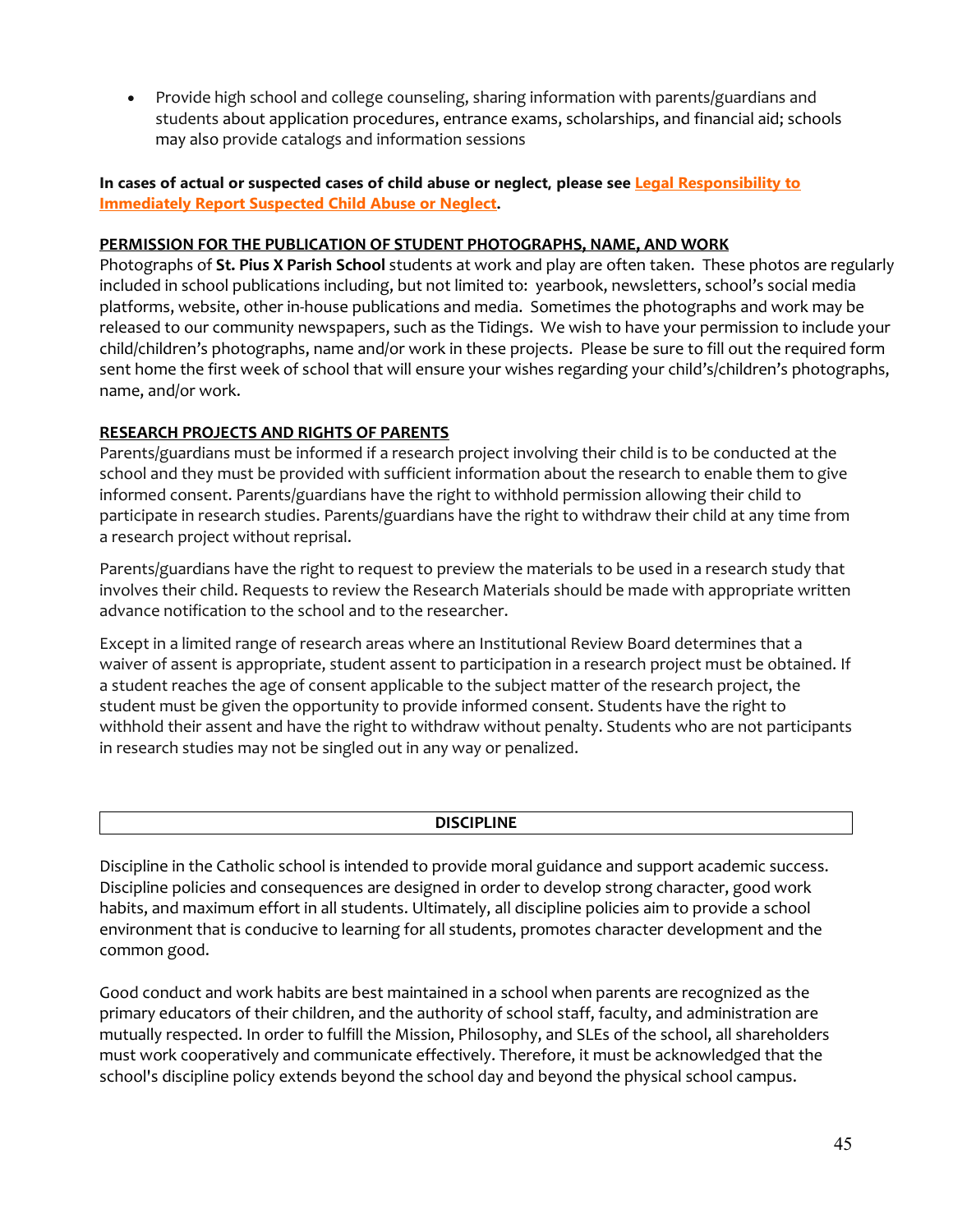# **SCHOOL & CLASSROOM DISCIPLINE POLICIES FOR ALL STUDENTS**

St. Pius X students are expected to:

- follow school and classroom rules at all times
- avoid behavior that contradicts Catholic Christian values and/or negatively affects the learning process
- show respect for self and others including teachers, staff, students, guests, and substitutes by using appropriate language and manners - always treat others as you would like to be treated
- address all faculty and staff by his/her correct school name (not by his/her first name or otherwise)
- avoid inappropriate or violent physical contact
- adhere to school uniform policy at all times
- respect the property within the classroom and the school grounds by using it as it was intended and by returning all items to their place and in good condition
- keep classroom and campus environment clean and organized; avoid littering (this includes each student's desk and personal belongings)
- be prepared for class (pens, pencils, homework, books, agenda, etc.)
- use class time effectively to complete all assigned tasks neatly and legibly according to teachers' directions
- raise his/her hand before speaking or walking around the classroom unless otherwise permitted

Discipline policies apply not only in the classroom, but anywhere on the school campus and in some cases off campus. Discipline policies apply during any and all school-related functions including before and after school daycare and may even extend to non-school related functions. Any teacher or staff member has authority to give infractions/pull cards when inappropriate behavior occurs. All discipline issues and consequences are ultimately decided at the discretion of school administration.

### **MAINTENANCE OF EFFECTIVE DISCIPLINE**

Effective discipline is maintained when there is

- Reasonable quiet and order in classrooms and school buildings
- Positive correction of inappropriate behavior
- Constant encouragement of acceptable classroom conduct
- Firm but fair treatment of difficult students
- Consistent follow through and parent communication

### **DISAPPROVED DISCIPLINARY MEASURES**

The following disciplinary measures are forbidden:

- All corporal punishment, including shaking and slapping
- Language that is sarcastic or calculated to bring ridicule on the student, his or her parents, or background
- Using religious exercises or important class assignments as punitive measures
- Bizarre and unusual punishments
- Withholding or altering rightfully earned academic grades
- Any disciplinary action that isolates a student without proper supervision

### **TRANSITIONAL KINDERGARTEN THROUGH SECOND GRADE DISCIPLINE PROCEDURES**

- 
- Green Card Positive/Good Behavior
- Verbal Warning The Real Photoshop No additional consequence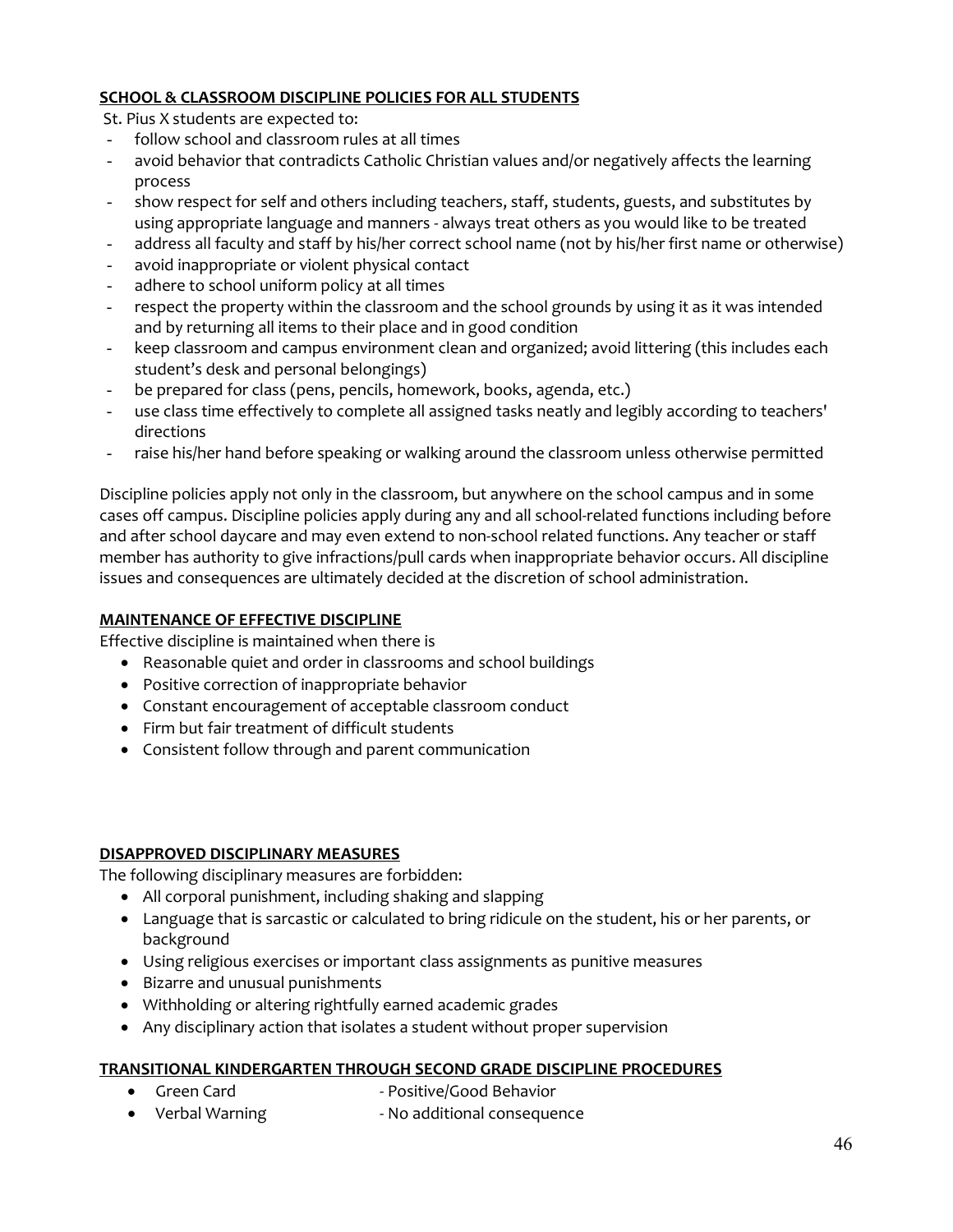- YELLOW card\* Time out (5 min.) at recess
- **RED card Detention**
- WHITE card **MELA CONFERGATE:** Meeting with the Principal or Asst. Principal

Daily/Weekly reports will be sent home to inform parents/guardians of a student's behavior (cards pulled) and work habits (infractions). \***If a student pulls a YELLOW card three or more times in a week, a note will be sent home that Friday.**

## **Trimester Behavior Grading Scale**

 $O = 0-3$  Cards Pulled  $G = 4-9$  Cards Pulled  $S = 10-14$  Cards Pulled NI = 15 or more Cards Pulled

### **THIRD-FOURTH GRADE DISCIPLINE PROCEDURES**

*Please note that after the first semester (end of second trimester) fourth grade may begin using the same discipline system as fifth through eighth grade.*

| $\bullet$ | Verbal Warning only      | - No additional consequence                                          |
|-----------|--------------------------|----------------------------------------------------------------------|
|           | YELLOW card              | - Time out at recess                                                 |
| $\bullet$ | <b>BLUE</b> card         | - Additional Time out at recess/note sent home to parent             |
| $\bullet$ | RED card                 | - Detention/Phone call to parent                                     |
| $\bullet$ | WHITE card<br>conference | - Meeting with the Principal or Asst. Principal of Discipline/Parent |

#### **Trimester Behavior Grading Scale**

O = 0-3 Cards Pulled G = 4-9 Cards Pulled S = 10-12 Cards Pulled NI = 13 or more Cards Pulled

### **FIFTH – EIGHTH GRADE DISCIPLINE PROCEDURES**

Each teacher will keep a daily record of each student's behavior infractions/violations. The students will receive one infraction unless otherwise indicated or directed by a teacher at the time of given infractions.

### **Trimester Grading Scale**

 $O = 0-3$  infractions  $G = 4-7$  infractions  $S = 8-10$  infractions  $N1 = 11$  or more infractions

### **Detentions**

Three or more infractions within one week will result in a detention. **In instances of automatic detentions, a minimum of 3 automatic infractions will be incurred in Behavior.** When a student reaches 11 infractions an **automatic detention** will be given.

### **EIGHTH GRADE INCENTIVES & REWARDS**

Being an eighth grade student comes with certain privileges. These privileges can and may be revoked in the event that an eighth grader incurs repeat detentions within a trimester or commits a major behavior violation. Each trimester an eighth grader's behavior will be evaluated to determine if he/she may continue receiving and/or participating in the eighth grade class privileges. Should a student incur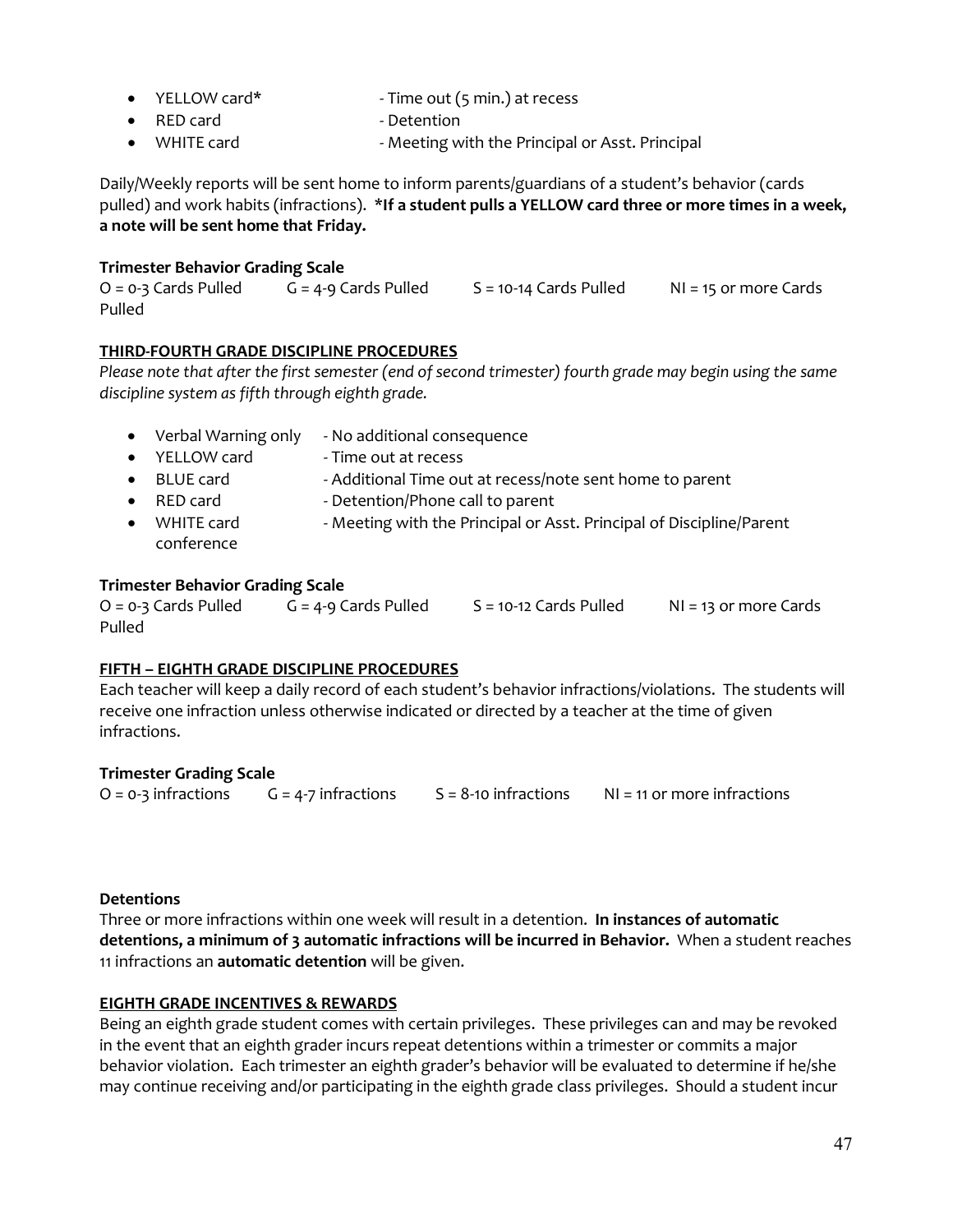more than two detentions in a trimester, he/she will lose one or more of his/her privileges at the teacher's discretion. Also, a lack of effort may affect an eighth grader's privileges.

## **8th grade Student Privileges include, but are not limited to, the following:**

- wearing Class of 2022 t-shirt once a week
- wearing Class of 2022 sweatshirts daily except for mass days
- wearing free dress the last Thursday of each month
- participating in  $8<sup>th</sup>$  grade activities/jobs held during the school day
- attending class field trips/events (including end of year trips)

Any and all 8<sup>th</sup> grade privileges may be revoked due to major behavior incidents at the discretion of the 8th grade teacher and with approval from the principal.

### **DISCIPLINE CONSEQUENCES**

The following consequences apply to the entire St. Pius X Parish School student body, including Kindergarten students:

#### **DETENTION**

Students will be issued a detention if their behavior has warranted detention according to the classroom and/or school discipline policies. "Automatic" detention can also be given as a consequence for a serious behavior violation at the discretion of the teacher. When this occurs, the student will also receive the number of infractions/pulled cards normally associated with detention at his/her grade level and those infractions will negatively affect the student's Behavior grade.

When a detention is given, teachers will keep one copy of each detention on file. Detentions will be sent home every Monday unless school is not in session. For severe cases, the detentions will go home the day of the incident. The detention must have a parent signature and must be returned the following school day in order to prevent further infractions. Students may not serve a detention unless the detention slip has been signed by a parent.

For students in grades 3-8, after school detention will take place one day of each week from 3:15 – 3:45 p.m. If a detention needs to be rescheduled it must be clarified with the teacher that issued the detention and/or the classroom teacher. It should not and cannot be taken up with the detention supervisor. Detentions for students in grades Kinder-2 will be scheduled after teacher and parent discussion.

### **Repeat Detentions**

Students that incur repeat detentions within any Trimester will receive the following additional consequences:

- $\bullet$   $2^{nd}$  detention Phone call and/or Parent conference
- $\bullet$   $\bullet$   $\circ$ <sup>rd</sup> detention Parent conference and Behavior Contract
- $\bullet$  4<sup>th</sup> detention Consequences from Behavior Contract: i.e. Exclusion from the next school event (Halloween Social, classroom field trips, free dress days, etc.), forfeiture of participation in any and all extra-curricular activities (after school sports game and practice for that week, student council, choir, etc.) **and an automatic NI on report card in behavior**
- $\bullet$   $\sigma$ <sup>th</sup> detention 1 day suspension and forfeiture of participation in any extra-curricular activity for the remainder of the school year
- $\bullet$  6<sup>th</sup> detention Parent/Principal/Teacher conference to address the appropriateness of the student's placement at St. Pius X School and possible expulsion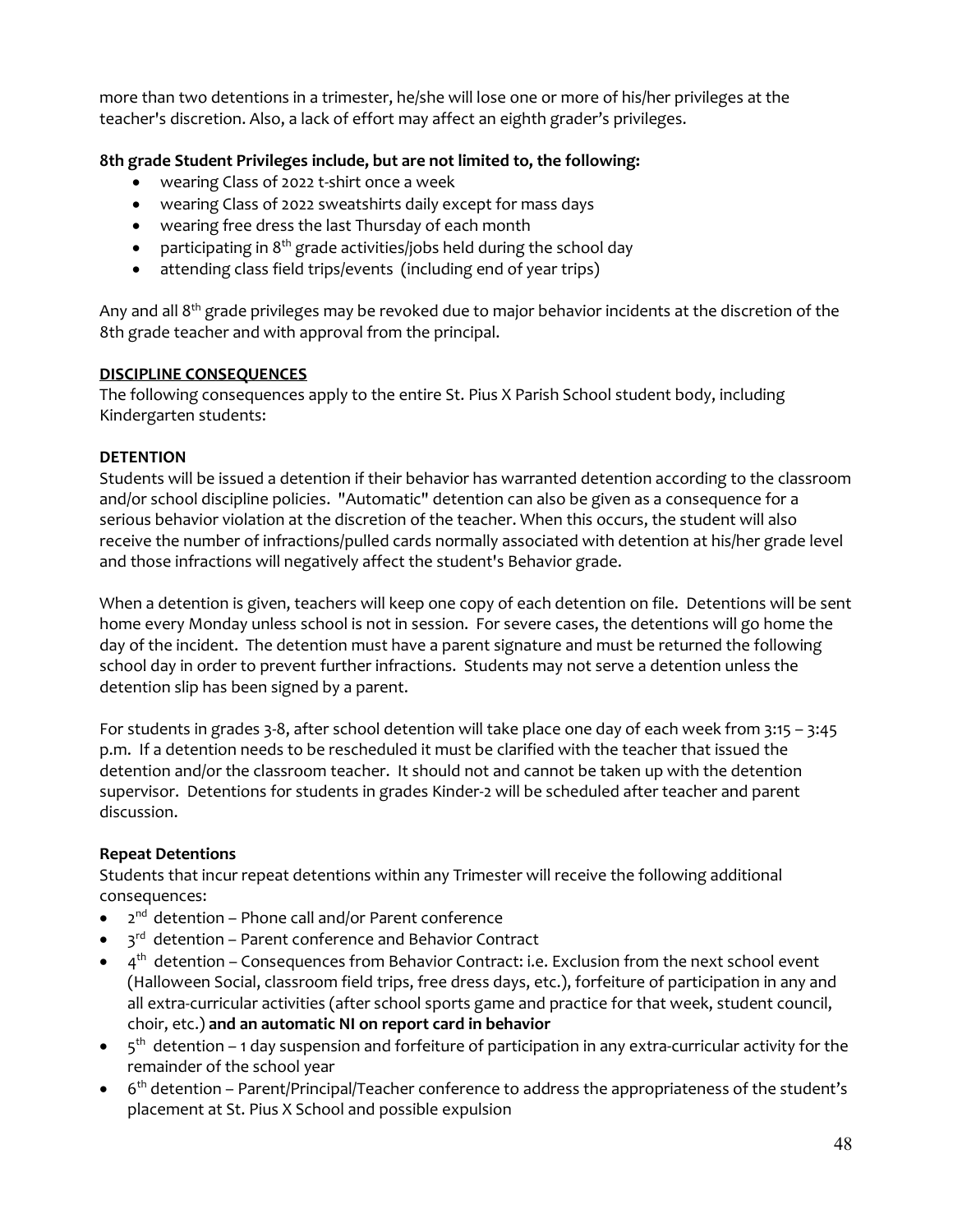### **\*\*Missing a scheduled detention will result in another detention\*\***

#### **Detention policies for all students**

- No student shall be required to remain in the classroom during the lunch break, or during any recess. All students are required to leave the school rooms at recess and lunchtime, unless it would occasion a danger to health
- Detention before or after school hours is considered an appropriate means of discipline
- A student shall not be detained in school for disciplinary or other reasons for more than one hour after the close of the school day
- Under no circumstances shall a student be detained at school without the knowledge and consent of the parent or guardian who shall also be informed of the reason for detention and the exact time the period of detention will begin and end

#### **Probation**

A school may accept a student for admission on probation for an initial trial period if circumstances warrant it. The probationary status of the student and the terms of the probation must be clearly documented in writing and signed by the parents/guardians.

A school may decide to place an enrolled student on probation as a disciplinary matter. Disciplinary probation occurs when student's behavior has reached a point where a more serious response from the school is required. If the student's behavior does not improve while on probation, the disciplinary process may lead to [suspension](http://handbook.la-archdiocese.org/chapter-13/section-13-9/topic-13-9-4) and/or [expulsion.](http://handbook.la-archdiocese.org/chapter-13/section-13-9/topic-13-9-6)

Typically, disciplinary probation requires the suspension of activities and athletics so that the student must focus solely on his or her academic work and behavior.

If a school decides to place a student on disciplinary probation, it must insure that the seriousness of this status is communicated to the student's parents/guardians. Due to the great variety of student offenses that can result in disciplinary probation, a school has many options in determining the extent of a student's probation (limiting activities, no athletics, community service, etc.).

### **Suspension**

- Any of the reasons listed for expulsion with mitigating circumstances are adequate cause for suspension of a student
- No student shall be suspended from school for more than two consecutive weeks, unless there is an ongoing police investigation of a possible crime, in which case the student may be suspended during the entire investigation
- The school must give a notice of the suspension to the parents/guardians verbally by phone, in writing (hard copy or electronic), or in person during a conference.
- The principal shall schedule a conference with the suspended student's parents or guardians to discuss matters pertinent to the suspension, especially the means by which the parents or guardians and the school can cooperatively encourage the student to improve behavior. The suspended student may be present at the conference
- In no case will a teacher on his or her own authority suspend a student

### **Expulsion**

Reasons for expulsion are, but are not limited to, the following offenses committed by students:

- Actions that are gravely detrimental to the moral and spiritual welfare of other students
- Habitual profanity or vulgarity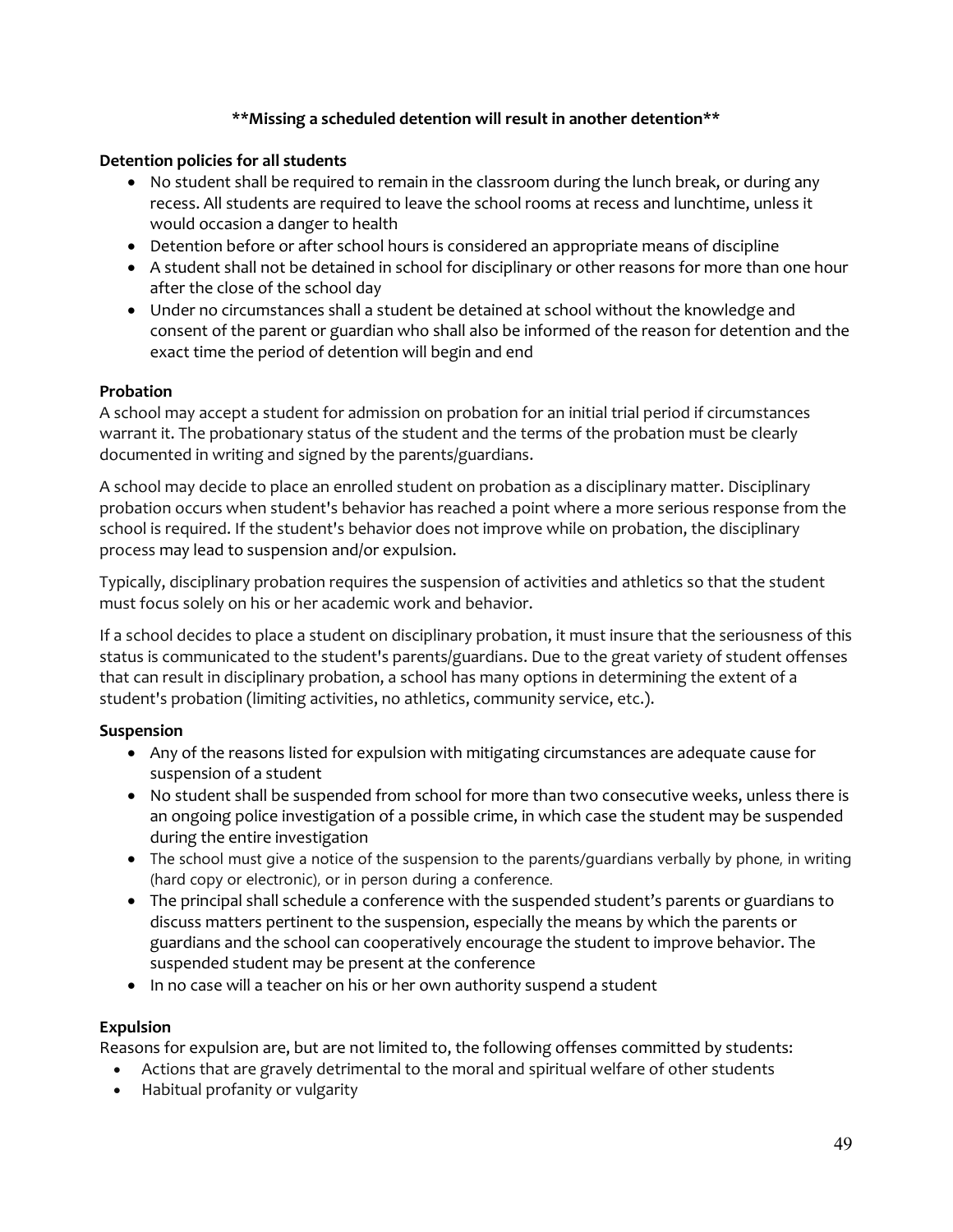- Assault, battery, or any [threat of force or violence](http://handbook.la-archdiocese.org/chapter-13/section-13-10/topic-13-10-2) directed toward any student or school personnel
- [Harassing, bullying, or hazing](http://handbook.la-archdiocese.org/chapter-13/section-13-10) other students or school personnel
- Open, persistent defiance of the teacher's authority
- Continued willful disobedience
- Use, sale, distribution, or possession of [narcotics, drugs, or any other controlled substance](http://handbook.la-archdiocese.org/chapter-13/section-13-8/topic-13-8-4)
- Use, sale, distribution, or possession of any [alcoholic beverages](http://handbook.la-archdiocese.org/chapter-13/section-13-8/topic-13-8-4) on or near school premises
- Smoking or possession of [tobacco](http://handbook.la-archdiocese.org/chapter-13/section-13-8/topic-13-8-4)
- Theft
- Forgery of signatures
- Cheating or plagiarism
- Willful defacement or damage of school property, real or personal
- [Habitual truancy](http://handbook.la-archdiocese.org/chapter-13/section-13-2/topic-13-2-7)
- Possession of harmful weapons (e.g., knives or guns) or materials that can be used as weapons
- Membership in, active involvement in, or affiliation with a gang or group responsible for coercive or violent activity
- Actions in or out of school that are detrimental to the school's reputation
- Violations of the [electronic acceptable use policies and guidelines](http://handbook.la-archdiocese.org/chapter-10)
- Inappropriate conduct or behavior unbecoming a student in a Catholic school

#### **Procedure for Expulsion**

Except in cases involving grave offenses, the school must take the following steps to expel a student:

- The principal, teacher, parents/guardians, and student must attend a conference. The principal will advise the family that the student could be expelled unless there is immediate improvement in the student's behavior. In parish schools, the pastor should be notified of the conference, given an opportunity to attend, and provided a report of the discussion.
- If the student's behavior does not improve, the final decision will be communicated at a second conference attended by the principal, teacher, parents/guardians, and pastor (if applicable). If the parents/guardians fail, without cause, to attend the conference, the final decision will still apply and the parents/guardians will be notified. In a parish school, the final decision rests with the pastor in consultation with the principal.
- In no case will a teacher on his or her own authority expel a student.
- The school will give full credit for all work the student accomplished up to the moment of expulsion.
- In high schools, the Disciplinary Review Board listens to the facts of the case, discusses the matter, and makes a recommendation to the principal.

### **Written Record**

The school must keep on file a written record of the steps leading to an expulsion, with copies of all communications and reports. This record should be maintained for one year following the expulsion.

#### **Severe Clauses**

The teachers and principal will use their judgment in unusual or severe cases of misconduct or lack of effort. Multiple, consecutive weeks in detention will be considered willful defiance and will, therefore, result in serious disciplinary action. In addition, many of the above infractions might deem more immediate and severe consequences depending on the degree or frequency of the incidents. Major violations such as fighting, defiance, cheating, threats aimed at other students or teachers, and violent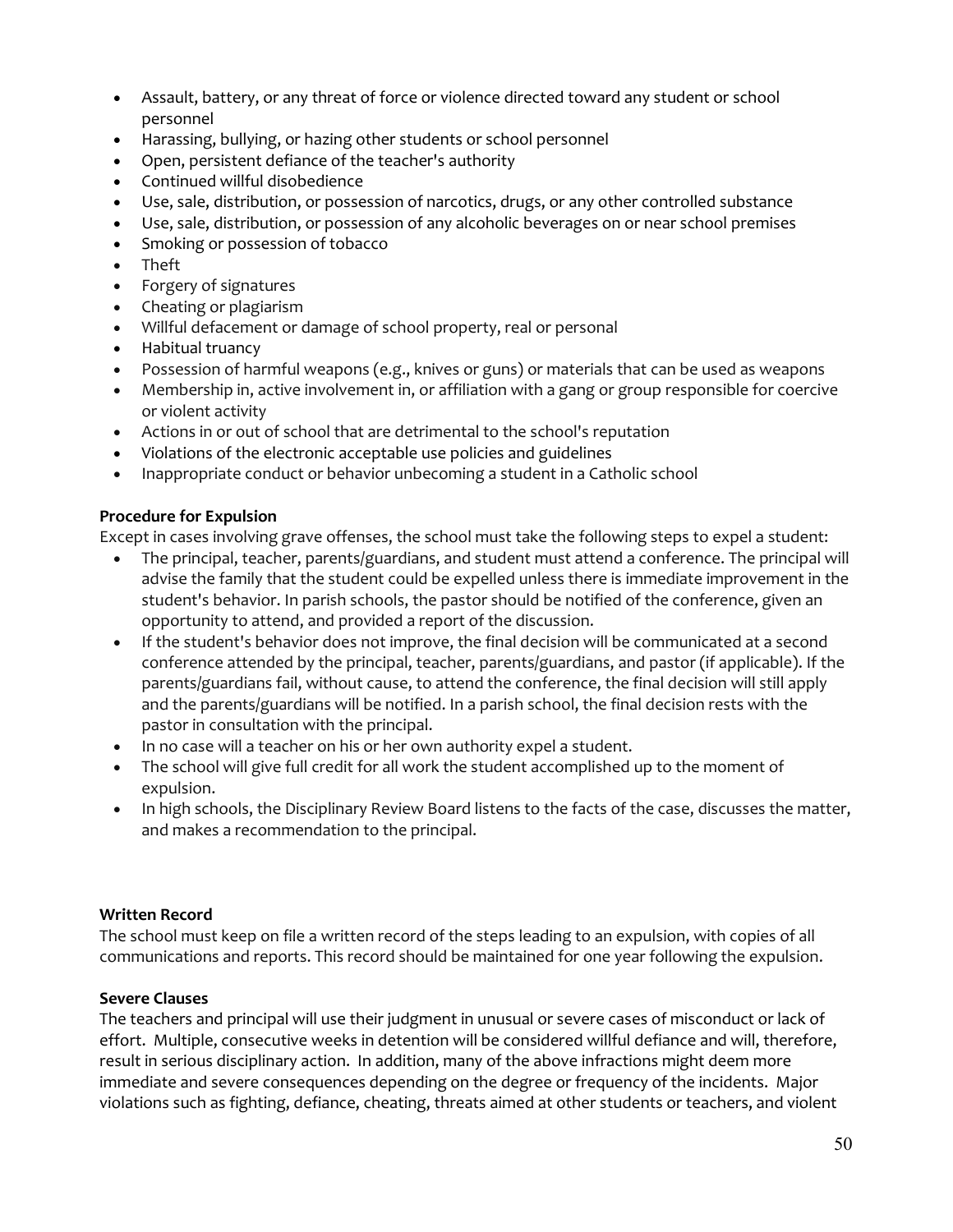acts/assault will not be tolerated and will be handled case by case. **An automatic NI in behavior may be given on the report card in any of these instances at the discretion of the principal.**

## **Academic Integrity/Ethics**

Integrity and ethics are expected from all St. Pius X students. Dishonesty and unethical behavior are contrary and counter-productive to our philosophy and goals. Dishonesty includes but is not limited to:

- Plagiarism theft of another's work with or without the knowledge of the other person
- Cheating use of unauthorized notes, materials, or resources of any kind (help of another student, looking at another's paper, allowing another to copy one's paper, exam or homework)
- Forgery Falsifying a signature (parent, faculty, administrator, etc.)
- Stealing taking another's property illegally or without right or permission, especially in secret (as defined in the Oxford English Dictionary).

## **Consequences for Academic Offenses**

Copying of homework or class work or any form of cheating on quizzes, tests or papers is a serious offense. At a minimum, this will result in parent notification, detention or possible suspension, a 0% for all parties and assignments involved, and a possible automatic **NI in behavior**. In most cases all parties involved will be suspended. A repeat incident during the same school year will result in a parent/teacher/principal conference to discuss appropriate consequences.

### **Cases Involving Grave Offenses**

In a case involving a grave offense, which may include a violation of law or actions so outrageous as to shock the conscience of the community, the student is immediately [suspended](http://handbook.la-archdiocese.org/chapter-13/section-13-9/topic-13-9-4) and there is no requirement to hold the initial conference. The school should follow this procedure when the continued presence of the student at school (even for a short period of time) will pose, in the reasonable judgment of the principal, a serious threat to the health and welfare of students, faculty, or staff.

When a student is immediately suspended and expulsion is probable, the school should clearly explain the rules and consequences of the violation to the student and his or her parents/guardians while the case is being investigated.

# **Time of Expulsion**

A school may immediately expel a student if the reasons are urgent.

Only in exceptional cases shall a school be allowed to expel a graduating student who has been in the school one or more years.

For elementary schools, if an expulsion happens during the last quarter of the school year or during the last semester in the case of a graduating student, the school needs prior approval of the Department of Catholic Schools before the expulsion can take effect. It is recommended that high schools consult with the [Department of Catholic Schools](http://www.lacatholicschools.org/) before expelling a graduating student.

### **Reporting of Expulsions**

Even if they occur at the end of the school year, all expulsions are to be reported by phone to the assistant superintendent at the Department of Catholic Schools within 24 hours and subsequently submitted in writing. The school shall immediately notify the county office of education of expulsions. A copy of the [Cumulative Pupil Record](http://handbook.la-archdiocese.org/chapter-13/section-13-3/topic-13-3-5) should be held until requested.

### **Right to Make Exceptions**

The principal, in consultation with the pastor (for a parish school), retains the right to make exceptions in cases where mitigating circumstances call for a different response than policy suggests.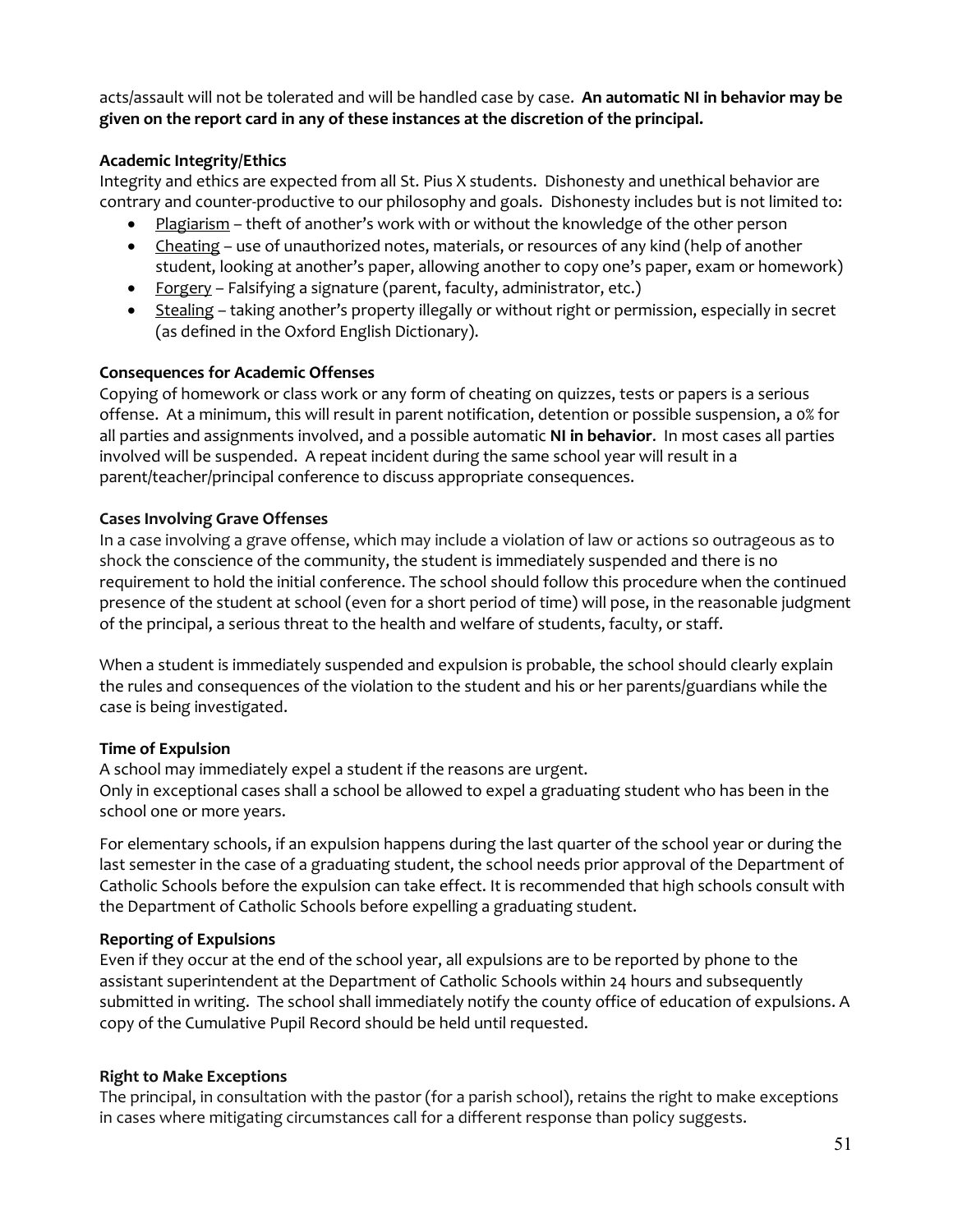### **Home Study**

Certain circumstances may dictate that a student, at the discretion of the principal, be excluded from school attendance for a period of time. This is a remedy for unusual situations and is not considered a suspension. The school may give students tests, etc., outside school hours so that grades can be reported. A student placed on home study is expected to pay full tuition. Parents/guardians are responsible for supervising a student on home study.

At the discretion of the principal, any student who is accused of a felony may be placed on home study until the case is resolved.

## **HARASSMENT, BULLYING AND HAZING POLICY**

The school is committed to provide a safe and comfortable learning environment that respects Christian values and is free from harassment, bullying or hazing in any form. Harassment, bullying or hazing of any student by any other student, lay employee, religious, clergy, or school volunteer is prohibited. The school will treat allegations of any such conduct seriously and will review and investigate such allegations in a prompt, confidential and thorough manner. This policy shall be communicated clearly to faculty, staff, volunteers, parents/guardians, and students.

Substantiated acts of harassment, bullying or hazing by a student will result in disciplinary action up to and including dismissal of the student. Students found to have filed false or frivolous charges will also be subject to disciplinary action up to and including dismissal. For students in grades Transitional Kinder through third, this disciplinary action shall depend on the maturity of the students and the circumstances involved. For students in grades 4 through 8, the disciplinary action may include suspension or dismissal.

**Harassment** occurs when an individual is subjected to treatment or a school environment that is hostile or intimidating. It includes, but is not limited to, any or all of the following:

- **Verbal harassment:** Derogatory comments and jokes; threatening words spoken to another person.
- **Physical harassment**: Unwanted physical touching, contact, assault, deliberate impeding or blocking movements, or any intimidating interference with normal work or movement
- **Visual harassment**: Derogatory, demeaning, or inflammatory gestures, posters, cartoons, written words, drawings, images and photos*; Visual harassment can be communicated in person, in hard copy, or electronically (including on social media)*
- **Sexual harassment**: Unwelcome sexual advances, requests for sexual favors, and other verbal or physical conduct of a sexual nature.

**Bullying** is the habitual harassing, intimidating, tormenting, browbeating, humiliating, terrorizing, oppressing and/or threatening of another person. Bullying typically consists of direct behaviors, such as teasing, taunting, threatening, hitting, shoving, and stealing that are initiated by one or more students against a victim or victims. In addition to direct attacks, bullying may also be indirect, such as spreading rumors that cause victims to be socially isolated through intentional exclusion. Whether the bullying is direct or indirect, the key component of bullying is physical or psychological intimidation that occurs repeatedly over time to create an ongoing pattern of harassment and abuse.

Cyberbullying occurs when students bully each other using the Internet on computers, mobile phones, or other electronic devices. This can include but is not limited to: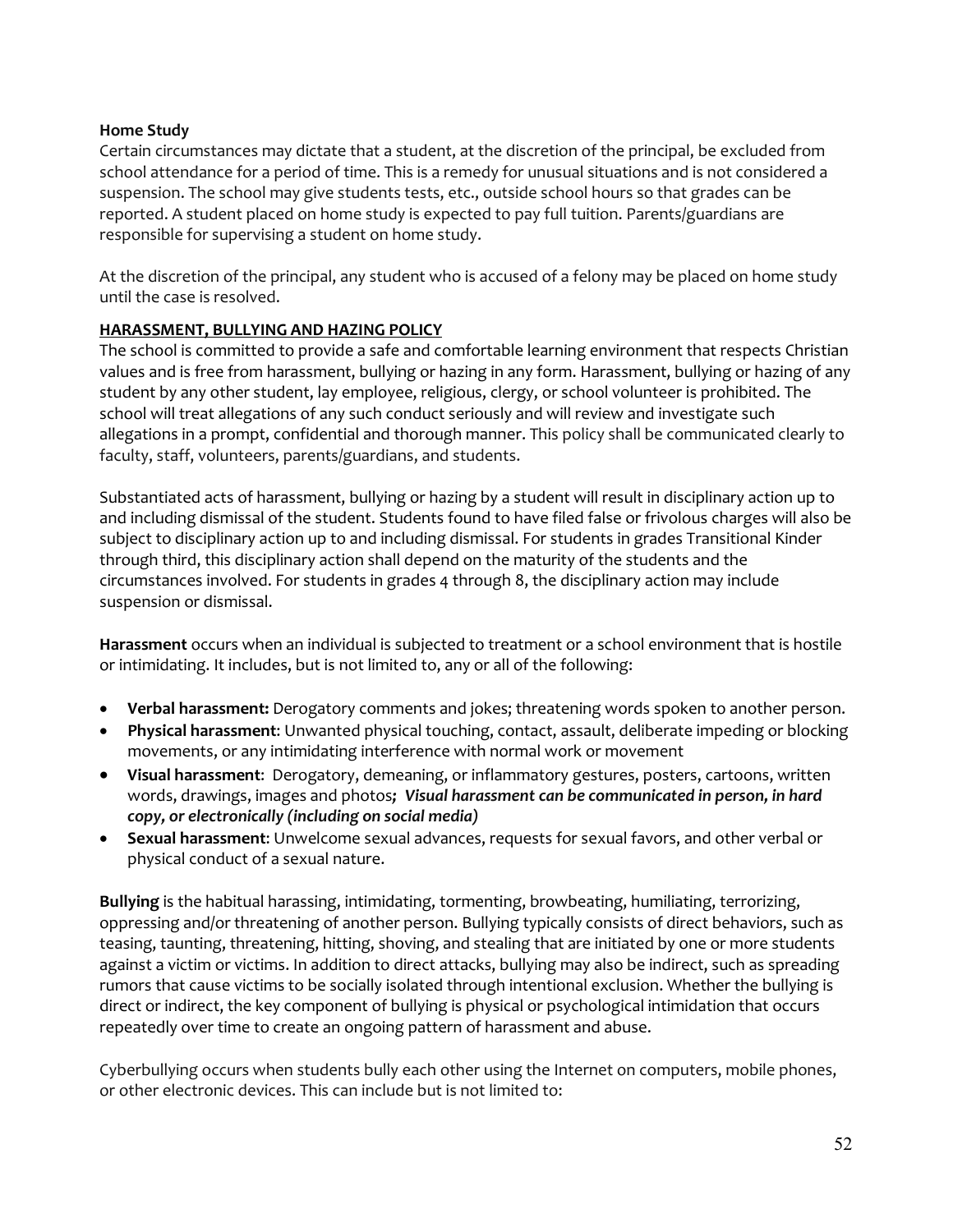- Sending inappropriate texts, emails, or instant messages
- Posting inappropriate pictures, videos, or messages about others on blogs, social media, or websites
- Using someone else's username to spread rumors or lies about another person

## Read about [cyberbullying](http://www.stopbullying.gov/cyberbullying/index.html) on [StopBullying.gov.](http://www.stopbullying.gov/)

**Hazing** is any method of initiation or pre-initiation into a student organization or body, whether or not the organization or body is officially recognized by an educational institution, which is likely to cause serious bodily injury or personal degradation or disgrace resulting in physical or mental harm to any student or other person.

## **It is the responsibility of the school to:**

- Establish a policy, provide staff development training, and provide age-appropriate information to students that is designed to create a school environment free from discrimination, intimidation, and harassment
- Make all faculty, staff, students, parents/guardians, and volunteers aware of this policy and the commitment of the school toward its strict enforcement
- Remain watchful for conditions that create or may lead to a hostile, offensive school environment

## **It is the student's responsibility to:**

- Conduct himself or herself in a manner that contributes to a positive school environment
- Avoid any activity that may be considered discriminatory, intimidating, harassing, bullying, or [hazing](http://handbook.la-archdiocese.org/chapter-13/section-13-10)
- Inform the other person if possible that the behavior is offensive and unwelcome
- Report all incidents that may be considered discriminatory, intimidating, harassing, bullying, or [hazing](http://handbook.la-archdiocese.org/chapter-13/section-13-10) to the principal or teacher
- Complete a formal written complaint (as appropriate and if asked) that the school will investigate thoroughly and will involve only the necessary parties; the schools will maintain confidentiality as much as possible

As appropriate, the students involved may be asked to complete a formal, written complaint which will be investigated and will involve only the necessary parties. Confidentiality will be maintained as much as possible.

# **STUDENT THREATS**

The school will take all student threats seriously, including those from students that threaten to inflict serious harm to themselves or others or to destroy property. Whoever hears or becomes aware of any threat made by a student should immediately report it to the pastor, the principal, or a teacher. The principal should notify the police and the Department of Catholic Schools immediately.

The student who has made the threat should be kept in the school office under supervision until the police arrive. The parents/guardians of the student who has made the threat will be notified by the school. Any student or adult who has been identified as a potential victim, or mentioned in writing as a potential victim, should be notified immediately.

The student who has made the threat shall be [suspended](http://handbook.la-archdiocese.org/chapter-13/section-13-9/topic-13-9-4) until the police and school investigation has been completed, and at that time the student may face other disciplinary sanctions, up to and including [removal from school.](http://handbook.la-archdiocese.org/chapter-13/section-13-9/topic-13-9-6)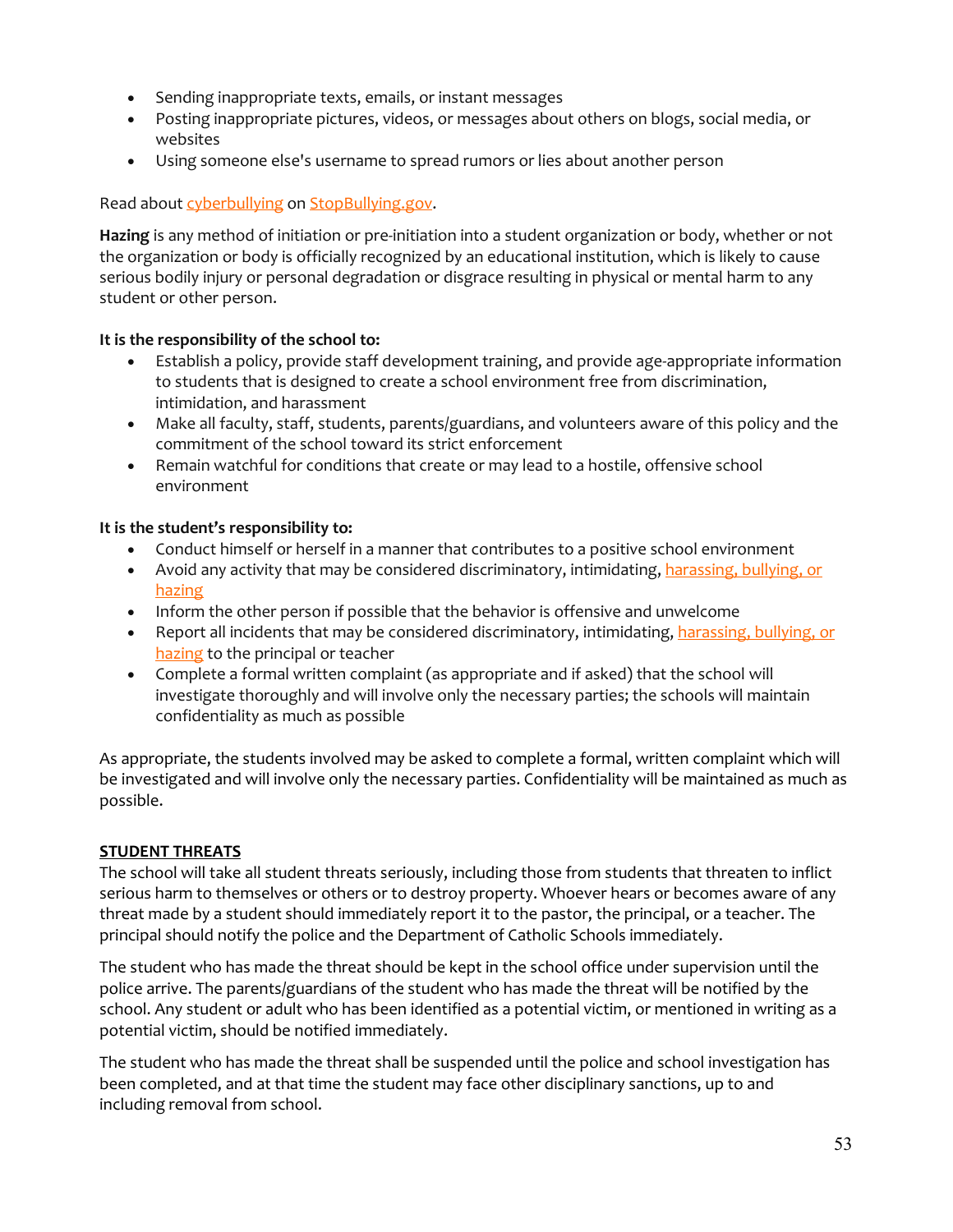The school will take all actions of a threatening nature seriously, including practical jokes or offhand comments, and the school will investigate them. The school may [suspend](http://handbook.la-archdiocese.org/chapter-13/section-13-9/topic-13-9-4) or remove a [student from](http://handbook.la-archdiocese.org/chapter-13/section-13-9/topic-13-9-6)  [school](http://handbook.la-archdiocese.org/chapter-13/section-13-9/topic-13-9-6) while the investigation is pending.

On a case-by-case basis, the pastor and principal will make any decision to re-admit a student who has made a threat.

This student threat policy shall be communicated clearly to students, parents/guardians, faculty, staff, and volunteers.

#### **SCHOOL SEARCHES**

Students' legitimate expectation of privacy in their person and in the personal effects they bring to school must be balanced against the school's obligation to maintain discipline and provide a safe environment for the school community. School officials may conduct a search of a student's person and personal effects only upon a reasonable suspicion that the search will disclose evidence that the student is violating or has violated the law or a school rule.

If school officials have a reasonable suspicion that the student has violated or is violating the law or a school rule, school officials do not need a warrant or permission from parents/guardians to conduct the search.

A "reasonable suspicion" may be established in many ways, including but not limited to personal observations, information provided by third parties or other students, or tips provided by law enforcement. An alert from a trained and certified detection dog is sufficient to establish a reasonable suspicion and serve as the basis for a warrantless search of the student's person, locker, car, or personal property and effects.

Whenever a school official conducts a search of a student's person or personal effects, an adult witness should be present. The school should notify the student's parents/guardians of any search of a student's person or personal effects.

#### **Expectations of Privacy**

A student does not own a locker/desk or other school property. The school makes lockers/desks available to the student. The student does have some expectation of privacy in his or her locker/desk from other students. However, a student does not have a high expectation of privacy in his or her locker from the school and may not prevent school officials from searching the locker if the school official has a reasonable suspicion that the student has violated or is violating a law or school rule.

A student has a greater expectation of privacy regarding his or her person and personal effects. A school official who conducts a search of a student's backpack, purse, clothing, cell phone, or other personal effects must have a reasonable suspicion that the student has violated or is violating a law or school rule. Strip searches or searches that include a student's underwear may only be conducted by law enforcement and may not be conducted by a school official.

Every student is subject to the Acceptable Use and [Responsibility Policy for Electronic Communications](http://handbook.la-archdiocese.org/chapter-10/section-10-3)  [\("Archdiocesan AUP"\)](http://handbook.la-archdiocese.org/chapter-10/section-10-3) and [Archdiocese of Los Angeles Privacy Policy](http://handbook.la-archdiocese.org/chapter-10/section-10-5) of the archdiocese and school; these types of policies concern cell phones and other electronic devices, whether the devices belong to the student or the school.

#### **Student Cooperation**

If a student refuses to cooperate in a reasonable search of school or student property (including electronic devices), the school may call the student's parents/guardians and/or the police for assistance or referral.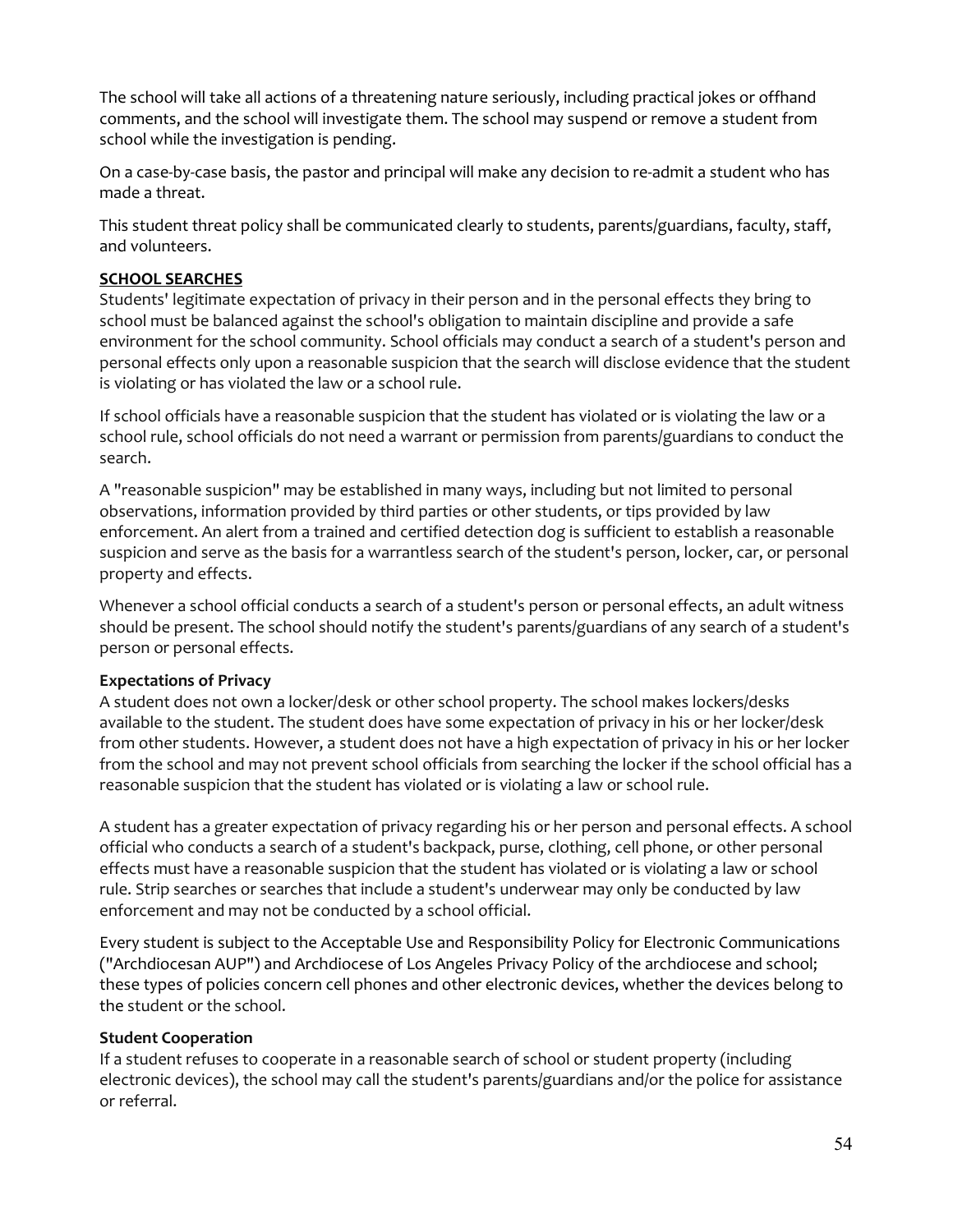## **Confiscating a Student's Personal Property**

If any of the student's items are confiscated, the person in charge should document the confiscation and when possible, take a photograph of the place where the confiscated object was found and of the object itself. It is also recommended that the school obtain a signature from the student acknowledging that the item was in his or her possession at the time it was found.

## **STUDENT SEXUAL CONDUCT AND PREGNANCY**

The following guidelines of the [Archdiocese of Los Angeles](http://handbook.la-archdiocese.org/chapter-1/section-1-1) call upon clergy, religious educators, teachers, youth ministers, young adult ministers, family life ministers, parents/guardians, and Church leaders to collaborate in fostering among all age groups a healthy and holistic Christian attitude toward human sexuality.

## **Catholic Vision of Human Sexuality**

Human sexuality and sexual morality are studied within the context of moral formation in Christ. The *[Catechism of the Catholic Church](http://www.vatican.va/archive/ENG0015/_INDEX.HTM)* and the [U.S. Conference of Catholic Bishops'](http://www.usccb.org/) *National Directory for Catechesis*, *[Doctrinal Elements of a Curriculum Framework for the Development of Catechetical Materials](http://www.usccb.org/beliefs-and-teachings/how-we-teach/catechesis/upload/high-school-curriculum-framework.pdf)  [for Young People of High School Age](http://www.usccb.org/beliefs-and-teachings/how-we-teach/catechesis/upload/high-school-curriculum-framework.pdf)*, and *Catechetical Formation in Chaste Living: Guidelines for Curriculum Design and Publication* provide authors of textbooks and teachers with a holistic view of moral formation and formation in sexual morality.

A positive and balanced Catholic view of sexuality begins with the premise that human sexuality is a gift from God in whose image human beings are created. Human sexuality should be viewed as a gift possessing inherent goodness and properly placed within a faithful, fruitful, and lifelong marriage (*National Directory for Catechesis*, 45.F).

A primary purpose of Catholic education in a school, religious education program, or another parish program, whether for youth, adults, staff, or clergy, is to guide all persons in the growth and formation of Christian values and moral conduct, including Catholic teachings on the sanctity of all human and family life and a recognition that the sanctity of family life is enhanced by a loving, permanent, and mature commitment in marriage.

While psycho-sexual development is an important aspect of the transition to Catholic adulthood, Catholic moral teachings frame this process through age-appropriate expressions of affection, friendship, and love. Parents/guardians are expected to love and respect each other and their children. To their children, they are to be the principal role models, examples, and educators of these teachings. All faithful are called to continue their formation and serve as examples for others throughout their life. Those who are not married should reserve for marriage the expressions of affection that belong to married love.

"All the baptized are called to chastity. The Christian has 'put on Christ,' (Gal 3:27) the model for all chastity. All Christ's faithful are called to lead a chaste life in keeping with their particular states of life. At the moment of his Baptism, the Christian is pledged to lead his affective life in chastity" (*[Catechism of](http://www.vatican.va/archive/ENG0015/__P85.HTM)  [the Catholic Church](http://www.vatican.va/archive/ENG0015/__P85.HTM)*, 2348). Chastity is not limited to sexual conduct, but includes moral decision-making and mutual respect for people, through interactions with others and respect for one's own body. Accordingly, whether in thoughts or acts, lust, masturbation, fornication, adultery, prostitution, pornography, and rape involve a disregard for the call to chastity.

Pornography and sexting immerse all who are involved in the illusion of a fantasy world. They offend against chastity because they pervert sexual acts. They do grave injury to the dignity of participants: actors, vendors, the public (see *[Catechism of the Catholic Church](http://www.vatican.va/archive/ENG0015/__P85.HTM)*, 2354).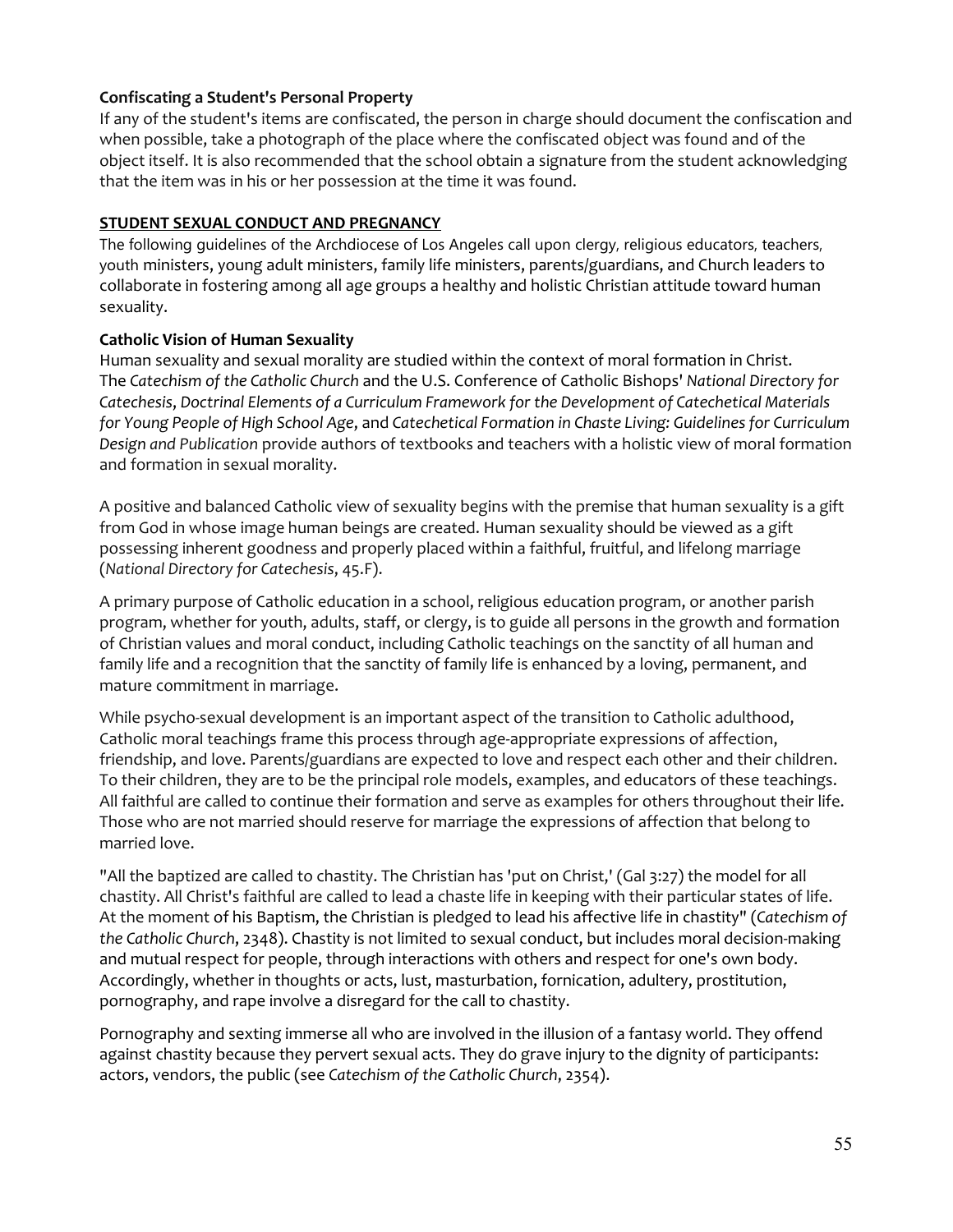"Homosexual persons are called to chastity. By the virtues of self-mastery that teach them inner freedom, at times by the support of disinterested friendship, by prayer and sacramental grace, they can and should gradually and resolutely approach Christian perfection" (*[Catechism of the Catholic Church](http://www.vatican.va/archive/ENG0015/__P85.HTM)*, [2359\)](http://www.vatican.va/archive/ENG0015/__P85.HTM).

Sexual activity that is unwelcome, that threatens an individual or involves any misconduct by a youth or an adult toward another person, not only violates these moral teachings but also may be unlawful under civil law. Misconduct, whether it occurs in the school, church, home, or elsewhere, may be subject to [mandatory reporting laws](http://handbook.la-archdiocese.org/chapter-9/section-9-8/topic-9-8-1) and can subject youth and adults to criminal sanctions. In certain circumstances, sexual conduct, even if it is apparently consensual, must be reported and can have criminal implications if one of the participants is not yet 18. For more information, see [Safe Environment.](http://handbook.la-archdiocese.org/chapter-9)

## **Education in Human Sexuality**

Education in sexuality is a continual process, an invitation for people to grow and develop as morally mature sexual beings, regardless of age or calling in life. Parents/guardians are the first educators of their offspring. In our Catholic tradition, education in human sexuality begins with them as parents/guardians and educators imparting understanding and knowledge in the context of Catholic teachings and its vision of the development of morally mature sexual beings. A Catholic vision of human sexuality, from childhood through adulthood, affirms that:

- All human life is created in God's image and has inestimable value.
- All persons are challenged to develop moral decision-making skills that would enable them to make responsible choices in human sexuality.
- All persons, while recognizing that weakness and sinfulness are part of the human condition, are called to respond with compassion and understanding to those who misuse the gift of human sexuality. Interior transformation in light of the Paschal Mystery and the role of grace, virtue, formation of conscience, and sin are foundational themes that pave the way for a balanced approach to human sexuality.

The ultimate objective of education in human sexuality is the personal realization of total sexual identity and the effective maturation of the person. The purpose of education in human sexuality, whether formal or informal, is threefold:

- To give each person an understanding of the nature and importance of sexuality as a divine gift, a fundamental component of personality, and an enrichment of the whole person
- To give each person an understanding of chastity as a key virtue that develops a person's authentic maturity and makes one capable of guiding the sexual powers in the service of love and integrating it into psychological and spiritual development
- To give each person an appreciation that sexuality is intended to express and to lead all to a knowledge of, respect for, and sincere personal adherence to the moral norms regarding sexuality that are taught by the Church

### **Educational Framework for Human Sexuality**

Programs and courses in human sexuality must be holistic, positive in their approach, and based on the fundamental truth that all human life is created in God's image and has inestimable value. "Sexuality affects all aspects of the human person in the unity of his body and soul. It especially concerns affectivity, the capacity to love and to procreate, and in a more general way the aptitude for forming bonds of communion with others" (*[Catechism of the Catholic Church](http://www.vatican.va/archive/ENG0015/__P84.HTM)*, 2332). Education in human sexuality must be designed to assist each person in the Catholic Christian community to form a correct and informed conscience in order to be morally responsible. Persons given the responsibility of assisting others in their sexual formation should be:

• Committed to their own growth in sexual development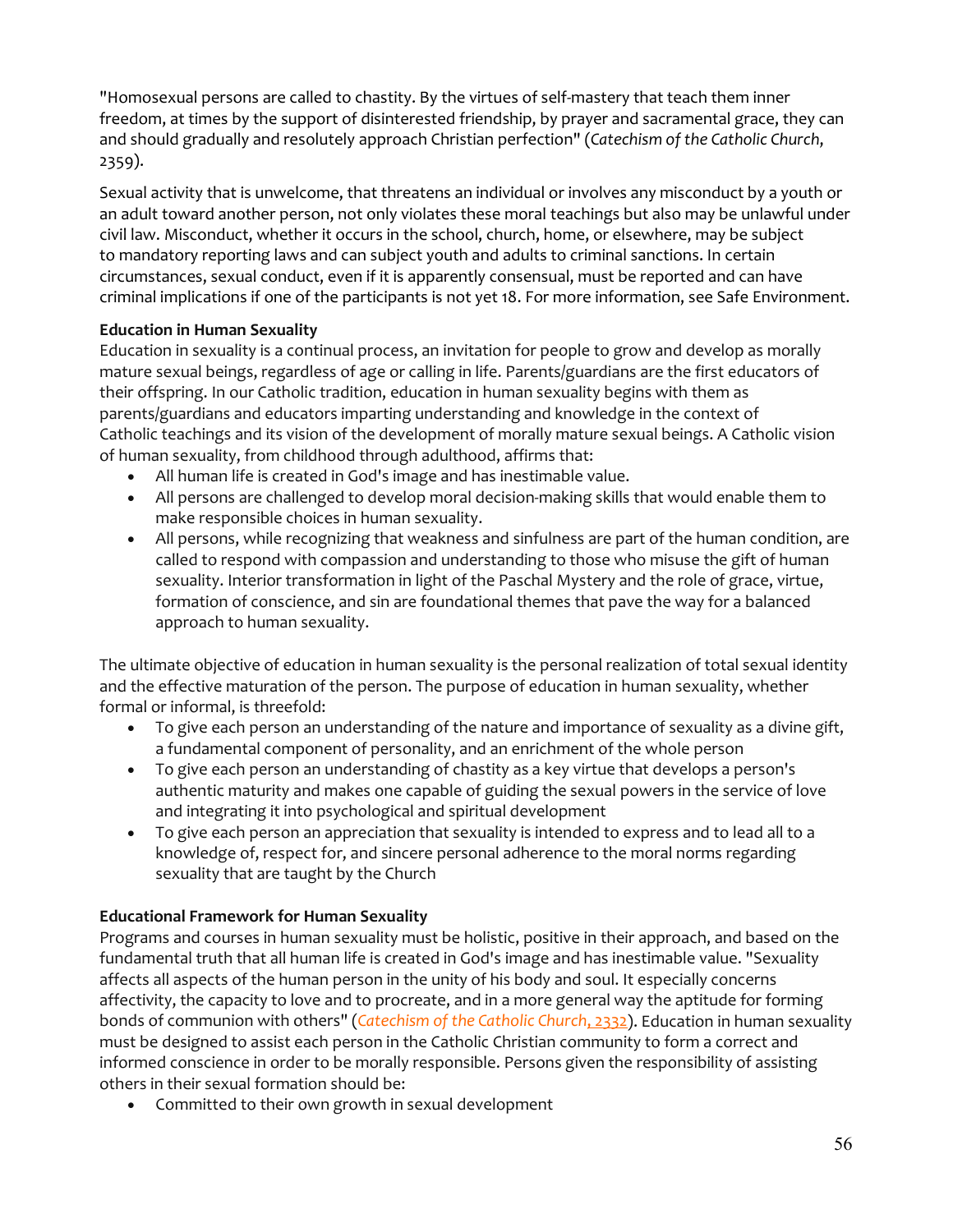- Accurately informed with the necessary knowledge to discuss sexual issues
- Able and willing to follow and communicate authentic Church teaching regarding sexual morality "with authority, candor, sound reasoning and fidelity" (*Human Sexuality: A Catholic Perspective for Education and Lifelong Learning*, p. 25)

Those engaged in human sexuality education and formation must demonstrate, in word and attitude, a sensitivity to gender issues by presenting the equality of the sexes as designed by the Creator and discourage stereotyping and/or exploitation of the sexes.

Curriculum content and concepts must be introduced at maturity levels according to the emotional, intellectual, and physical development of the person. Programs and courses in human sexuality formation require ongoing collaboration and evaluation involving those affected by the process. The decision to implement programs and courses in human sexuality education must involve parents/guardians, pastors, teachers, catechists, and other leaders in catechetical ministry. Parent/guardian representation is important in setting goals and selecting programs and courses for children and youth. All parents/guardians should be given reasonable opportunity to preview the selected materials. Having studied a program, they have the right to remove their children from any human sexuality course. In addition to formal instruction, consideration should be given to providing informal opportunities to address these issues, including activities such as retreats and other programs.

The content of the instruction and the textbooks and supplementary materials must conform to the authentic teachings of the Church as proposed in the *[Catechism of the Catholic Church](http://www.vatican.va/archive/ENG0015/_INDEX.HTM)[.](http://www.vatican.va/archive/ENG0015/_INDEX.HTM)* The promotion of Catholic Christian values in the midst of the pervasive influence of media (advertising, books, films, magazines, music, radio, television, videos, and the Internet) requires that:

- Media be considered a valuable and effective educational tool
- Care be taken to provide the learner with the skills of discernment in the use and evaluation of all forms of media, particularly the media of the Internet
- Prudent judgment be exercised in the selection and use of all media for human sexuality programs and courses

### **Pregnancy Involving Students or Other Minors**

Should a pregnancy occur involving a student or other minor, the entire school or parish community should offer Christian support to the mother and father to assure appropriate prenatal medical and counseling care so that the pregnancy can be brought to term and the infant will have an opportunity to grow and be nurtured as a child of God. In such circumstances, the principal, pastor, youth minister, and other appropriate staff should meet with the pregnant couple and their parents/guardians to plan for the pregnancy, including discussing alternatives to school and religious education arrangements that are appropriate for the needs, health, and safety of the child in the womb, the pregnant couple, and the school or parish community. In schools, the principal, in consultation with the [Department of Catholic](http://www.lacatholicschools.org/)  [Schools](http://www.lacatholicschools.org/) and the pastor (for elementary schools and parish high schools), shall review all aspects of each case and make a determination, based on the particular circumstances, of the need for any schooling accommodations or arrangements.

In cases of pregnancy, the father (if known) and mother of the child should be encouraged and assisted to obtain professional medical care and counseling consistent with Catholic teachings, including teachings on the immorality of abortion. The Department of Catholic Schools can assist in the process and serve as a resource for services and referrals.

### **GUIDELINES RELATED TO POSSESSION AND USE OF ALCOHOL AND CONTROLLED SUBSTANCES**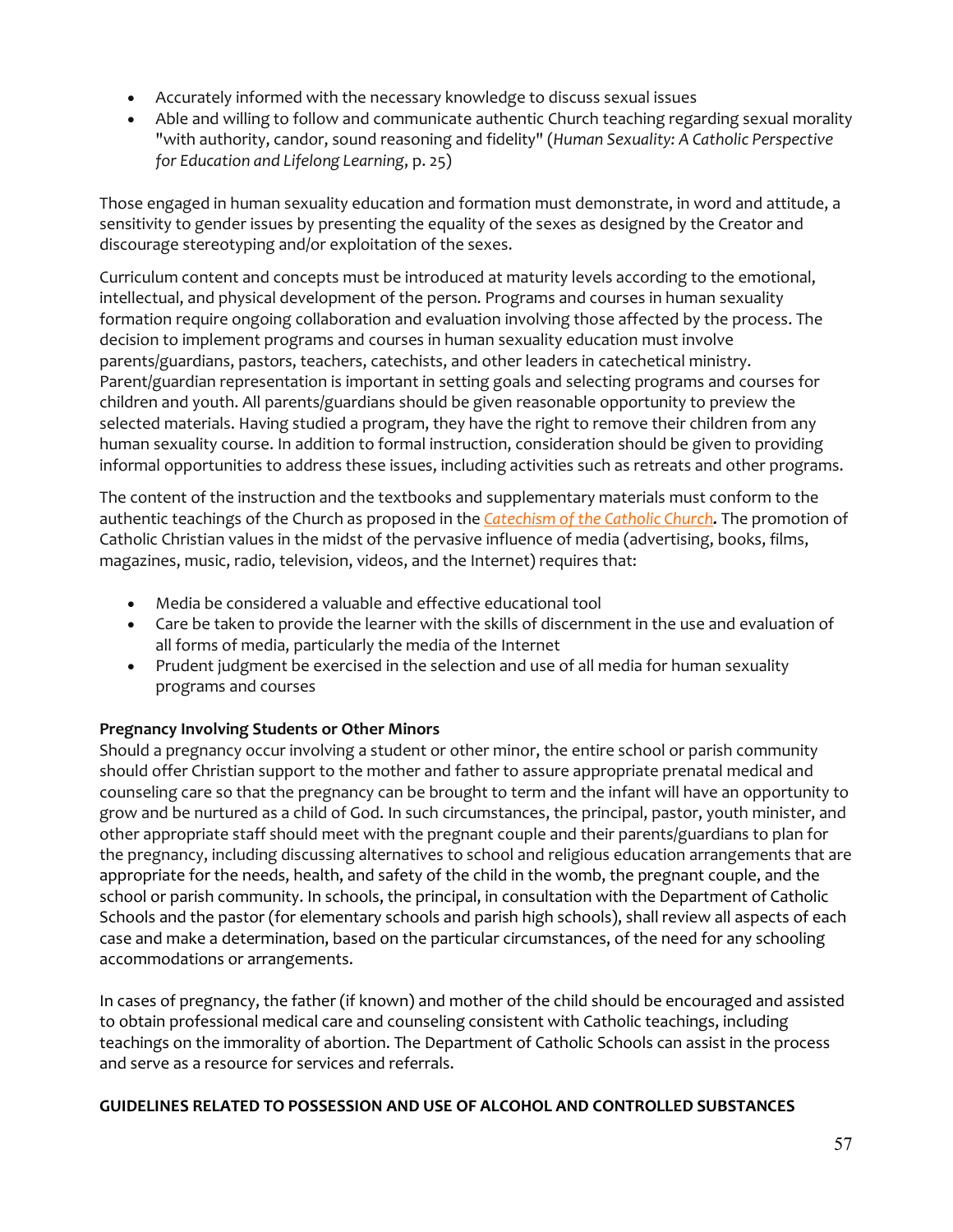All school policies must comply with state and federal laws that prohibit the use, sale, or delivery of alcohol to persons under 21 or of controlled substances to persons of any age, without a prescription. The policy should be clearly articulated in the parent/student handbook. The school should consult law enforcement agencies when an alcohol or controlled substance violation occurs or the school learns of a violation, with each case judged individually.

If students or their friends experience problems related to the use of alcohol or controlled substances, the students should be encouraged to seek help from a school counselor for themselves or their friends. School personnel should have access to public or private resource agencies for substance abuse rehabilitation so that they can offer help to students and parents/guardians.

If a student is known to be dealing in controlled substances or providing alcohol on or off campus, or if a student is convicted in court for sale, possession, or use of controlled substances, the student may be [asked to withdraw](http://handbook.la-archdiocese.org/chapter-13/section-13-4/topic-13-4-1) from the school or [may be expelled.](http://handbook.la-archdiocese.org/chapter-13/section-13-9/topic-13-9-6)

## **PROCEDURES IN THE CASE OF SUSPECTED POSSESSION OR USE**

In cases where school administrators suspect a student's possession or use of alcohol or controlled substances on campus, school administrators should follow these procedures:

- Evaluate observable symptoms.
- Attempt to determine if the student is in possession of alcohol, drugs, controlled substances, or other harmful substances.
- Interview the student in the presence of an adult witness.
- Request the student's cooperation in **[conducting a search](http://handbook.la-archdiocese.org/chapter-13/section-13-7/topic-13-7-4)** of his or her person and possessions (the search may include the locker, other locations on the school grounds, or the student's car, backpack, or purse if administrators suspect that controlled or other harmful substances may be hidden).
- Determine if the student needs medical attention; if the student requires emergency medical treatment, contact the parents/guardians and follow the instructions on thestudent's [Emergency Card.](http://handbook.la-archdiocese.org/chapter-8/section-8-14/topic-8-14-1)
- Recommend that a physician examine the student.
- Provide information to parents/guardians regarding the availability of public or private resource agencies for rehabilitation.

In cases where school administrators verify a student's sale or possession of alcohol or controlled substances, school administrators should follow these procedures:

- The administrator should confiscate all physical evidence obtained as a result of the investigation: seal the evidence in a container bearing the date and time of confiscation, the name of the student from whom it was confiscated, and the signature of the person who confiscated it.
- The administrator should consult police. The degree of police involvement will be determined in each case.
- If the [student is arrested and removed](http://handbook.la-archdiocese.org/chapter-13/section-13-7/topic-13-7-3) from school, the law enforcement agency notifies the parents/guardians prior to the time that the student would normally return home from school. However, the school principal shall take immediate steps to notify the parents/guardians about the release of the student to the officer and where the student is reportedly being taken. See [Removal of a Student from School during School Hours.](http://handbook.la-archdiocese.org/Handbook%20Resources/removal_of_a_student_from_school_during_school_hours.pdf) Even if an arrest does not occur, the student may be [suspended from school.](http://handbook.la-archdiocese.org/chapter-13/section-13-9/topic-13-9-4) The school should promptly arrange a conference with the parents/guardians and student.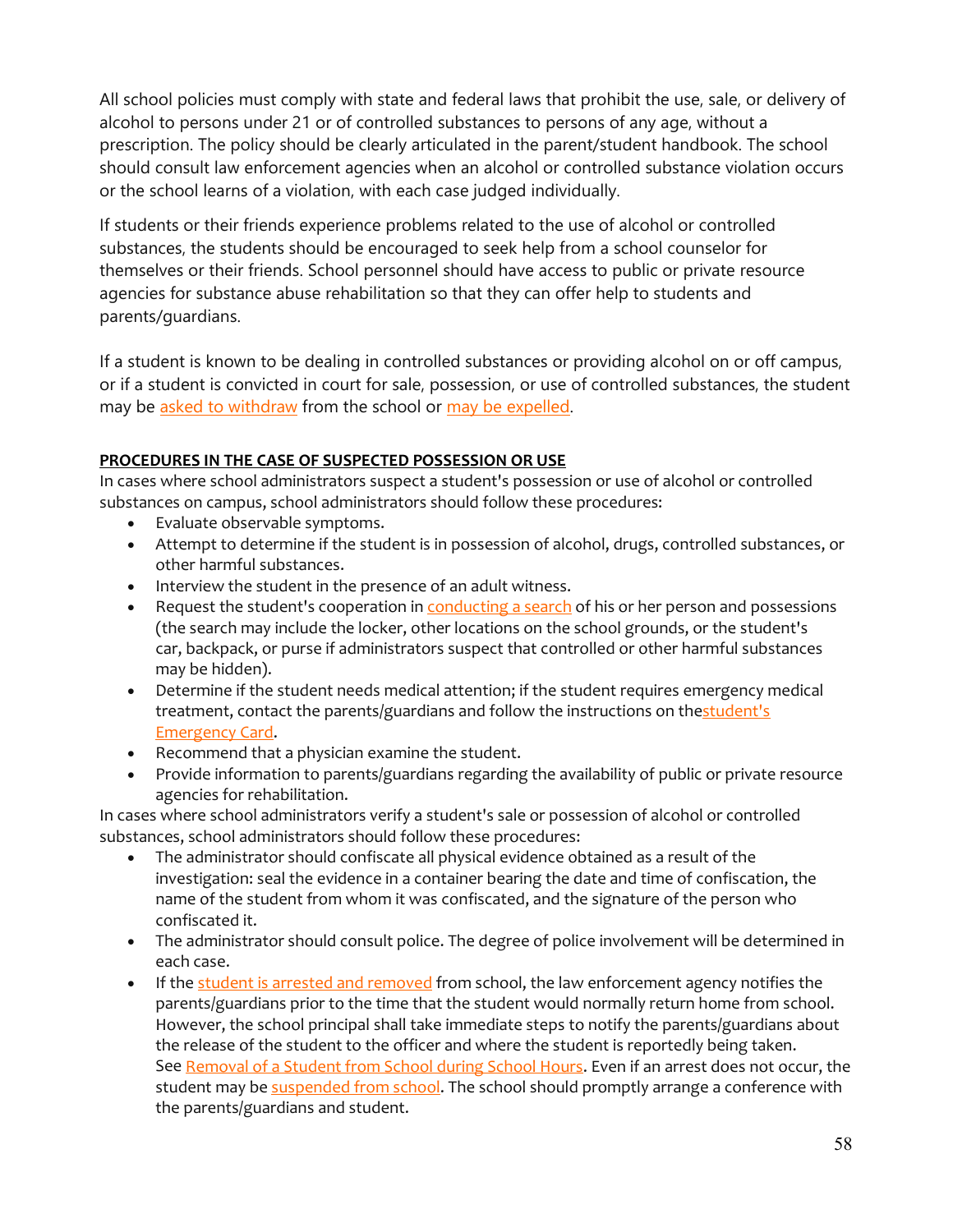#### **2021-2022 UNIFORM POLICY**

St. Pius X Parish School students wear uniforms in order to promote equality, community, and academic success. The wearing of uniforms is a significant part of Catholic education tradition. Wearing uniforms encourages students to focus more on learning about their faith, developing personal character, and growing academically rather than being distracted by fashion trends or preoccupied with outward appearances. The school uniform policy and guidelines also aim to instill responsibility, neatness, and pride. The uniform policy/dress code is intended to maintain a school environment that exemplifies Catholic values and is conducive to learning. Financial burdens upon families will always be considered when changes to the uniform policy are made.

### **Principal's Discretion**

Fashions and trends may not be specifically identified in the uniform policies and guidelines; however, the principal has the discretion to decide what attire, hairstyles, and/or fashion trends are appropriate or not appropriate for the school setting. The school administration reserves the right to require the parents to bring an appropriate change of clothes if a student is inappropriately dressed, or remove a child from the school and/or give behavior consequences until any inappropriate aspect of a student's appearance is corrected. If parents are uncertain about any of the dress code or uniform policies, please check with the school office before you make a decision about purchases or haircuts.

#### **Dress Code Violations**

In the event that a student does not abide by the school uniform policy or dress code, *ANY TEACHER, SCHOOL FACULTY, AND/OR STAFF MEMBER* will immediately give a verbal warning and the student must immediately correct the violation if possible. If correction is not immediately possible, the student may be sent to the office to call home, and a uniform violation notice may be issued. The notice is to be taken home, signed by the parent and returned the following school day. Students may also be issued infractions, detentions, and/or suspensions for violating the uniform policy and dress code which may negatively affect student's conduct grade and may prevent them from participating in school activities and events. In cases of serious violations, parent communication and cooperation is essential so that the parents and school may work together to remedy the situation.

### **MANDATORY DRESS\* UNIFORM ATTIRE**

**BOYS**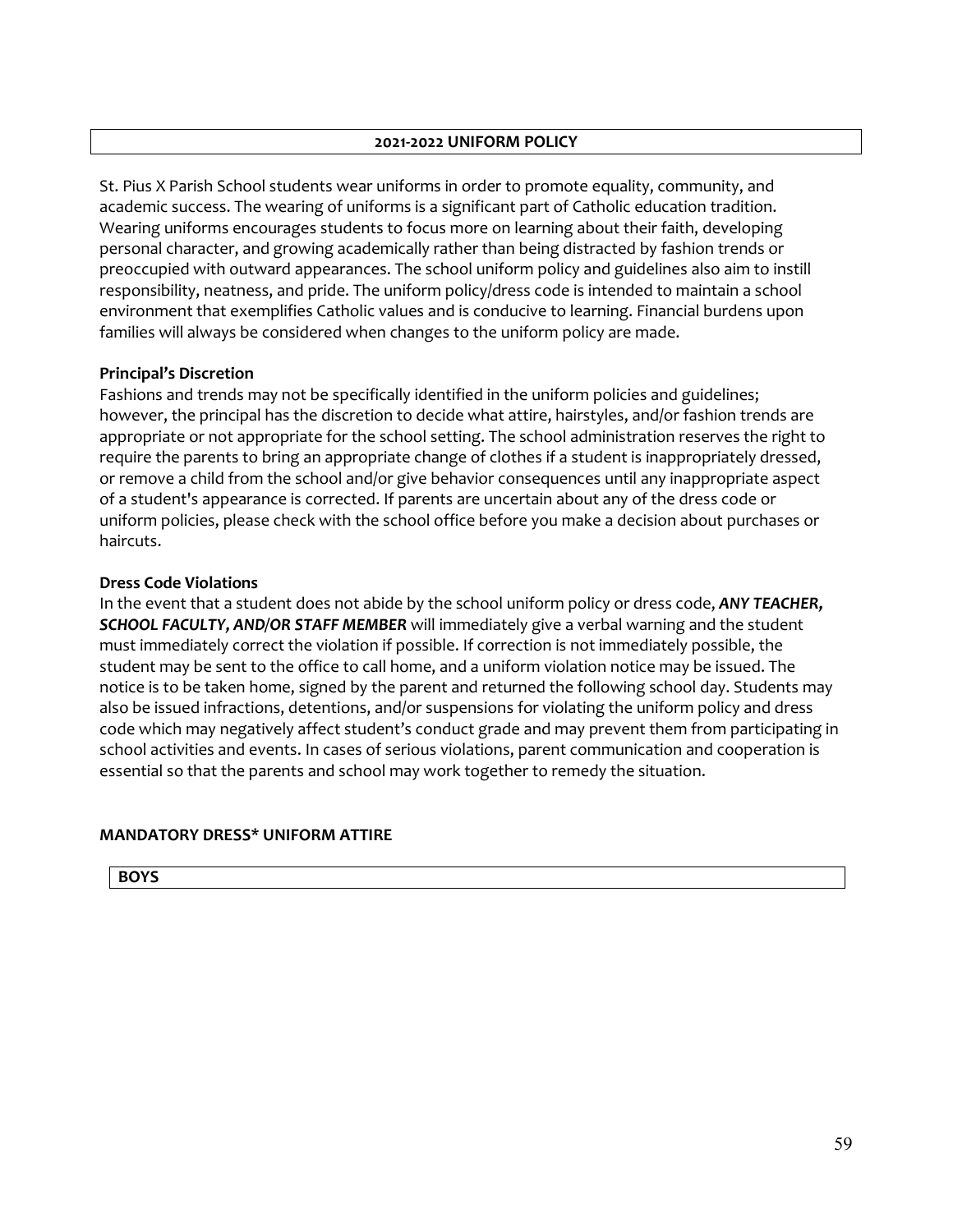- Shoes: Black, White or Navy Blue
- Socks: White or Navy, NO LOGOS, above the ankle bone and top part of the shoe
- Pants or Shorts: Navy blue cotton or twill (no Dickies, corduroy, or cargo pants)<sup>\*\*</sup>
- Belt: (required) brown or black leather/synthetic only, free of design or decoration
- Shirts: white button-down dress shirt, short/long sleeve, free of any logos or designs
- Sweaters: Navy cardigan sweater, v-neck sweater with SPX logo (MANDATORY for all students on dress days); MICHAELS'S UNIFORMS ONLY
- Sweater vest with SPX logo (MICHAEL'S UNIFORM ONLY) optional
- School logo/striped tie (MICHAEL'S UNIFORM ONLY) for grades TK-8

### **GIRLS**

- Shoes: Maryjane(all black and free of decoration), Oxford (navy blue/black & white), or Penny Loafer shoes (black or navy blue)
- Socks: White or Navy, NO LOGOS, above the ankle bone and top part of the shoe or Knee high socks
- Jumper (TK-4), Skort (TK-8), or Skirt (4-8): (Pius Plaid from Michael's Uniforms only)\*\*
- Shirts: white button-down blouse free of any logos or designs
- Sweaters: Navy cardigan sweater or v-neck sweater with SPX logo (MANDATORY for all students on dress days); MICHAELS'S UNIFORMS ONLY
- Sweater vest with SPX logo (MICHAEL'S UNIFORM ONLY) optional
- School logo/striped tie (MICHAEL'S UNIFORM ONLY) for grades TK-8; bow tie for TK-8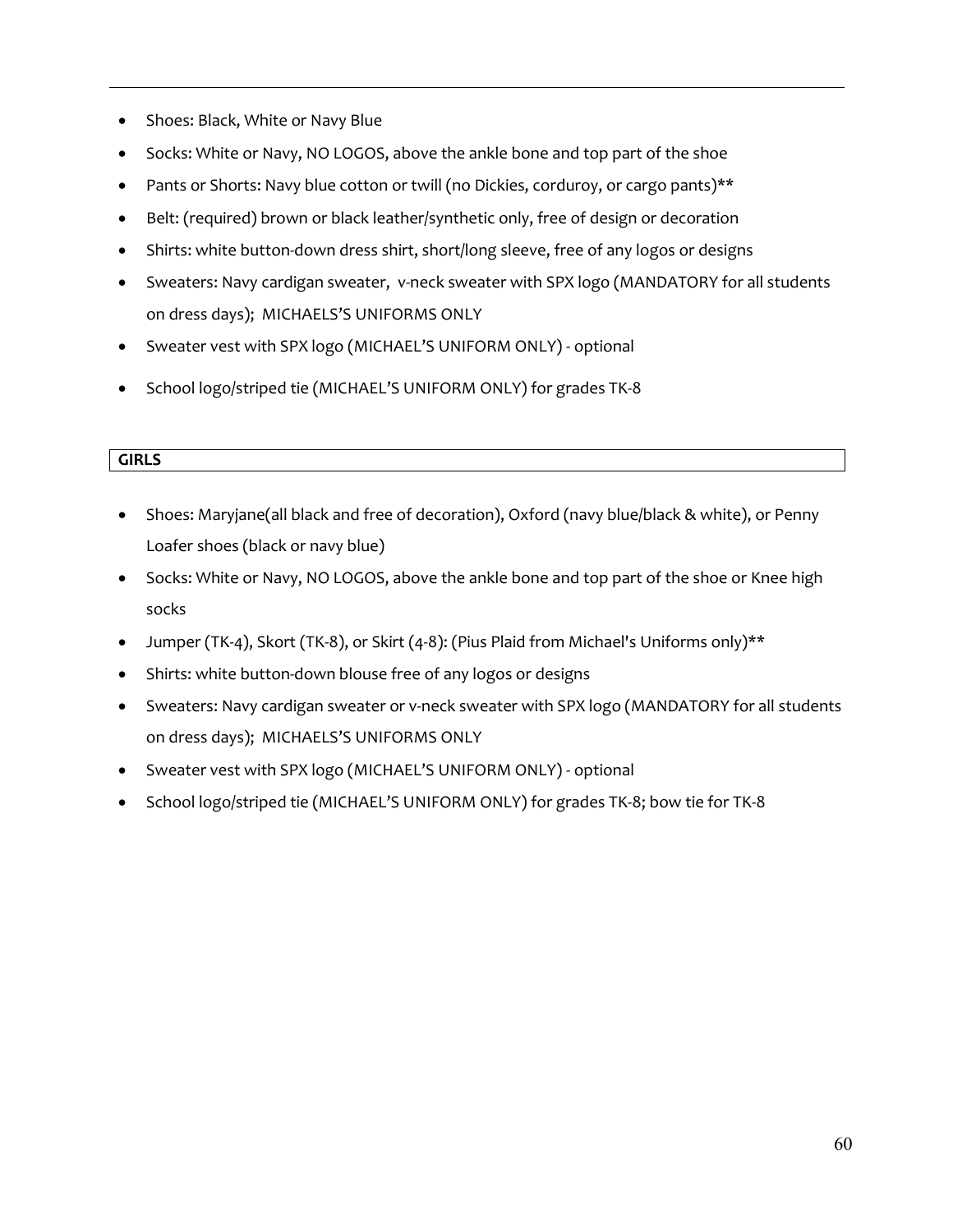### **REGULAR DAY UNIFORM ITEMS**

#### **BOYS & GIRLS**

- Shirts: Gray polo with SPX logo (Michael's Uniforms ONLY)
- Hooded rain jackets with SPX logo (Michael's Uniforms only) may be worn.

\*Mass Dress uniform will be required on ALL school Mass and/or award days. Regular Uniform items (Polo shirts) may be worn on all other days, except PE Days. Please note that announcements will be made in the school calendar, newsletter, and during daily announcements when other options may apply.

### **PE UNIFORM**

## **(Mandatory on assigned P.E. days; same for BOYS and GIRLS in TK-8):**

- Black, White or Navy Blue athletic shoes that provide adequate support for activity.
- White or Navy socks: no logos (other than the school logo), above the ankle bone and top part of the shoe
- Navy mesh shorts with SPX logo or Navy blue sweat pants with CURRENT SPX logo (Michaels' Uniforms only)
- Gray P.E. t-shirt with SPX logo (Michael's or school issue only)
- Crew neck sweatshirt or rain jackets with SPX logo (Michaels' Uniforms only)
- ABSOLUTELY NO garments worn underneath shirts/shorts that are longer than the actual garment arms/legs length, i.e., Under Armor garments, athletic wear, thermal wear, etc.

#### **UNIFORM GUIDELINES**

- Shirts (including P.E. shirts) are to be tucked in at all times
- Oversized clothing is not acceptable, pants/shorts must be worn at the waist, above the hips, "sagging" pants/shorts is not acceptable
- Undergarments should not be visible at any time
- P.E. uniforms are to be worn on P.E. days only, unless announcements are made
- No Hooded Sweatshirts are allowed (8th grade sweatshirts are the exception, but may not be worn on mass days)
- All clothing/shoes must be free from holes, not faded or excessively worn
- Skirts, shorts, and skorts are to reach the top of knee or lower; P.E. shorts may be approx. 1" above top of knee
- Shorts/pants may be worn by girls with a belt (required) on any REGULAR school day during the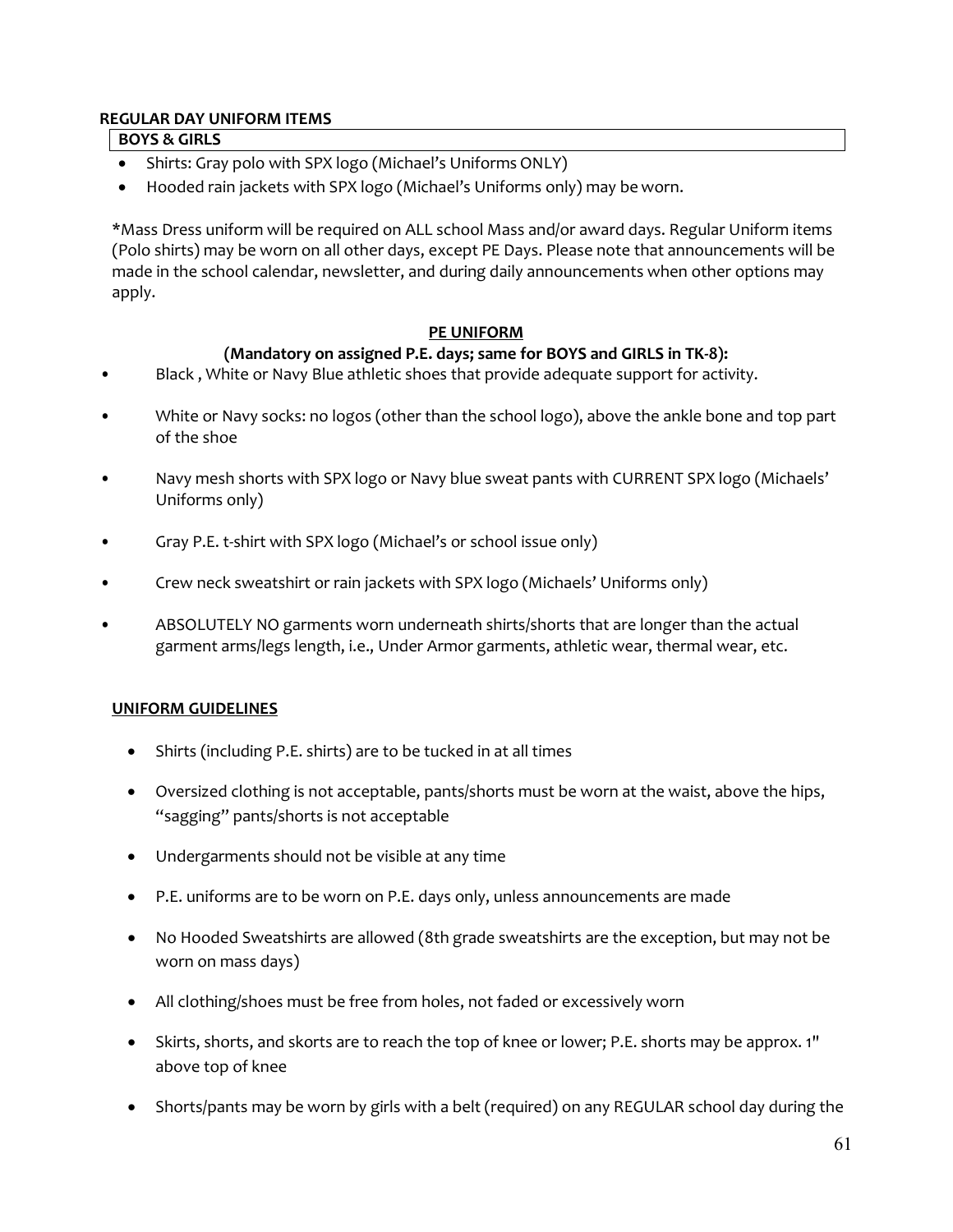appropriate months, but NOT on DRESS UNIFORM DAYS (see Dress Uniform for Boys)

## **Shoes**

The following shoes are NOT acceptable:

- Canvas shoes (non-athletic; Vans, Toms, Converse Chuck Taylor, etc.)
- slip-on shoes or shoes without laces (Velcro straps allowed for students in Pre-K or Kinder only)
- platform or high-heeled shoes
- shoes with soles that light up and shoes that conceal roller skates
- boots

## **Other Shoe Guidelines:**

- Black, White, or Navy Blue
- Shoe laces must always be visible and tied appropriately
- Shoes must be free of any writing (made by marker, pen, pencil, etc.)
- Shoes must be in good condition; free from tears or holes (on the sole, at the toe, or anywhere on the shoe)

## **Jewelry & Accessories**

Jewelry and accessories must not distract from learning or attract unnecessary attention. Boys and girls may wear a simple necklace with a religious medal, but it must be worn underneath the shirt. Boys and girls may also wear a simple wristwatch. Girls may wear simple stud earrings and one simple ring. Fashion jewelry is not permitted.

Other Jewelry and Accessories Guidelines:

- NO colored contact lenses
- Additional piercings, plug or spacer earrings are not acceptable
- Earrings for boys are unacceptable
- NO bracelets/anklets allowed (unless medically required, such as Medical I.D.bracelet)
- Purses/handbags are not to be used during the day

# **Cosmetics and Hairstyles**

- Make-up is unacceptable at school: A student wearing make-up will be sent to the office to remove it immediately
- No nail polish or fake nails
- No extreme or modern/popular haircuts or hairstyles: boys' haircuts must be neat and evenly layered; hair should never go over the collar, the ears, or cover the eyes; nor should it be cut shorter than a 'number 2' or 1/4" in length on the top of the head
- No artificially colored hair: no hair dye, highlights, tint or shampoo rinses should be used at any time during the school year. Any student with dyed hair, highlights, or any other form of additive hair color will be asked to return their hair to its natural color.

# **Formal Free Dress ("Sunday's Best")**

For special occasions, such as Spring pictures, Christmas Program, and 8th Grade Graduation, students may be required to wear "Sunday's Best Free Dress." Please review the guidelines below: